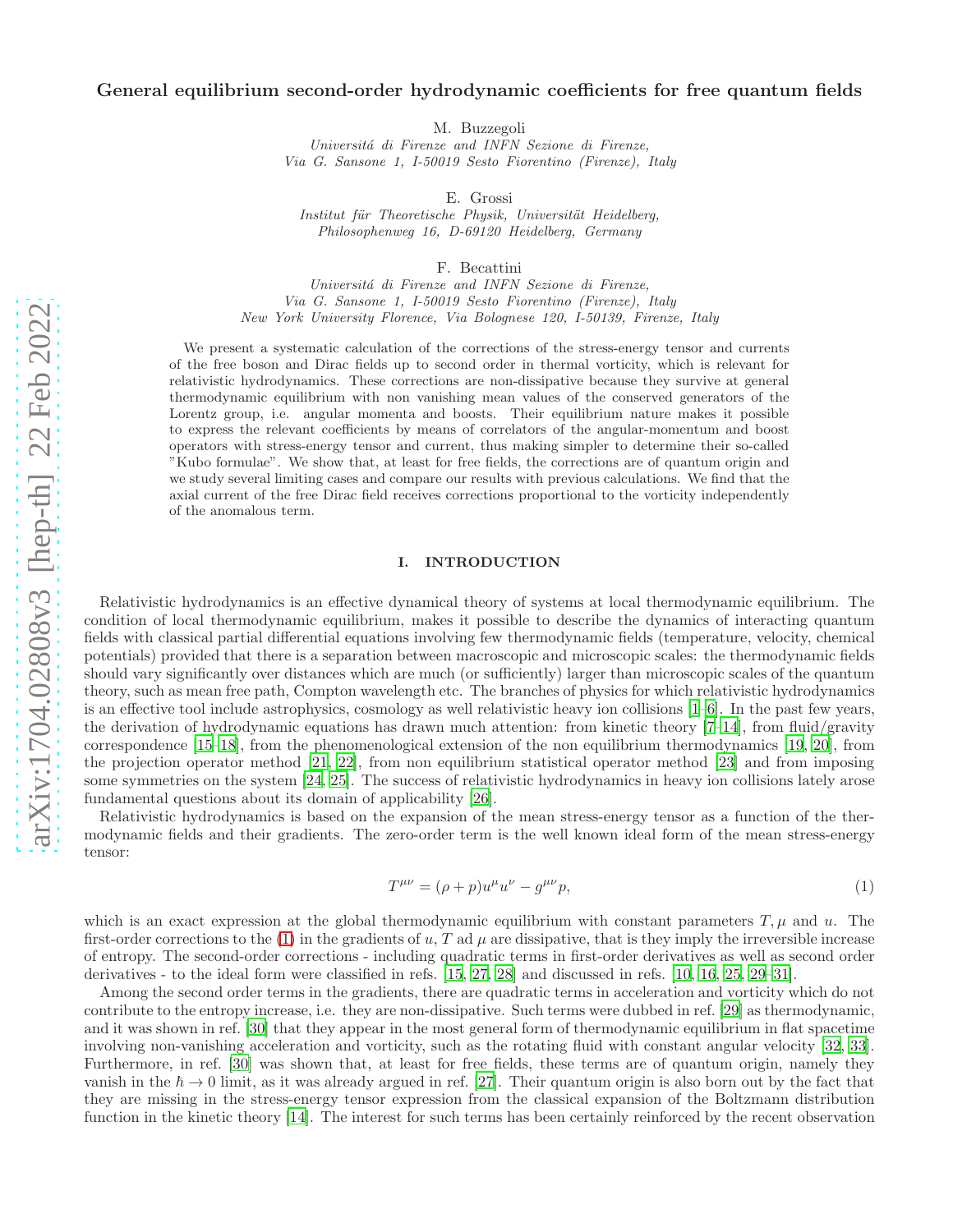of a thermal vorticity of the order of some percent by the STAR experiment through the measurement of hyperon polarization [\[34\]](#page-31-23).

The scalar coefficient multiplying the term  $\omega^{\mu}\omega^{\nu}$ , where  $\omega$  is the kinematic vorticity, was calculated in ref. [\[29](#page-31-18)] with a suitable "Kubo formula" involving stress-energy tensor three-point functions. In ref. [\[30](#page-31-20)] it was shown that, on the other hand, those coefficients can be expressed as correlators of conserved generators of the Poincar´e group and the stress-energy tensor at the usual thermodynamic equilibrium with constant  $T$  and  $\mu$ . This property involves a remarkable simplification of the "Kubo formulae", insofar as the constancy of generators allows to remove time integration, unlike in those of dissipative coefficients, like shear viscosity. The ultimate reason thereof is the relation of these terms to global equilibrium configurations. In fact, in this paper we will use a different method, where the time integration survives in imaginary time.

In ref. [\[30](#page-31-20)] their explicit expression was found for the real scalar free field. In this work, we extend that calculation to the free charged scalar field and the Dirac field including a finite chemical potential. We will be using an operator formalism throughout instead of the functional approach [\[24](#page-31-11), [25,](#page-31-12) [35\]](#page-31-24). As it will be shown, the operator formalism is very convenient for a simple and systematic derivation of the "Kubo formulae" of the non-dissipative coefficients. On the other hand, the functional approach allows to obtain relations between those coefficients [\[24,](#page-31-11) [25](#page-31-12), [35\]](#page-31-24), which are more difficult to extract in the operator formalims.

#### Notation

In this paper we use the natural units, with  $\hbar = c = k_B = 1$ . The Minkowskian metric tensor is diag(1, -1, -1, -1); for the Levi-Civita symbol we use the convention  $\epsilon^{0123} = 1$ . We will use the relativistic notation with repeated indices assumed to be summed over, however contractions of indices will be sometimes denoted with dots, e.g.  $u \cdot T \cdot u \equiv u_{\mu} T^{\mu \nu} u_{\nu}$ . Operators in Hilbert space will be denoted by a large upper hat, e.g.  $\hat{T}$  (with the exception of Dirac field operator that is denoted by  $\Psi$ ) while unit vectors with a small upper hat, e.g.  $\hat{v}$ . The stress-energy tensor is assumed to be symmetric with an associated vanishing spin tensor.

### II. GLOBAL THERMODYNAMIC EQUILIBRIUM DENSITY OPERATOR

The general covariant form of the local thermodynamic equilibrium density operator was introduced in [\[36](#page-31-25)[–38](#page-31-26)] and lately discussed in detail in refs. [\[23,](#page-31-10) [30,](#page-31-20) [39](#page-31-27)[–41\]](#page-31-28):

<span id="page-1-0"></span>
$$
\widehat{\rho} = \frac{1}{Z} \exp\left[ -\int_{\Sigma} d\Sigma_{\mu} \left( \widehat{T}^{\mu\nu}(x) \beta_{\nu}(x) - \zeta(x) \widehat{j}^{\mu}(x) \right) \right], \tag{2}
$$

where  $\hat{T}^{\mu\nu}$  and  $\hat{j}^{\mu}$  are the stress-energy tensor and a conserved current operators,  $\beta^{\mu}$  is the four-temperature vector such that

$$
T = \frac{1}{\sqrt{\beta^2}}
$$

is the proper comoving temperature and  $\zeta$  is the ratio of comoving chemical potential and temperature  $\zeta = \mu/T$ ;  $\Sigma$  is a spacelike 3-D hypersurface. This operator is obtained by maximizing the entropy with fixed mean energy, momentum and charge density [\[40\]](#page-31-29). If time-like, the four-temperature vector  $\beta$  defines a local four-velocity of the fluid (the  $\beta$  frame [\[40](#page-31-29), [42](#page-31-30)]):

<span id="page-1-3"></span><span id="page-1-1"></span>
$$
u_{\mu}(x) = \frac{\beta_{\mu}(x)}{\sqrt{\beta^2}},\tag{3}
$$

and the magnitude of  $\beta$  is the proper temperature measured by a thermometer moving with four-velocity u.

If the four-temperature  $\beta$  is a Killing vector [\[39\]](#page-31-27):

$$
\nabla_{\mu}\beta_{\nu} + \nabla_{\nu}\beta_{\mu} = 0 \qquad \nabla_{\mu}\zeta = 0, \tag{4}
$$

and  $\zeta$  is constant, the density operator [\(2\)](#page-1-0) is a proper global thermodynamic equilibrium density operator insofar as it becomes independent of the hypersurface  $\Sigma$  with suitable conditions at a timelike boundary. The general solution of the eq. [\(4\)](#page-1-1) in Minkowsky space-time is known and can be expressed in terms of a constant four-vector  $b_{\mu}$  and a constant antisymmetric tensor  $\varpi_{\mu\nu}$ :

<span id="page-1-2"></span>
$$
\beta_{\mu}(x) = b_{\mu} + \varpi_{\mu\nu} x^{\nu} \qquad \zeta = \text{const.} \tag{5}
$$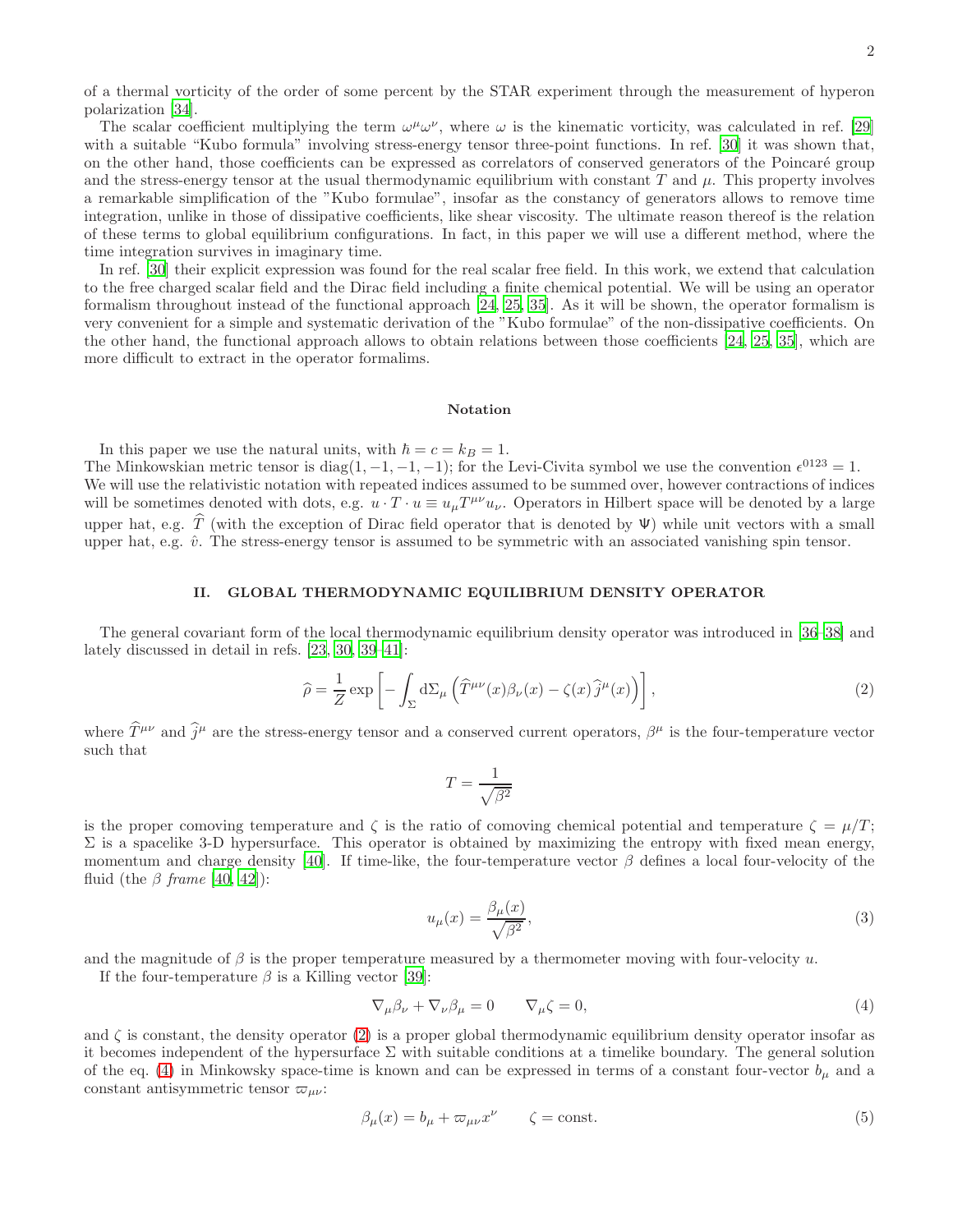The antisymmetric tensor  $\varpi_{\mu\nu}$  is called *thermal vorticity*; from the above equation it turns out that it is the antisymmetric part of the gradient of  $\beta$ :

<span id="page-2-4"></span>
$$
\varpi_{\mu\nu} = -\frac{1}{2} (\partial_{\mu}\beta_{\nu} - \partial_{\nu}\beta_{\mu}).
$$
\n(6)

<span id="page-2-0"></span>Once the eq.  $(5)$  is plugged into the eq.  $(2)$ , the general expression of the equilibrium density operator in flat space-time is obtained [\[30\]](#page-31-20).

$$
\widehat{\rho} = \frac{1}{Z} \exp\left[ -b_{\mu} \widehat{P}^{\mu} + \frac{1}{2} \varpi_{\mu\nu} \widehat{J}^{\mu\nu} + \zeta \widehat{Q} \right],\tag{7}
$$

where  $\hat{P}$  is the four momentum operator,  $\hat{Q}$  the conserved charge and  $\hat{J}^{\mu\nu}$  are the generators of the Lorentz transformations:

$$
\widehat{J}^{\mu\nu} = \int_{\Sigma} d\Sigma_{\lambda} \left( x^{\mu} \widehat{T}^{\lambda\nu} - x^{\nu} \widehat{T}^{\lambda\mu} \right). \tag{8}
$$

This form shows that the equilibrium state in Minkowski spacetime is described by the 10 constant parameters comprised by b and  $\varpi$ , that is as many as the generators of its maximal symmetry group, the Poincaré group.

The familiar form of the equilibrium density operator can be recovered as a special case of eq.  $(7)$ , with b timelike and  $\varpi = 0$  in eq. [\(5\)](#page-1-2):

$$
\widehat{\rho} = \frac{1}{Z} \exp[-b \cdot \widehat{P} + \zeta \widehat{Q}],
$$

which, in the rest frame of b, reduces to well known grand-canonical ensamble density operator. As the above density operator is invariant by translation, we denote this familiar kind of equilibrium as homogeneous thermodynamic equilibrium. Another form of global equilibrium, which is a special case of eq. [\(7\)](#page-2-0) is the pure rotation, with  $b = (1/T_0, 0)$ and  $\varpi \propto \omega_0/T_0$  such that:

<span id="page-2-1"></span>
$$
\widehat{\rho} = \frac{1}{Z} \exp\left[-\widehat{H}/T_0 + \omega_0 \widehat{J}_z/T_0\right],\tag{9}
$$

which has recently raised much attention for fermions [\[43,](#page-31-31) [44\]](#page-31-32).

In order to represent a physical fluid at equilibrium,  $\beta$  must be a timelike vector. However, the equilibrium  $\beta$  vector field in eq. [\(5\)](#page-1-2) is timelike everywhere only if  $\varpi = 0$ , corresponding to the homogeneous equilibrium with constant temperature, as we have seen. Indeed, if  $\varpi \neq 0$  there are spacetime regions where  $\beta$  is spacelike or lightlike, like in the rotating case [\(9\)](#page-2-1). Nevertheless, this does not undermine the possibility to calculate the mean value of local operators in the regions where  $\beta$  is timelike. The idea is to expand the exponent in the density operator [\(7\)](#page-2-0) from the same point x of a local operator  $\hat{O}(x)$ , whose mean value is to be calculated, in powers of the supposedly small thermal vorticity  $\varpi$ . Thereby, the zero-order term is the same mean value as at homogeneous global equilibrium with four-temperature equal to the  $\beta$  field in x and corrections arise form a power series in  $\varpi$ . This method was presented and applied in ref. [\[30\]](#page-31-20) for local operators of the free scalar field and it will be outlined in the next section.

# III. MEAN VALUE OF A LOCAL OPERATOR

The mean value of a local operator  $\tilde{O}(x)$  is defined as:

<span id="page-2-2"></span>
$$
\langle \widehat{O}(x) \rangle = \frac{1}{Z} \text{tr}(\widehat{\rho} \widehat{O}(x))_{\text{ren}},\tag{10}
$$

where the subscript indicates the need of a renormalization procedure; for free fields, renormalization involves the subtraction of the vacuum expectation value, or, tantamount the use of normal ordered operators. At global equilibrium, the density operator is given by eq. [\(7\)](#page-2-0) and we can take advantage of this transformation rule for the angular momentum operator:

<span id="page-2-3"></span>
$$
\widehat{J}^{\mu\nu}_x \equiv \int_{\Sigma} d\Sigma_{\lambda} \left[ (y^{\mu} - x^{\mu}) \widehat{T}^{\lambda\nu}(y) - (y^{\nu} - x^{\nu}) \widehat{T}^{\lambda\mu}(y) \right] = \widehat{J}^{\mu\nu} - x^{\mu} \widehat{P}^{\nu} + x^{\nu} \widehat{P}^{\mu} = \widehat{T}(x) \widehat{J}^{\mu\nu} \widehat{T}(x)^{-1}, \tag{11}
$$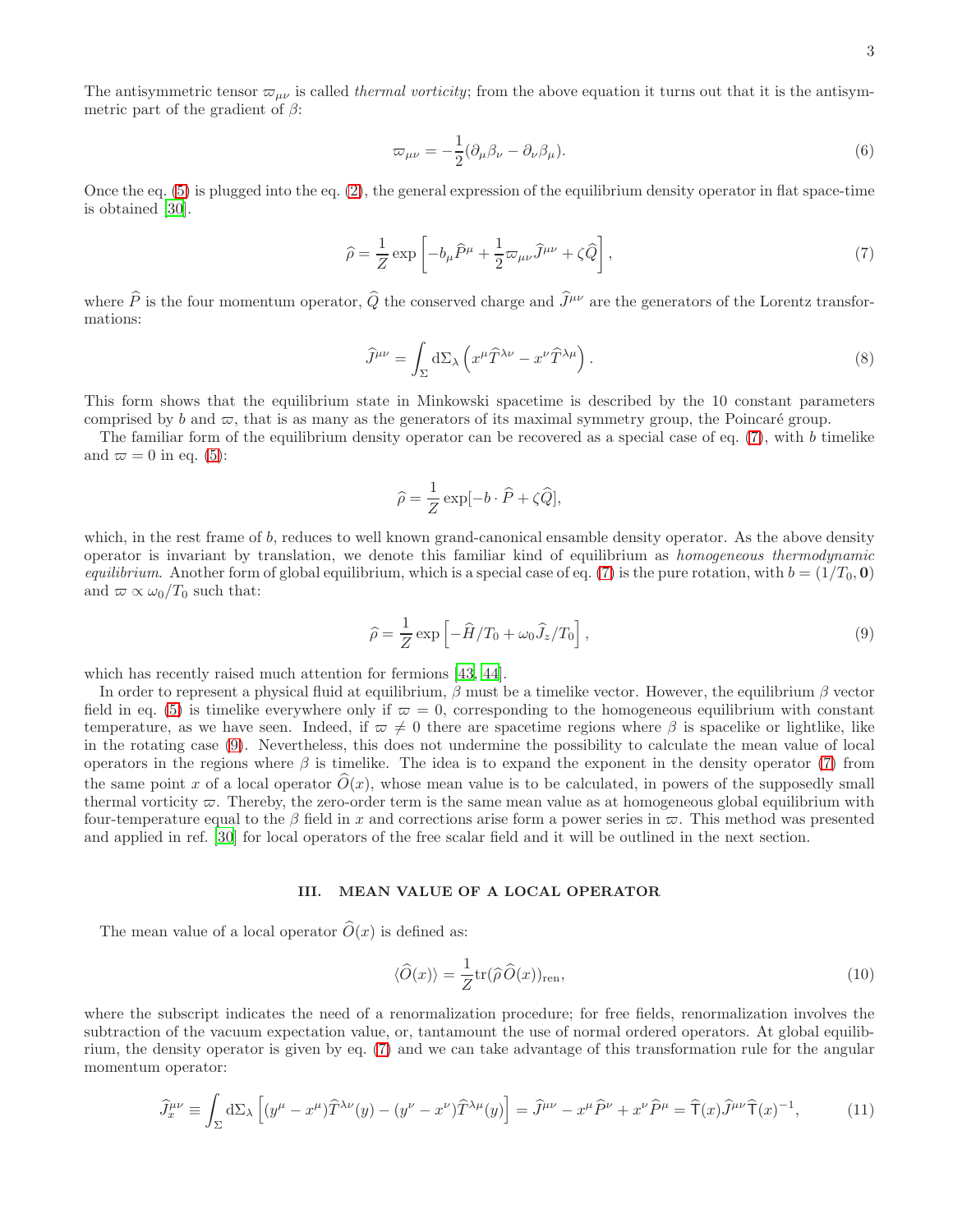where  $\hat{\mathsf{T}}(x) = \exp[\mathrm{i} x \cdot \hat{P}]$  is the translation operator, to rewrite it as:

<span id="page-3-4"></span>
$$
\widehat{\rho} = \frac{1}{Z} \exp\left[ -\beta_{\mu}(x)\widehat{P}^{\mu} + \frac{1}{2}\varpi_{\mu\nu}\widehat{J}_{x}^{\mu\nu} + \zeta\widehat{Q} \right],\tag{12}
$$

where x is the point where the operator  $\widehat{O}(x)$  is to be reckoned and the eq. [\(5\)](#page-1-2) has been used. Thereby, the mean value [\(10\)](#page-2-2) turns into:

<span id="page-3-0"></span>
$$
\langle \widehat{O}(x) \rangle = \frac{1}{Z} \text{tr} \left[ \exp \left( -\beta(x) \cdot \widehat{P} + \frac{1}{2} \varpi \cdot \widehat{J}_x + \zeta \widehat{Q} \right) \widehat{O}(x) \right]. \tag{13}
$$

If  $\pi \ll 1$  (it is adimensional) one can expand the mean value [\(13\)](#page-3-0) in powers of  $\pi$ , the leading order being its homogeneous equilibrium value (i.e. the grand-canonical ensemble average) with a constant four-temperature  $\beta$  equal to the four-temperature field in the point  $x$ :

<span id="page-3-3"></span><span id="page-3-1"></span>
$$
\langle \widehat{O}(x) \rangle_{\beta(x)} = \frac{\text{tr}\left[\exp\left(-\beta(x) \cdot \widehat{P} + \zeta \widehat{Q}\right) \widehat{O}(x)\right]}{\text{tr}\left[\exp\left(-\beta(x) \cdot \widehat{P} + \zeta \widehat{Q}\right)\right]}.
$$
\n(14)

In general, the coefficients of the expansion of [\(13\)](#page-3-0) in  $\varpi$  can be expressed in terms of correlators at the homogeneous thermodynamic equilibrium. In this work, we will use the well-known expansion formula of the exponential of a sum of two non commuting operators  $\widehat{A} + \widehat{B}$ :

$$
e^{\widehat{A}+\widehat{B}} = e^{\widehat{A}} \left[ 1 + \sum_{n=1}^{\infty} \int_0^1 d\lambda_1 \int_0^{\lambda_1} d\lambda_2 \cdots \int_0^{\lambda_{n-1}} d\lambda_n \widehat{B}(\lambda_1) \widehat{B}(\lambda_2) \cdots \widehat{B}(\lambda_n) \right],
$$
\n(15)

.

where  $B(\lambda_1)$  is defined as:

<span id="page-3-2"></span>
$$
\widehat{B}(\lambda) = e^{-\lambda \widehat{A}} \widehat{B} e^{\lambda \widehat{A}}
$$

For the mean value in eq. [\(13\)](#page-3-0)  $\hat{A} = -\beta(x) \cdot \hat{P} + \zeta \hat{Q}$  and the small term is  $\hat{B} = \frac{1}{2}\pi \hat{J}_x$ . Therefore, by using the expansion [\(15\)](#page-3-1), we can write:

$$
e^{-\beta(x)\cdot\widehat{P}+\zeta\widehat{Q}+\frac{1}{2}\varpi\cdot\widehat{J}}=e^{-\beta(x)\cdot\widehat{P}+\zeta\widehat{Q}}\left[1+\sum_{n=1}^{\infty}\frac{\varpi^{n}}{2^{n}}\int_{0}^{1}d\lambda_{1}\int_{0}^{\lambda_{1}}d\lambda_{2}\cdots\int_{0}^{\lambda_{n-1}}d\lambda_{n}\widehat{J}_{x-i\beta\lambda_{1}}\widehat{J}_{x-i\beta\lambda_{2}}\cdots\widehat{J}_{x-i\beta\lambda_{n}}\right],
$$
 (16)

where  $\varpi^n$  must be understood as a product of n tensors  $\varpi^{\mu\nu}$  with indices fully contracted with the coupled angular momentum operators and  $\widehat{J}_{x-i\lambda\beta}$  stands for:

$$
\widehat{J}^{\mu\nu}_{x-i\lambda\beta} = e^{\lambda(\beta \cdot \widehat{P} - \zeta \widehat{Q})} \widehat{J}^{\mu\nu}_{x} e^{-\lambda(\beta \cdot \widehat{P} - \zeta \widehat{Q})} = e^{\lambda(\beta \cdot \widehat{P} - \zeta \widehat{Q})} \widehat{J}^{\mu\nu}_{x} e^{-\lambda(\beta \cdot \widehat{P} - \zeta \widehat{Q})} = \widehat{T}(x - i\lambda\beta) \widehat{J}^{\mu\nu} \widehat{T}(x - i\lambda\beta)^{-1}.
$$

This expansion can be written in a more compact form introducing the  $T_{\lambda}$ -ordered product, where the time path is defined on the imaginary direction  $i\beta$ :

$$
\mathrm{T}_{\lambda}(\widehat{O}_{1}(\lambda_{1})\widehat{O}_{2}(\lambda_{2})\cdots\widehat{O}_{N}(\lambda_{N}))\equiv\widehat{O}_{p_{1}}(\lambda_{p_{1}})\widehat{O}_{p_{2}}(\lambda_{p_{2}})\cdots\widehat{O}_{p_{N}}(\lambda_{p_{N}})
$$

with  $p$  the permutation that orders  $\lambda$  by value:

$$
p: \{1, 2, \dots, N\} \to \{1, 2, \dots, N\}
$$

$$
\lambda_{p_1} \leq \lambda_{p_2} \leq \dots \leq \lambda_{p_N}.
$$

Using the above definition and changing the integration limits accordingly, the equation [\(16\)](#page-3-2) becomes:

$$
e^{-\beta(x)\cdot\widehat{P}+\zeta\widehat{Q}+\frac{1}{2}\varpi:\widehat{J}(x)} = e^{-\beta(x)\cdot\widehat{P}+\zeta\widehat{Q}} \left[1+\sum_{n=1}^{\infty} \frac{\varpi^n}{2^n n!} \int_0^1 d\lambda_1 d\lambda_2 \cdots d\lambda_n T_{\lambda} \left(\widehat{J}_{x-i\lambda_1\beta}\widehat{J}_{x-i\lambda_2\beta}\cdots\widehat{J}_{x-i\lambda_n\beta}\right)\right]
$$
  

$$
= e^{-\beta(x)\cdot\widehat{P}+\zeta\widehat{Q}} T_{\lambda} \left[\exp\left(\frac{\varpi_{\mu\nu}}{2} \int_0^1 d\lambda \widehat{J}_{x-i\lambda\beta}^{\mu\nu}\right)\right],
$$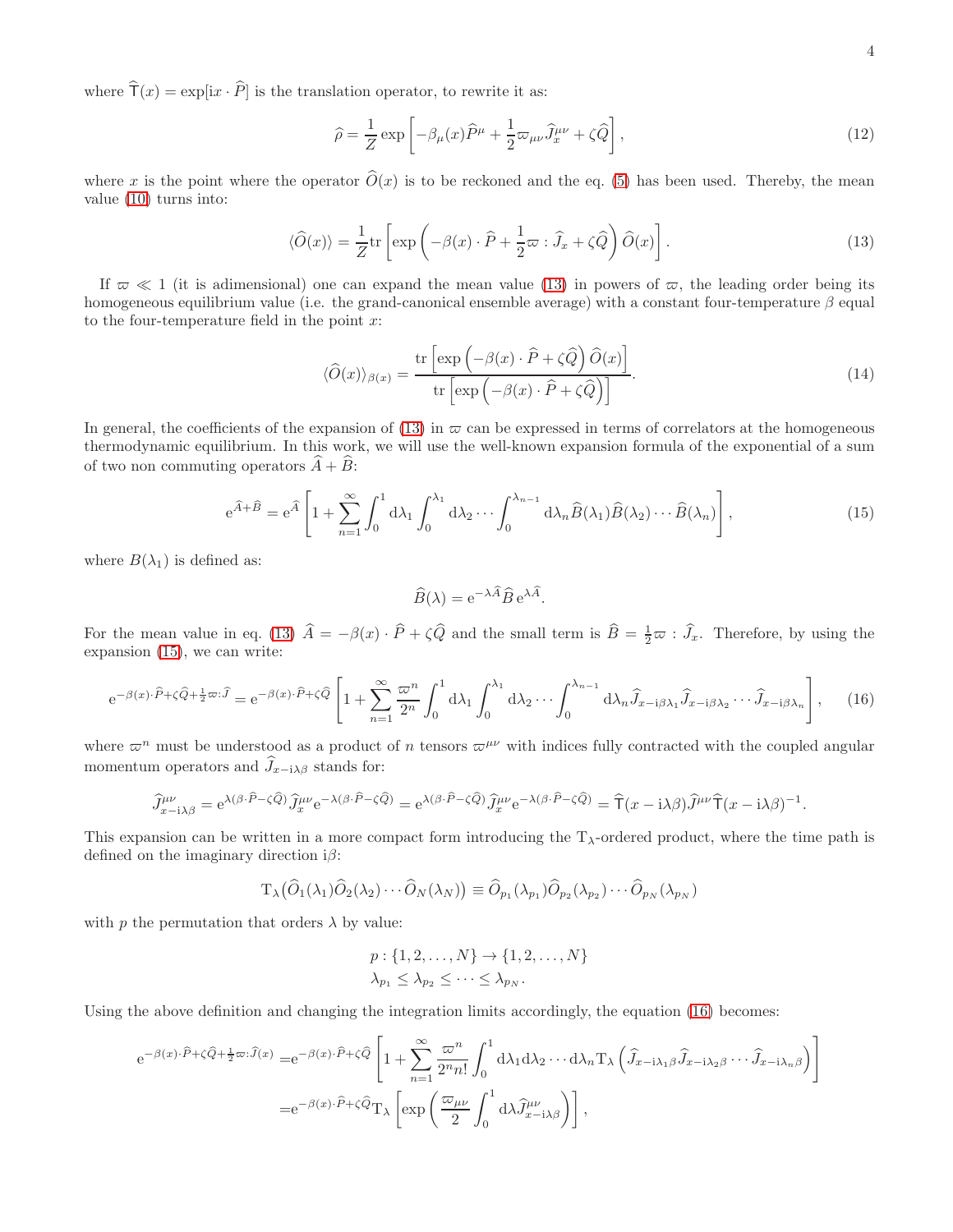where - as usual - the T-ordered exponential is a shorthand notation of the Taylor expansion. The mean value of an operator [\(13\)](#page-3-0) can now be calculated as a power series of  $\varpi$  and a cumulant expansion is obtained, namely:

$$
\langle \widehat{O}(x) \rangle = \sum_{N=0}^{\infty} \frac{\varpi^N}{2^N N!} \int_0^1 d\lambda_1 d\lambda_2 \cdots d\lambda_N \langle \mathcal{T}_{\lambda} \left( \widehat{J}_{x-i\lambda_1 \beta} \widehat{J}_{x-i\lambda_2 \beta} \cdots \widehat{J}_{x-i\lambda_n \beta} \widehat{O}(x) \right) \rangle_{\beta(x),c},
$$

where the correlators are defined respect to the density operator in  $(14)$ ,  $\langle \cdots \rangle_{\beta(x)} = Z^{-1} \text{tr}[e^{-\beta(x) \cdot \widehat{P} + \zeta \widehat{Q}} \cdots]$  and the subscript  $c$  means that only the connected correlators are involved, namely:

$$
\langle \hat{O} \rangle_c = \langle \hat{O} \rangle
$$
  
\n
$$
\langle \hat{J}\hat{O} \rangle_c = \langle \hat{J}\hat{O} \rangle - \langle \hat{J} \rangle \langle \hat{O} \rangle
$$
  
\n
$$
\langle \hat{J}_1 \hat{J}_2 \hat{O} \rangle_c = \langle \hat{J}_1 \hat{J}_2 \hat{O} \rangle - \langle \hat{J}_1 \rangle \langle \hat{J}_2 \hat{O} \rangle_c - \langle \hat{J}_2 \rangle \langle \hat{J}_1 \hat{O} \rangle_c - \langle \hat{O} \rangle \langle \hat{J}_1 \hat{J}_2 \rangle_c - \langle J_1 \rangle \langle J_2 \rangle \langle \hat{O} \rangle
$$
  
\n
$$
\vdots
$$

So, for instance, at the second order in  $\varpi$ :

$$
\langle \hat{O}(x) \rangle = \langle \hat{O}(x) \rangle_{\beta(x)} + \frac{\varpi_{\mu\nu}}{2} \int_0^1 d\lambda \langle \mathcal{T}_\lambda \left( \hat{J}^{\mu\nu}_{x-i\lambda\beta} \hat{O}(x) \right) \rangle_{\beta(x),c} + \frac{\varpi_{\mu\nu} \varpi_{\rho\sigma}}{8} \int_0^1 d\lambda_1 d\lambda_2 \langle \mathcal{T}_\lambda \left( \hat{J}^{\mu\nu}_{x-i\lambda_1\beta} \hat{J}^{\rho\sigma}_{x-i\lambda_2\beta} \hat{O}(x) \right) \rangle_{\beta(x),c} + \mathcal{O}(\varpi^3).
$$

This expression can be further worked out by using the local four velocity  $u^{\mu}$  in eq. [\(3\)](#page-1-3), the inverse proper temperature  $|\beta(x)| = 1/T = \sqrt{\beta^2}$  and changing the integration variable to  $\tau = |\beta|\lambda$ :

<span id="page-4-0"></span>
$$
\langle \hat{O}(x) \rangle = \langle \hat{O}(x) \rangle_{\beta(x)} + \frac{\varpi_{\mu\nu}}{2|\beta|} \int_0^{|\beta|} d\tau \langle \mathbf{T}_{\tau} \left( \hat{J}_{x-i\tau u}^{\mu\nu} \hat{O}(x) \right) \rangle_{\beta(x),c} + \frac{\varpi_{\mu\nu} \varpi_{\rho\sigma}}{8|\beta|^2} \int_0^{|\beta|} d\tau_1 d\tau_2 \langle \mathbf{T}_{\tau} \left( \hat{J}_{x-i\tau_1 u}^{\mu\nu} \hat{J}_{x-i\tau_2 u}^{\rho\sigma} \hat{O}(x) \right) \rangle_{\beta(x),c} + \mathcal{O}(\varpi^3).
$$
(17)

Since the density operator is the homogeneous one, defined in [\(14\)](#page-3-3), which is invariant by translation, one can write:

$$
\langle \widehat{O}_1(x_1)\widehat{O}_1(x_2)\cdots\widehat{O}_n(x_n)\rangle_{\beta(x)} = \langle \widehat{O}_1(x_1-x_n)\widehat{O}_2(x_2-x_n)\cdots\widehat{O}_n(0)\rangle_{\beta(x)},
$$

whence in the [\(17\)](#page-4-0):

<span id="page-4-2"></span>
$$
\langle \hat{O}(x) \rangle = \langle \hat{O}(0) \rangle_{\beta(x)} + \frac{\varpi_{\mu\nu}}{2|\beta|} \int_0^{|\beta|} d\tau \langle \mathbf{T}_{\tau} \left( \hat{J}^{\mu\nu}_{-i\tau u} \hat{O}(0) \right) \rangle_{\beta(x),c} + \frac{\varpi_{\mu\nu} \varpi_{\rho\sigma}}{8|\beta|^2} \int_0^{|\beta|} d\tau_1 d\tau_2 \langle \mathbf{T}_{\tau} \left( \hat{J}^{\mu\nu}_{-i\tau_1 u} \hat{J}^{\rho\sigma}_{-i\tau_2 u} \hat{O}(0) \right) \rangle_{\beta(x),c} + \mathcal{O}(\varpi^3).
$$
 (18)

This expression makes it apparent that the x-dependence of the various terms is determined only by the fourtemperature vector.

# <span id="page-4-4"></span>IV. ACCELERATION AND VORTICITY DECOMPOSITION

To proceed, it is useful to decompose the thermal vorticity  $\varpi$  by using the four-velocity u in the same fashion as the electromagnetic field tensor is decomposed into comoving electric and magnetic field. Specifically:

<span id="page-4-3"></span><span id="page-4-1"></span>
$$
\varpi_{\mu\nu} = \epsilon_{\mu\nu\rho\sigma} w^{\rho} u^{\sigma} + \alpha_{\mu} u_{\nu} - \alpha_{\nu} u_{\mu} \tag{19}
$$

where  $\alpha$  and  $w$  are two spacelike vectors defined as:

$$
\alpha_{\mu} = \varpi_{\mu\nu} u^{\nu}, \quad w_{\mu} = -\frac{1}{2} \epsilon_{\mu\nu\rho\sigma} \varpi^{\nu\rho} u^{\sigma}.
$$
\n(20)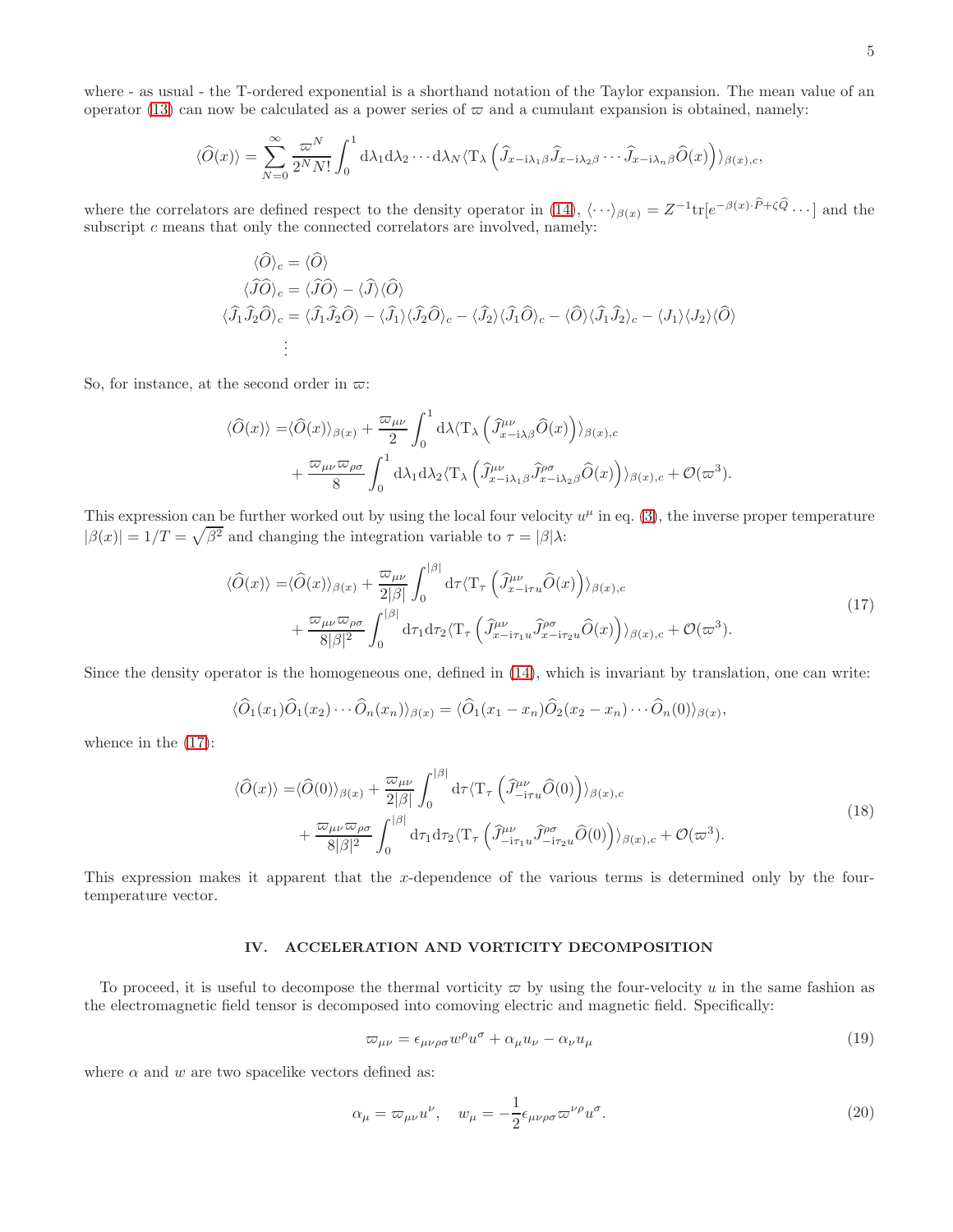The physical meaning of  $\alpha$  and w, at the global equilibrium, is that of the acceleration field and vorticity vector field divided by the proper temperature. To prove this, one has just to show, by double contracting eq. [\(4\)](#page-1-1) with  $\beta$ , and using the eq. [\(3\)](#page-1-3), that the proper temperature does not change along the flow:

$$
u_{\mu}\partial^{\mu}\beta^2=0,
$$

so that:

$$
\alpha^{\mu} = \varpi^{\mu}{}_{\nu} u^{\nu} = u^{\nu} \partial_{\nu} \beta^{\mu} = \sqrt{\beta^2} u^{\nu} \partial_{\nu} u^{\mu} = \frac{1}{T} a^{\mu}.
$$

Similarly, for w:

$$
w_{\mu} = -\frac{1}{2} \epsilon_{\mu\nu\rho\sigma} \varpi^{\nu\rho} u^{\sigma} = -\frac{1}{2} \epsilon_{\mu\nu\rho\sigma} \partial^{\rho} \beta^{\nu} u^{\sigma} = -\frac{1}{2} \sqrt{\beta^2} \epsilon_{\mu\nu\rho\sigma} \partial^{\rho} u^{\nu} u^{\sigma} = \frac{1}{T} \omega_{\mu}
$$

being  $\omega_{\mu} = -\frac{1}{2} \sqrt{\beta^2} \epsilon_{\mu\nu\rho\sigma} \partial^{\nu} u^{\rho} u^{\sigma}$  the local vorticity vector. It is also useful to define a fourth four-vector:

$$
\gamma_{\mu} = (\alpha \cdot \varpi)^{\lambda} \Delta_{\lambda \mu} = \epsilon_{\mu \nu \rho \sigma} w^{\nu} \alpha^{\rho} u^{\sigma}, \tag{21}
$$

<span id="page-5-2"></span>,

where  $\Delta_{\mu\nu} = g_{\mu\nu} - u_{\mu}u_{\nu}$  is the transverse projector to the four-velocity. The four-vector  $\gamma$  is non-vanishing if  $\alpha$  and w are linearly independent and is, by construction, orthogonal to the other three four-vectors. More relations involving the derivatives of these vectors can be found in the Appendix [B.](#page-27-0)

In the local rest frame, the above four-vectors can be expressed as:

$$
\alpha = \left(0, \frac{a}{T}\right), \quad w = \left(0, \frac{\omega}{T}\right), \quad \gamma = \left(0, \frac{a \wedge \omega}{T}\right)
$$

<span id="page-5-3"></span>where  $\alpha$  is the acceleration seen by the local rest frame and  $\omega$  the angular velocity. Hence, restoring the physical constants:

$$
|\alpha| = \frac{\hbar |\mathbf{a}|}{c k_B T}, \quad |w| = \frac{\hbar |\omega|}{k_B T}, \quad |\gamma| = \frac{\hbar^2 |\mathbf{a} \times \omega|}{c k_B^2 T^2},\tag{22}
$$

which shows the quantum nature of the adimensional parameters  $\alpha, w, \gamma$ .

The generators of the Lorentz group  $\hat{J}$  can be similarly decomposed into local boosts  $\hat{K}$  and local angular momenta  $\widehat{J}$  by using the four velocity  $u_{\mu}$ :

$$
\widehat{J}^{\mu\nu} = u^\mu \widehat{K}^\nu - u^\nu \widehat{K}^\mu - u_\rho \epsilon^{\rho\mu\nu\sigma} \widehat{J}_\sigma,
$$

where the operators  $\widehat{K}$  and  $\widehat{J}$  are defined as:

<span id="page-5-1"></span><span id="page-5-0"></span>
$$
\widehat{K}^{\mu} = u_{\lambda} \widehat{J}^{\lambda \mu} \qquad \widehat{J}^{\mu} = -\frac{1}{2} \epsilon^{\mu \nu \rho \sigma} \widehat{J}_{\nu \rho} u_{\sigma}.
$$

Therefore, by using the above decomposition and the eq. [\(19\)](#page-4-1) one can write:

$$
\varpi_{\mu\nu}\widehat{J}^{\mu\nu} = -2\alpha^{\rho}\widehat{K}_{\rho} - 2w^{\rho}\widehat{J}_{\rho},
$$
\n
$$
\varpi_{\mu\nu}\varpi_{\rho\sigma}\widehat{J}^{\mu\nu}\widehat{J}^{\rho\sigma} = 2\alpha^{\mu}\alpha^{\nu}\{\widehat{K}_{\mu},\widehat{K}_{\nu}\} + 2w^{\mu}w^{\nu}\{\widehat{J}_{\mu},\widehat{J}_{\nu}\} + 4\alpha^{\mu}w^{\nu}\{\widehat{K}_{\mu},\widehat{J}_{\nu}\},
$$
\n(23)

where  $\{\cdots,\cdots\}$  is the anti-commutator. Plugging the eqs. [\(23\)](#page-5-0) into the [\(18\)](#page-4-2):

$$
\langle \hat{O}(x) \rangle = \langle \hat{O}(0) \rangle_{\beta(x)} - \frac{\alpha_{\rho}}{|\beta|} \int_{0}^{|\beta|} d\tau \langle \mathbf{T}_{\tau} \left( \hat{K}_{-i\tau u}^{\rho} \hat{O}(0) \right) \rangle_{\beta(x),c} - \frac{w_{\rho}}{|\beta|} \int_{0}^{|\beta|} d\tau \langle \mathbf{T}_{\tau} \left( \hat{J}_{-i\tau u}^{\rho} \hat{O}(0) \right) \rangle_{\beta(x),c} + \frac{\alpha_{\rho} \alpha_{\sigma}}{2|\beta|^{2}} \int_{0}^{|\beta|} d\tau_{1} d\tau_{2} \langle \mathbf{T}_{\tau} \left( \hat{K}_{-i\tau u}^{\rho} \hat{K}_{-i\tau u}^{\sigma} \hat{O}(0) \right) \rangle_{\beta(x),c} + \frac{w_{\rho} w_{\sigma}}{2|\beta|^{2}} \int_{0}^{|\beta|} d\tau_{1} d\tau_{2} \langle \mathbf{T}_{\tau} \left( \hat{J}_{-i\tau u}^{\rho} \hat{J}_{-i\tau u}^{\sigma} \hat{O}(0) \right) \rangle_{\beta(x),c} + \frac{\alpha_{\rho} w_{\sigma}}{2|\beta|^{2}} \int_{0}^{|\beta|} d\tau_{1} d\tau_{2} \langle \mathbf{T}_{\tau} \left( \{\hat{K}_{-i\tau u}^{\rho}, \hat{J}_{-i\tau u}^{\sigma} \} \hat{O}(0) \right) \rangle_{\beta(x),c} + \mathcal{O}(\varpi^{3}).
$$
\n(24)

Now, advantage can be taken of the transformation properties under rotation, reflection and time reversal of the boost and angular momentum operators to classify all corrections to the mean value of any operator at thermodynamic equilibrium.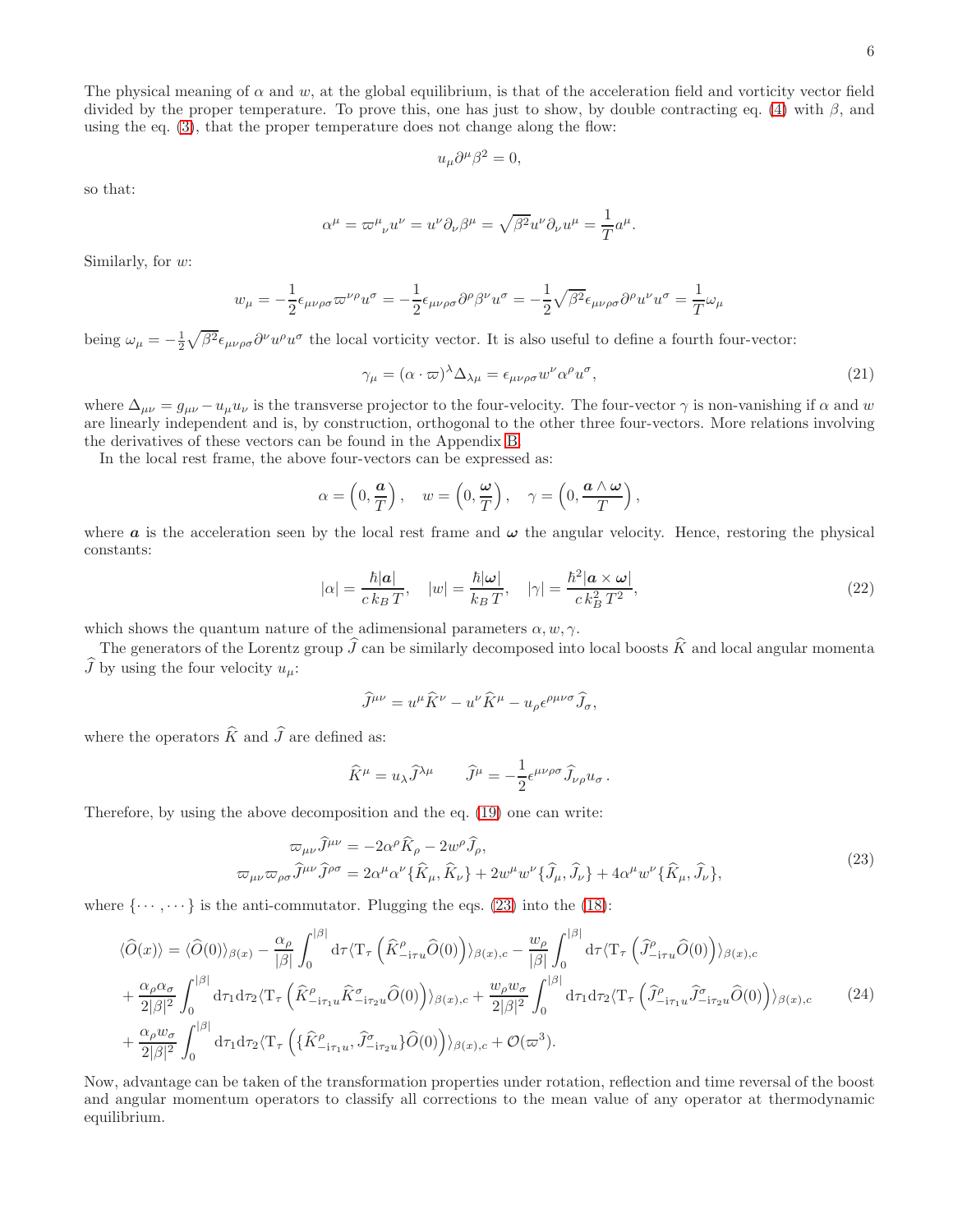### <span id="page-6-0"></span>V. THE STRESS-ENERGY TENSOR

The mean value of the energy momentum tensor  $\hat{T}^{\mu\nu}$  receives contributions only from second order terms in acceleration and rotation in eq. [\(24\)](#page-5-1) because the first order terms vanish due to reflection and time reversal symmetry. Thus, the expansion [\(24\)](#page-5-1) becomes:

$$
T^{\mu\nu}(x) = \langle \widehat{T}^{\mu\nu}(x) \rangle_{\beta(x)} + \frac{\alpha_{\rho}\alpha_{\sigma}}{2|\beta|^2} \int_0^{|\beta|} d\tau_1 d\tau_2 \langle \mathbf{T}_{\tau} \left( \widehat{K}^{\rho}_{-i\tau_1 u} \widehat{K}^{\sigma}_{-i\tau_2 u} \widehat{T}^{\mu\nu}(0) \right) \rangle_{\beta(x),c} + \frac{w_{\rho}w_{\sigma}}{2|\beta|^2} \int_0^{|\beta|} d\tau_1 d\tau_2 \langle \mathbf{T}_{\tau} \left( \widehat{J}^{\rho}_{-i\tau_1 u} \widehat{J}^{\sigma}_{-i\tau_2 u} \widehat{T}^{\mu\nu}(0) \right) \rangle_{\beta(x),c} + \frac{\alpha_{\rho}w_{\sigma}}{2|\beta|^2} \int_0^{|\beta|} d\tau_1 d\tau_2 \langle \mathbf{T}_{\tau} \left( \{\widehat{K}^{\rho}_{-i\tau_1 u}, \widehat{J}^{\sigma}_{-i\tau_2 u}\} \widehat{T}^{\mu\nu}(0) \right) \rangle_{\beta(x),c} + \mathcal{O}(\varpi^3),
$$
(25)

where, according to eq.  $(14)$ , the mean value of the stress-energy tensor at homogeneous thermodynamic equilibrium  $\langle \hat{T}^{\mu\nu}(x) \rangle_{\beta(x)}$  coincides with its ideal form [\(1\)](#page-0-0):

$$
\langle \widehat{T}^{\mu\nu}(x) \rangle_{\beta(x)} = \left[ \rho \left( \beta^2(x), \mu(x) \right) + p \left( \beta^2(x), \mu(x) \right) \right] u^{\mu}(x) u^{\nu}(x) - p \left( \beta^2(x), \mu(x) \right) g^{\mu\nu}.
$$

Note that in the above equation we have spelled out all x dependencies and that  $\rho$ , p are the thermodynamic equilibrium functions of temperature and chemical potential usually obtained in thermodynamics.

One can now decompose the above correlators into irreducible tensors under rotation. By taking advantage of the rotational invariance of the homogeneous equilibrium density operator in eq. [\(14\)](#page-3-3), the number of actual coefficients in eq. [\(25\)](#page-6-0) can be reduced, and it can be shown [\[30](#page-31-20)] that:

$$
\label{eq:2.1} \begin{split} &\frac{\alpha_\rho\alpha_\sigma}{2|\beta|^2}\int_0^{|\beta|} \mathrm{d}\tau_1\mathrm{d}\tau_2\langle\mathrm{T}_\tau\left(\widehat{K}^\rho_{-{\rm i}\tau_1 u}\widehat{K}^\sigma_{-{\rm i}\tau_2 u}\widehat{T}^{\mu\nu}(0)\right)\rangle_{\beta(x),c}=-\alpha^2U_\alpha u^\mu u^\nu+\alpha^2D_\alpha\Delta^{\mu\nu}+A\alpha^\mu\alpha^\nu,\\ &\frac{w_\rho w_\sigma}{2|\beta|^2}\int_0^{|\beta|} \mathrm{d}\tau_1\mathrm{d}\tau_2\langle\mathrm{T}_\tau\left(\widehat{J}^\rho_{-{\rm i}\tau_1 u}\widehat{J}^\sigma_{-{\rm i}\tau_2 u}\widehat{T}^{\mu\nu}(0)\right)\rangle_{\beta(x),c}=-w^2U_w u^\mu u^\nu+w^2D_w\Delta^{\mu\nu}+Ww^\mu w^\nu,\\ &\frac{\alpha_\rho w_\sigma}{2|\beta|^2}\int_0^{|\beta|} \mathrm{d}\tau_1\mathrm{d}\tau_2\langle\mathrm{T}_\tau\left(\{\widehat{K}^\rho_{-{\rm i}\tau_1 u}\widehat{J}^\sigma_{-{\rm i}\tau_2 u}\}\widehat{T}^{\mu\nu}(0)\right)\rangle_{\beta(x),c}=G\left(u^\mu\gamma^\nu+u^\nu\gamma^\mu\right), \end{split}
$$

with  $\gamma$  as in eq. [\(21\)](#page-5-2). Thereby, the general expression of the stress-energy tensor at the second order in thermal vorticity reads [\[30\]](#page-31-20):

<span id="page-6-1"></span>
$$
\langle T^{\mu\nu}\rangle = (\rho - \alpha^2 U_\alpha - w^2 U_w)u^\mu u^\nu - (p - \alpha^2 D_\alpha - w^2 D_w)\Delta^{\mu\nu} + A\alpha^\mu \alpha^\nu + W w^\mu w^\nu + G(u^\mu \gamma^\nu + u^\nu \gamma^\mu) + \mathcal{O}(\varpi^3). \tag{26}
$$

The coefficients in eq. [\(26\)](#page-6-1) are Lorentz scalars depending only on the magnitude of the local inverse four temperature  $|\beta|$ , that is the proper temperature T, and the proper chemical potential  $\mu$ , so they can be calculated in any frame. The rest frame is the most convenient choice because  $\beta^{\mu} = (1/T, 0)$  and the homogeneous equilibrium density operator takes on the familiar grand-canonical form. We denote the mean values in rest frame with a subscript  $T$ , that is:

<span id="page-6-2"></span>
$$
\langle \cdots \rangle_T = \frac{\text{tr}\left[\exp\left(-\frac{\hat{H}}{T} + \frac{\mu}{T}\hat{Q}\right) \cdots\right]}{\text{tr}\left[\exp\left(-\frac{\hat{H}}{T} + \frac{\mu}{T}\hat{Q}\right)\right]}.
$$

Hence, the coefficients in [\(26\)](#page-6-1) are found as specific combinations [\[30\]](#page-31-20) of thermal connected correlators:

$$
U_{\alpha} = \frac{1}{2|\beta|^2} \int_0^{|\beta|} d\tau_1 d\tau_2 \langle T_{\tau} \left( \hat{K}_{-i\tau_1}^3 \hat{K}_{-i\tau_2}^3 \hat{T}^{00}(0) \right) \rangle_{T,c}, \quad U_{w} = \frac{1}{2|\beta|^2} \int_0^{|\beta|} d\tau_1 d\tau_2 \langle T_{\tau} \left( \hat{J}_{-i\tau_1}^3 \hat{J}_{-i\tau_2}^3 \hat{T}^{00}(0) \right) \rangle_{T,c},
$$
  
\n
$$
D_{\alpha} = \frac{1}{2|\beta|^2} \int_0^{|\beta|} d\tau_1 d\tau_2 \langle T_{\tau} \left( \hat{K}_{-i\tau_1}^3 \hat{K}_{-i\tau_2}^3 \hat{T}^{11}(0) \right) \rangle_{T,c} - \frac{1}{3|\beta|^2} \int_0^{|\beta|} d\tau_1 d\tau_2 \langle T_{\tau} \left( \hat{K}_{-i\tau_1}^1 \hat{K}_{-i\tau_2}^2 \hat{T}^{12}(0) \right) \rangle_{T,c},
$$
  
\n
$$
D_{w} = \frac{1}{2|\beta|^2} \int_0^{|\beta|} d\tau_1 d\tau_2 \langle T_{\tau} \left( \hat{J}_{-i\tau_1}^3 \hat{J}_{-i\tau_2}^3 \hat{T}^{11}(0) \right) \rangle_{T,c} - \frac{1}{3|\beta|^2} \int_0^{|\beta|} d\tau_1 d\tau_2 \langle T_{\tau} \left( \hat{J}_{-i\tau_1}^1 \hat{J}_{-i\tau_2}^2 \hat{T}^{12}(0) \right) \rangle_{T,c},
$$
  
\n
$$
A = \frac{1}{|\beta|^2} \int_0^{|\beta|} d\tau_1 d\tau_2 \langle T_{\tau} \left( \hat{K}_{-i\tau_1}^1 \hat{K}_{-i\tau_2}^2 \hat{T}^{12}(0) \right) \rangle_{T,c}, \quad W = \frac{1}{|\beta|^2} \int_0^{|\beta|} d\tau_1 d\tau_2 \langle T_{\tau} \left( \hat{J}_{-i\tau_1}^1 \hat{J}_{-i\tau_2}^2 \hat{T}^{12}(0) \right) \rangle_{
$$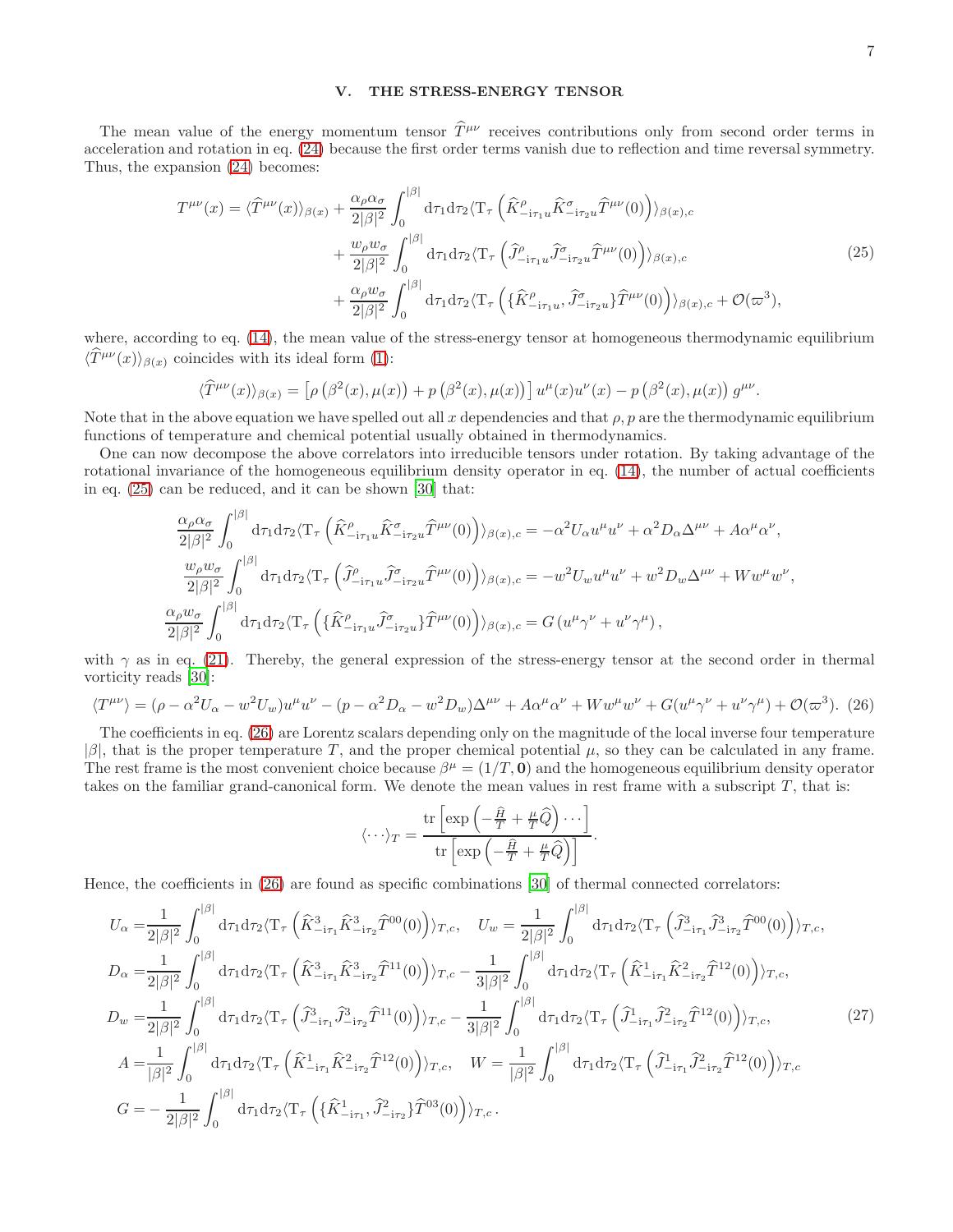The correlation functions in [\(27\)](#page-6-2) can be expressed as Euclidean three-point functions of the stress-energy tensor and can be calculated with the imaginary time formalism. The shifted boost and angular momentum generators can be written as (see eq.  $(11)$ ):

<span id="page-7-0"></span>
$$
\widehat{J}^{\mu\nu}_{-i\tau} = \widehat{\mathsf{T}}\left(\left(-\mathrm{i}\tau, \mathbf{0}\right)\right) \widehat{J}^{\mu\nu} \widehat{\mathsf{T}}^{-1}\left(\left(-\mathrm{i}\tau, \mathbf{0}\right)\right).
$$

So one can expand the integral expressions of the generators of the Lorentz group and write the basic structure appearing in all coefficients in [\(27\)](#page-6-2) as:

$$
C^{\alpha\beta|\gamma\rho|\mu\nu|ij} = \frac{1}{|\beta|^2} \int_0^{|\beta|} d\tau_1 d\tau_2 \int d^3x \ d^3y \langle \mathbf{T}_\tau \left( \widehat{T}^{\alpha\beta}(\tau_1, \mathbf{x}) \widehat{T}^{\gamma\rho}(\tau_2, \mathbf{y}) \widehat{T}^{\mu\nu}(0) \right) \rangle_{T,c} x^i y^j \tag{28}
$$

<span id="page-7-2"></span>where

<span id="page-7-4"></span>
$$
\widehat{T}^{\mu\nu}(\tau, \mathbf{x}) = \widehat{T} ((-i\tau, \mathbf{0})) \widehat{T}^{\mu\nu}(0, \mathbf{x}) \widehat{T}^{-1} ((-i\tau, \mathbf{0}))
$$
\n(29)

is the imaginary time evolved stress-energy tensor operator. By using the eq. [\(28\)](#page-7-0), the eqs. [\(27\)](#page-6-2) can be rewritten in terms of these auxiliary quantities:

$$
U_{\alpha} = \frac{1}{2}C^{00|00|00|33}, \quad U_{w} = \frac{1}{2}\left(C^{01|01|00|22} - C^{01|02|00|21} - C^{02|01|00|12} + C^{02|02|00|11}\right),
$$
  
\n
$$
D_{\alpha} = \frac{1}{2}C^{00|00|11|33} - \frac{1}{3}C^{00|00|12|12},
$$
  
\n
$$
D_{w} = \frac{1}{2}\left(C^{01|01|11|22} - C^{01|02|11|21} - C^{02|01|11|2} + C^{02|02|11|11}\right)
$$
  
\n
$$
- \frac{1}{3}\left(C^{02|03|12|31} - C^{03|03|12|21} - C^{02|01|12|33} + C^{03|01|12|23}\right),
$$
  
\n
$$
A = C^{00|00|12|12}, \quad W = C^{02|03|12|31} - C^{03|03|12|21} - C^{02|01|12|33} + C^{03|01|12|23},
$$
  
\n
$$
G = \frac{1}{2}\left(C^{00|03|03|11} - C^{00|01|03|13} + C^{03|00|03|11} - C^{01|00|03|31}\right).
$$
  
\n(30)

The above coefficients are not all independent, in fact there are relations between them stemming from the conservation equation:

$$
\partial_{\mu}\langle \widehat{T}^{\mu\nu}\rangle=\partial_{\mu}\frac{1}{Z}\text{tr}(\widehat{\rho}\,\widehat{T}^{\mu\nu})=\langle \partial_{\mu}\widehat{T}^{\mu\nu}\rangle=0,
$$

which states that the mean value of  $\hat{T}^{\mu\nu}$  is conserved if the corresponding operator is conserved and the density operator  $\hat{\rho}$  is time-independent. The relation between the above second-order coefficients can be obtained in a functional approach [\[24,](#page-31-11) [25,](#page-31-12) [35\]](#page-31-24) by taking advntage of the invariance of the generating functional by diffeomorfisms; in the present operatorial approach, one has to enforce the continuity equation of the stress-energy tensor, which leads to these equalities (see Appendix [B\)](#page-27-0):

<span id="page-7-1"></span>
$$
U_{\alpha} = -|\beta| \frac{\partial}{\partial |\beta|} (D_{\alpha} + A) - (D_{\alpha} + A),
$$
  
\n
$$
U_w = -|\beta| \frac{\partial}{\partial |\beta|} (D_w + W) - D_w + 2A - 3W,
$$
  
\n
$$
2G = 2(D_{\alpha} + D_w) + A + |\beta| \frac{\partial}{\partial |\beta|} W + 3W,
$$
\n(31)

where all derivatives are to be taken with fixed  $\zeta = \mu |\beta|$ . Thus, only  $D_{\alpha}, D_{w}, A, W$  are actually independent, while  $G, U_{\alpha}, U_{w}$  can be obtained directly from the eqs. [\(31\)](#page-7-1). Nevertheless, in this work, we have calculated all the coefficients by using the eqs. [\(27\)](#page-6-2) and have used the relations in eq. [\(31\)](#page-7-1) as a consistency check.

# <span id="page-7-3"></span>A. Free complex scalar field

We now calculate the coefficients [\(27\)](#page-6-2) for a complex scalar field at finite temperature and chemical potential, using the imaginary time formalism. In this case we have:

$$
\widehat{T}_{\mu\nu} = \partial_{\mu}\widehat{\psi}^{\dagger}\partial_{\nu}\widehat{\psi} + \partial_{\nu}\widehat{\psi}^{\dagger}\partial_{\mu}\widehat{\psi} - g_{\mu\nu}(\partial\widehat{\psi}^{\dagger}\cdot\partial\widehat{\psi} - m^2\widehat{\psi}^{\dagger}\widehat{\psi}) - \xi(\partial_{\mu}\partial_{\nu} - g_{\mu\nu}\Box)\widehat{\psi}^{\dagger}\widehat{\psi}
$$
\n(32)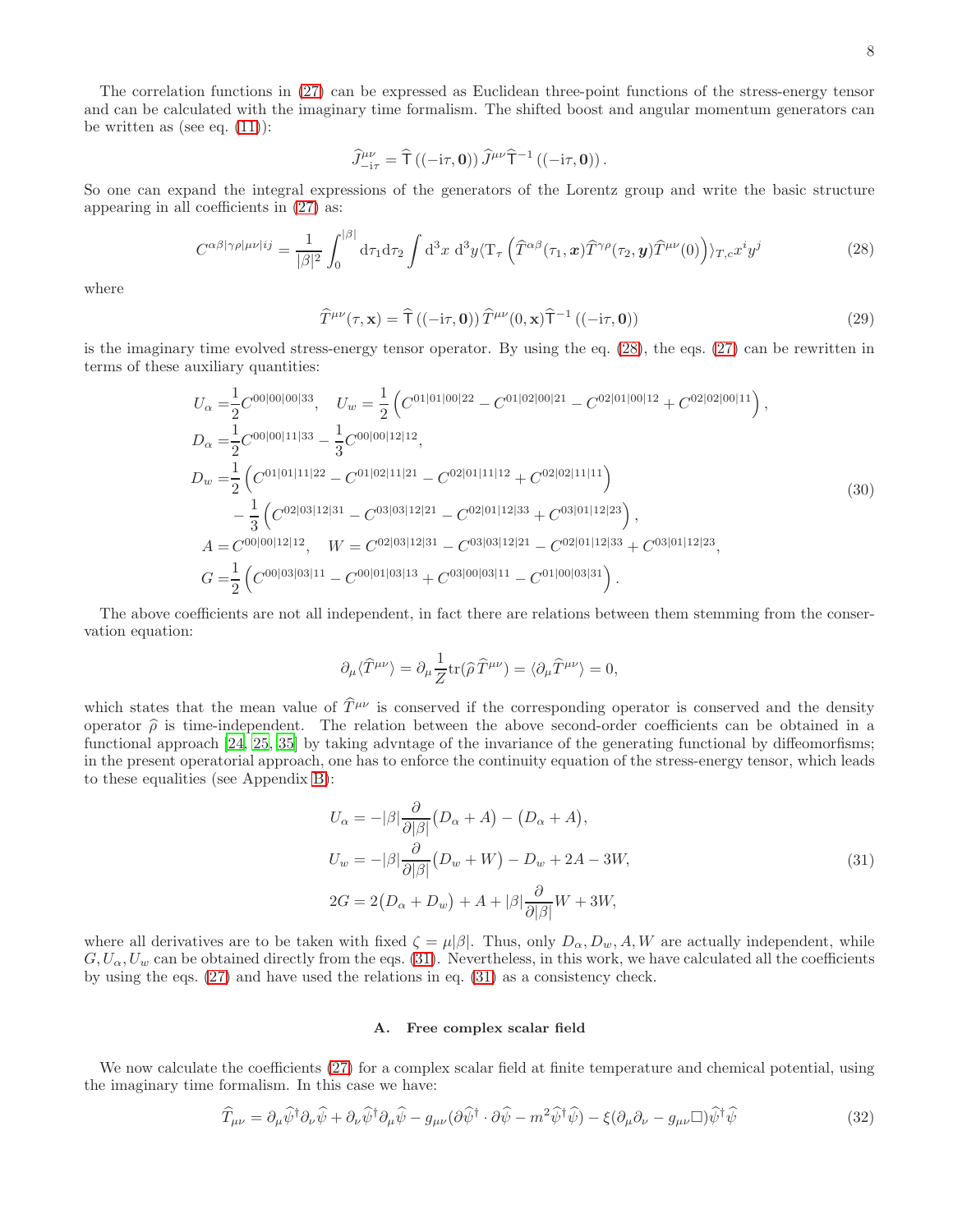where  $\xi = 0$  corresponds to the *canonical* stress-energy tensor and  $\xi = 1/6$  to the improved stress-energy tensor [\[45\]](#page-31-33).

For finite chemical potential, it is convenient to switch to the Euclidean time formalism with the modified hamiltonian  $\widehat{H} - \mu \widehat{Q}$  and write the field evolution as:

$$
\widehat{\psi}(\tau, \vec{x}) = e^{\tau(\widehat{H} - \mu \widehat{Q})} \widehat{\psi}(0, \vec{x}) e^{-\tau(\widehat{H} - \mu \widehat{Q})}.
$$

Indeed, as the stress-energy tensor commutes with the charge operator, the formulae obtained in the previous section are unaffected. Defining:

<span id="page-8-5"></span>
$$
P^{\pm} = (\omega_n \pm i\mu, \mathbf{p}), \qquad X = (\tau, \mathbf{x}), \qquad \sum_{P} \frac{1}{|\beta|} \sum_{n=-\infty}^{\infty} \int \frac{d^3 p}{(2\pi)^3}, \quad \int_{X} = \int_{0}^{|\beta|} d\tau \int d^3 x \tag{33}
$$

and:

$$
\tilde{\delta}(P) = \int_X e^{iX \cdot P} = |\beta|(2\pi)^3 \delta_{p_n,0} \,\delta^{(3)}(p)
$$

where  $\omega_n = 2\pi n/|\beta|$  are the Matsubara frequencies, the propagator in the imaginary time reads [\[46,](#page-31-34) [47\]](#page-31-35):

$$
\langle \mathbf{T}_{\tau}\hat{\psi}^{\dagger}(X)\hat{\psi}(Y)\rangle_{T} = \sum_{P} e^{iP\cdot(X-Y)-\mu(\tau_{x}-\tau_{y})} \frac{1}{(\omega_{n}+i\mu)^{2}+p^{2}+m^{2}} \equiv \sum_{P} e^{iP^{+}(X-Y)}\Delta(P^{+}),
$$
  

$$
\langle \mathbf{T}_{\tau}\hat{\psi}(X)\hat{\psi}^{\dagger}(Y)\rangle_{T} = \sum_{P} e^{iP\cdot(X-Y)+\mu(\tau_{x}-\tau_{y})} \frac{1}{(\omega_{n}-i\mu)^{2}+p^{2}+m^{2}} \equiv \sum_{P} e^{iP^{-}(X-Y)}\Delta(P^{-}),
$$
\n
$$
(34)
$$

<span id="page-8-4"></span>where:

<span id="page-8-3"></span><span id="page-8-2"></span><span id="page-8-1"></span><span id="page-8-0"></span>
$$
\Delta(P^{\pm}) = \frac{1}{P^{\pm 2} + m^2} \tag{35}
$$

and  $P^{\pm 2}$  is the Euclidean squared magnitude of the four vector  $P^{\pm}$ , implicitly defined in eqs. [\(34\)](#page-8-0). The eqs. (34) are the building block to evaluate the three-point function in eq. [\(28\)](#page-7-0) because:

$$
C^{\alpha\beta|\gamma\rho|\mu\nu|ij} = \frac{1}{|\beta|^2} \int_X \int_Y \langle \mathbf{T}_\tau \hat{T}^{\alpha\beta}(X) \hat{T}^{\gamma\rho}(Y) \hat{T}^{\mu\nu}(0) \rangle_{T,c} x^i y^j \tag{36}
$$

where  $\hat{T}^{\mu\nu}(X)$  is given by [\(29\)](#page-7-2). The [\(36\)](#page-8-1) can be computed using the point splitting procedure; first, consider:

$$
C(X, Y, Z) \equiv \langle T_{\tau} \hat{T}^{\alpha\beta}(X) \hat{T}^{\gamma\rho}(Y) \hat{T}^{\mu\nu}(Z) \rangle_{T,c}
$$
  
\n
$$
= \lim_{\substack{X_1, X_2 \to Y \\ Y_1, Y_2 \to Y}} \mathcal{D}^{\alpha\beta}(\partial_{X_1}, \partial_{X_2}) \mathcal{D}^{\gamma\rho}(\partial_{Y_1}, \partial_{Y_2}) \mathcal{D}^{\mu\nu}(\partial_{Z_1}, \partial_{Z_2}) \langle T_{\tau} \hat{\psi}^{\dagger}(X_1) \hat{\psi}(X_2) \hat{\psi}^{\dagger}(Y_1) \hat{\psi}(Y_2) \hat{\psi}^{\dagger}(Z_1) \hat{\psi}(Z_2) \rangle_{T,c}
$$
  
\n
$$
Z_1, Z_2 \to Z
$$
\n(37)

where the form of the differential operators  $\mathcal{D}^{\mu\nu}(\partial_{X_1}, \partial_{X_2})$  can be inferred from the eq. [\(32\)](#page-7-3):

$$
\mathcal{D}_{\alpha\beta}(\partial_{X_1}, \partial_{X_2}) = (-i)^{\delta_{0\alpha} + \delta_{0\beta}} \left[ (1 - 2\xi) \left( \partial_{X_1 \alpha} \partial_{X_2 \beta} + \partial_{X_2 \alpha} \partial_{X_1 \beta} \right) - (1 - 4\xi) \delta_{\alpha\beta} \partial_{X_1} \cdot \partial_{X_2} - m^2 \delta_{\alpha\beta} \right. \\
\left. + 2\xi (\delta_{\alpha\beta} \Box_{X_2 E} + \delta_{\alpha\beta} \Box_{X_1 E} - \partial_{X_2 \alpha} \partial_{X_2 \beta} - \partial_{X_1 \alpha} \partial_{X_1 \beta} ) \right].
$$
\n(38)

In the eq. [\(38\)](#page-8-2), the scalar product has the Euclidean signature, that is  $\partial_{X_1} \cdot \partial_{X_2} = \partial_{\tau_1} \partial_{\tau_2} + \sum_i \partial_{x_{i1}} \partial_{x_{i2}}$  and the D'Alembertian as well:  $\Box_{XE} = \partial_{\tau}^2 + \sum_i \partial_i^2$ . The imaginary unit in front of the differential operator  $(-i)^{\delta_{0\alpha}+\delta_{0\beta}}$  is a consequence of the the Wick rotation. The evaluation of the three-point function can be done by employing the standard Wick theorem and since only its connected part appears in [\(37\)](#page-8-3), only the following two terms survive:

$$
\langle T_{\tau}\hat{\psi}^{\dagger}(X_{1})\hat{\psi}(X_{2})\hat{\psi}^{\dagger}(Y_{1})\hat{\psi}(Y_{2})\hat{\psi}^{\dagger}(Z_{1})\hat{\psi}(Z_{2})\rangle_{T,c} = \langle T_{\tau}\hat{\psi}^{\dagger}(X_{1})\hat{\psi}(Y_{2})\rangle\langle T_{\tau}\hat{\psi}(X_{2})\hat{\psi}^{\dagger}(Z_{1})\rangle\langle T_{\tau}\hat{\psi}^{\dagger}(Y_{1})\hat{\psi}(Z_{2})\rangle + \langle T_{\tau}\hat{\psi}^{\dagger}(X_{1})\hat{\psi}(Z_{2})\rangle\langle T_{\tau}\hat{\psi}(X_{2})\hat{\psi}^{\dagger}(Y_{1})\rangle\langle T_{\tau}\hat{\psi}(Y_{2})\hat{\psi}^{\dagger}(Z_{1})\rangle.
$$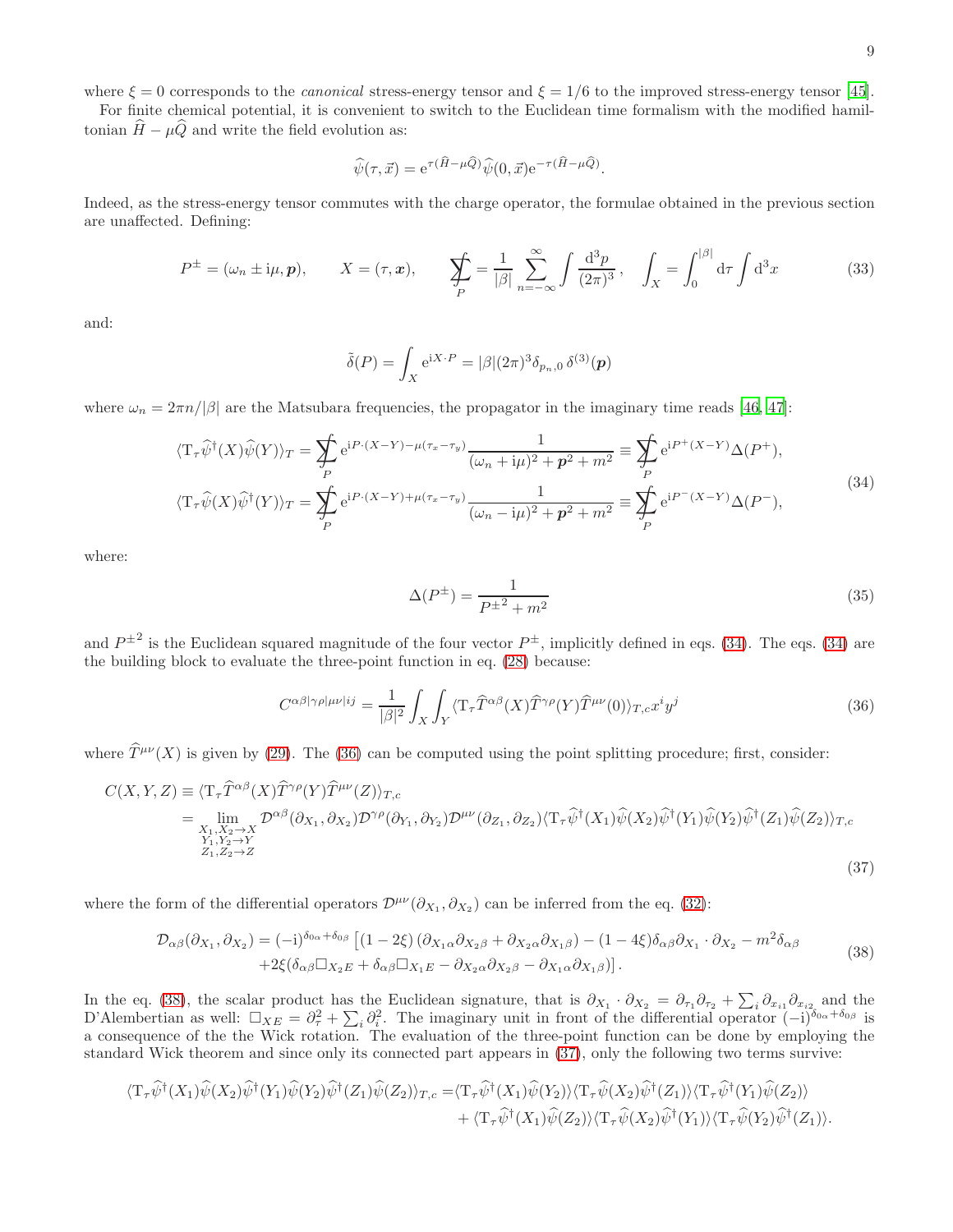Inserting the Fourier decomposition of eq. [\(34\)](#page-8-0), the differential operators in [\(37\)](#page-8-3) give rise to a polynomial in momentum; thereby, the limits can be readily done and one obtains:

$$
C(X,Y,Z) = \sum_{P,Q,K} e^{iP\cdot(X-Y)+Q\cdot(Y-Z)+K\cdot(X-Z)} \left[ F_1(P^+,Q^+,K^-)\Delta(P^+)\Delta(K^-)\Delta(Q^+) \right]
$$
\n
$$
+ F_2(P^-,Q^-,K^+)\Delta(P^-)\Delta(K^+)\Delta(Q^-)]
$$
\n(39)

where  $\Delta$  is defined in [\(35\)](#page-8-4) and the function  $F_1$  and  $F_2$  are just polynomials of momenta:

<span id="page-9-0"></span>
$$
F_1(P^+, Q^+, K^-) = \mathcal{D}^{\alpha\beta} (iP^+, iK^-) \mathcal{D}^{\gamma\rho} (iQ^+, -iP^+) \mathcal{D}^{\mu\nu} (-iK^-, -iQ^+),
$$
  
\n
$$
F_2(P^-, Q^-, K^+) = \mathcal{D}^{\alpha\beta} (iK^+, iP^-) \mathcal{D}^{\gamma\rho} (-iP^-, iQ^-) \mathcal{D}^{\mu\nu} (-iQ^-, -iK^+).
$$

Now we take the  $Z \to 0$  limit in eq. [\(39\)](#page-9-0), as prescribed by eq. [\(36\)](#page-8-1) and, separating the integration from the sum over frequencies, we get:

<span id="page-9-3"></span>
$$
C(X,Y,0) = C(\tau_1,\mathbf{x},\tau_2,\mathbf{y}) = \int \frac{\mathrm{d}^3 p}{(2\pi)^3} \frac{\mathrm{d}^3 k}{(2\pi)^3} \frac{\mathrm{d}^3 q}{(2\pi)^3} e^{-i(\mathbf{p}+\mathbf{k})\cdot\mathbf{x}} e^{-i(\mathbf{q}-\mathbf{p})\cdot\mathbf{y}} S(\mathbf{p},\mathbf{q},\mathbf{k},\tau_1,\tau_2)
$$
(40)

where:

<span id="page-9-2"></span>
$$
S(p,q,k,\tau_1,\tau_2) = \frac{1}{|\beta|^3} \sum_{p_n,q_n,k_n} \frac{e^{i(p_n+i\mu)(\tau_1-\tau_2)+i(q_n+i\mu)\tau_2+i(k_n-i\mu)\tau_1} F_1(P^+,Q^+,K^-)}{(P^{+2}+m^2)(Q^{+2}+m^2)(K^{-2}+m^2)} + \frac{e^{i(p_n-i\mu)\tau(\tau_1-\tau_2)+i(q_n-i\mu)-\tau_2+i(k_n+i\mu)\tau_1} F_2(P^-,Q^-,K^+)}{(P^{-2}+m^2)(Q^{-2}+m^2)(K^{+2}+m^2)}.
$$
\n
$$
(41)
$$

The functions  $F_1$  and  $F_2$  are polynomials, hence analytic and the sum over the frequencies can be carried out by using the formula [\[48\]](#page-31-36) :

<span id="page-9-1"></span>
$$
\frac{1}{|\beta|} \sum_{\omega_n} \frac{(\omega_n \pm i\mu)^k e^{i(\omega_n \pm i\mu)\tau}}{(\omega_n \pm i\mu)^2 + E^2} = \frac{1}{2E} \left[ (-iE)^k e^{\tau E} (\theta(-\tau) + n_B(E \pm \mu)) + (iE)^k e^{-E\tau} (\theta(\tau) + n_B(E \mp \mu)) \right]
$$
\n
$$
= \frac{1}{2E} \sum_{s=\pm 1} (-i s E)^k e^{\tau s E} [\theta(-s\tau) + n_B(E \pm s\mu)]
$$
\n(42)

where  $\theta(\tau)$  is the Heaviside function and  $-|\beta| < \tau < |\beta|$ ;  $n_B$  is the Bose distribution function:

$$
n_B(E) = \frac{1}{e^{|\beta|E} - 1} \,. \tag{43}
$$

The eq.  $(42)$  is needed to work out the function in eq.  $(41)$ :

$$
S(\mathbf{p}, \mathbf{q}, \mathbf{k}, \tau_1, \tau_2) = \frac{1}{8E_pE_qE_k} \sum_{s_1, s_2, s_3 = \pm 1} e^{\tau_1(s_1E_p + s_3E_k) + \tau_2(s_2E_q - s1E_q)} \left\{ F_1 \left( \tilde{P}(s_1), \tilde{Q}(s_2), \tilde{K}(s_3) \right) \right\}
$$
  
\n
$$
[\theta(-s_1(\tau_1 - \tau_2)) + n_B(E_p + s_1\mu)][\theta(-s_2) + n_B(E_q + s_2\mu)][\theta(-s_3) + n_B(E_k - s_3\mu)] +
$$
  
\n
$$
F_2 \left( \tilde{P}(s_1), \tilde{Q}(s_2), \tilde{K}(s_3) \right) [\theta(-s_1(\tau_1 - \tau_2)) + n_B(E_p - s_1\mu)][\theta(-s_2) + n_B(E_q - s_2\mu)][\theta(-s_3) + n_B(E_k + s_3\mu)] \right\}
$$

where  $E_p = \sqrt{p^2 + m^2}$ , and we have defined

<span id="page-9-5"></span><span id="page-9-4"></span>
$$
\tilde{P}(s) \equiv (-isE_p, p) \tag{44}
$$

and similarly for  $\tilde{Q}(s)$ ,  $\tilde{K}(s)$ . Note that, after the frequency summation, the arguments of the functions  $F_1$  and  $F_2$ no longer depend on the chemical potential, and that, thanks to the symmetry properties of the polynomials, the functions  $F_1$  and  $F_2$  become indeed the same. Thus, the eq. [\(41\)](#page-9-2) becomes:

$$
S(\mathbf{p}, \mathbf{q}, \mathbf{k}, \tau_1, \tau_2) = \frac{1}{8E_pE_qE_k} \sum_{s_1, s_2, s_3 = \pm 1} e^{\tau_1(s_1E_p + s_3E_k) + \tau_2(s_2E_q - s_1E_q)} F_1(\tilde{P}(s_1), \tilde{Q}(s_2), \tilde{K}(s_3))
$$
  

$$
\left\{ \left[ \theta(-s_1(\tau_1 - \tau_2)) + n_B(E_p - s_1\mu) \right] \left[ \theta(-s_2) + n_B(E_q - s_2\mu) \right] \left[ \theta(-s_3) + n_B(E_k + s_3\mu) \right] + (\mu \to -\mu) \right\}.
$$
\n
$$
(45)
$$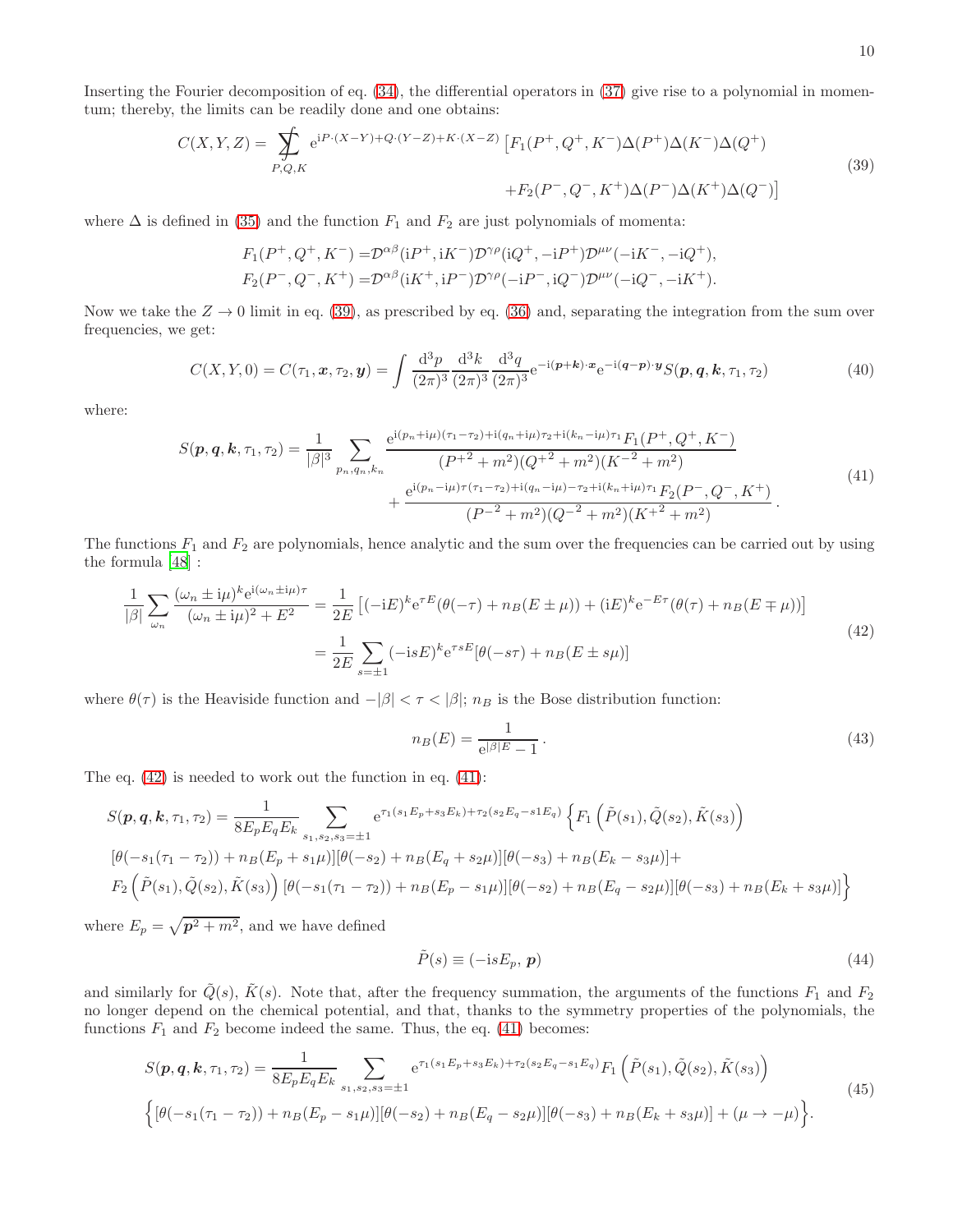Now we can take advantage of the formula:

<span id="page-10-0"></span>
$$
\int d^3x \int d^3y \ e^{-i(\boldsymbol{p}+\boldsymbol{k})\cdot\boldsymbol{x}} e^{-i(\boldsymbol{q}-\boldsymbol{p})\cdot\boldsymbol{x}} x^i y^j = -(2\pi)^6 \frac{\partial^2}{\partial k_i \partial q_j} \delta^{(3)}(\boldsymbol{p}+\boldsymbol{k}) \delta^{(3)}(\boldsymbol{p}-\boldsymbol{q})
$$

to integrate over the coordinates x and y in the eq.  $(36)$  and, by using the eq.  $(40)$  we obtain:

$$
C^{\alpha\beta|\gamma\rho|\mu\nu|ij} = \frac{1}{|\beta|^2} \int_X \int_Y \langle \mathbf{T}_\tau \hat{T}^{\alpha\beta}(X) \hat{T}^{\gamma\rho}(Y) \hat{T}^{\mu\nu}(0) \rangle_{T,c} x^i y^j = \frac{-1}{|\beta|^2} \int_0^{|\beta|} d\tau_1 d\tau_2 \int \frac{d^3 p}{(2\pi)^3} \frac{\partial^2}{\partial k_i \partial q_j} S(\mathbf{p}, \mathbf{q}, \mathbf{k}, \tau_1, \tau_2) \Big|_{\substack{\mathbf{q} = \mathbf{p} \\ \mathbf{k} = -\mathbf{p} \\ (46)}
$$

One can now plug the [\(45\)](#page-9-4) into the [\(46\)](#page-10-0), integrate over  $\tau_1$  and  $\tau_2$  so as to express the  $C^{\alpha\beta|\gamma\rho|\mu\nu|ij}$  as an integral over momentum of combinations of derivatives of the Bose distribution function. After setting the appropriate indices in [\(46\)](#page-10-0) according to the [\(30\)](#page-7-4), the second-order coefficients of the stress-energy tensor are finally obtained:

$$
U_w = \frac{(1-4\xi)}{12\pi^2\beta^2} \int_0^\infty \frac{dp}{E_p} \left(n_B''(E_p - \mu) + n_B''(E_p + \mu)\right) p^4,
$$
  
\n
$$
U_\alpha = \frac{1}{48\pi^2\beta^2} \int_0^\infty \frac{dp}{E_p} \left(n_B''(E_p - \mu) + n_B''(E_p + \mu)\right) (p^2 + m^2)(m^2 + 4p^2(1 - 6\xi)),
$$
  
\n
$$
W = \frac{(2\xi - 1)}{12\pi^2\beta^2} \int_0^\infty \frac{dp}{E_p} \left(n_B''(E_p - \mu) + n_B''(E_p + \mu)\right) p^4,
$$
  
\n
$$
A = \frac{1}{24\pi^2\beta^2} \int_0^\infty \frac{dp}{E_p} \left(n_B''(E_p - \mu) + n_B''(E_p + \mu)\right) (2p^4(1 - 6\xi) + p^2m^2(3 - 12\xi)),
$$
  
\n
$$
G = \frac{1}{36\pi^2\beta^2} \int_0^\infty \frac{dp}{E_p} \left(n_B''(E_p - \mu) + n_B''(E_p + \mu)\right) (p^4(1 + 6\xi) + 3p^2m^2),
$$
  
\n
$$
D_\alpha = \frac{1}{144\pi^2\beta^2} \int_0^\infty \frac{dp}{E_p} \left(n_B''(E_p - \mu) + n_B''(E_p + \mu)\right) (8p^4(6\xi - 1) + 3p^2m^2(24\xi - 5)),
$$
  
\n
$$
D_w = \frac{\xi}{6\pi^2\beta^2} \int_0^\infty \frac{dp}{E_p} \left(n_B''(E_p - \mu) + n_B''(E_p + \mu)\right) p^4,
$$

where  $n_B''$  denotes the second derivative of the Bose distribution function with respect to the energy.

It is worth noticing that the above expressions [\(47\)](#page-10-1) fulfill the relations [\(31\)](#page-7-1).

# <span id="page-10-2"></span><span id="page-10-1"></span>B. Free Dirac field

In this section we calculate the coefficients [\(27\)](#page-6-2) for the free Dirac field at finite temperature and chemical potential. The thermodynamic properties of the Dirac field can be deduced from the Euclidean Lagrangian  $\hat{\mathcal{L}}_E = -\hat{\mathcal{L}}(t = -i\tau)$ :

$$
\widehat{\mathcal{L}}_E = \frac{1}{2} \left[ \bar{\Psi} \gamma^0 \partial_\tau \Psi - \partial_\tau \bar{\Psi} \gamma^0 \Psi - i \bar{\Psi} \gamma^k \partial_k \Psi - i \partial_k \bar{\Psi} \gamma^k \Psi \right] + m \bar{\Psi} \Psi. \tag{48}
$$

It is convenient to write the [\(48\)](#page-10-2) with the so-called Euclidean Dirac matrices:

$$
\tilde{\gamma}_0 \equiv \gamma^0, \qquad \tilde{\gamma}_k = -i\gamma^k
$$

fulfilling the relations

$$
\{\tilde{\gamma}_{\mu}, \tilde{\gamma}_{\nu}\} = 2\delta_{\mu\nu} \qquad \qquad \tilde{\gamma}_{\mu}^{\dagger} = \tilde{\gamma}_{\mu}
$$

so that the eq. [\(48\)](#page-10-2) can be written:

<span id="page-10-4"></span>
$$
\widehat{\mathcal{L}}_E = \frac{1}{2} \left[ \bar{\Psi} \tilde{\gamma}_{\mu} \partial_{\mu} \Psi - \partial_{\mu} \bar{\Psi} \tilde{\gamma}_{\mu} \Psi \right] + m \bar{\Psi} \Psi.
$$

The thermal propagator of the Dirac field reads  $(46, 47]$  $(46, 47]$  $(46, 47]$ :

$$
\langle T_{\tau}\Psi_{a}(X)\bar{\Psi}_{b}(Y)\rangle = \sum_{\{P\}} e^{iP^{+}\cdot(X-Y)} \frac{(-i\rlap{/}P^{+} + m)_{ab}}{(P^{+})^{2} + m^{2}} = \sum_{\{P\}} e^{iP^{+}\cdot(X-Y)} (-i\rlap{/}P^{+} + m)_{ab}\Delta(P^{+})
$$
(49)

<span id="page-10-3"></span><sup>&</sup>lt;sup>1</sup> Latin characters  $a, b, \cdots$  denote spinorial indices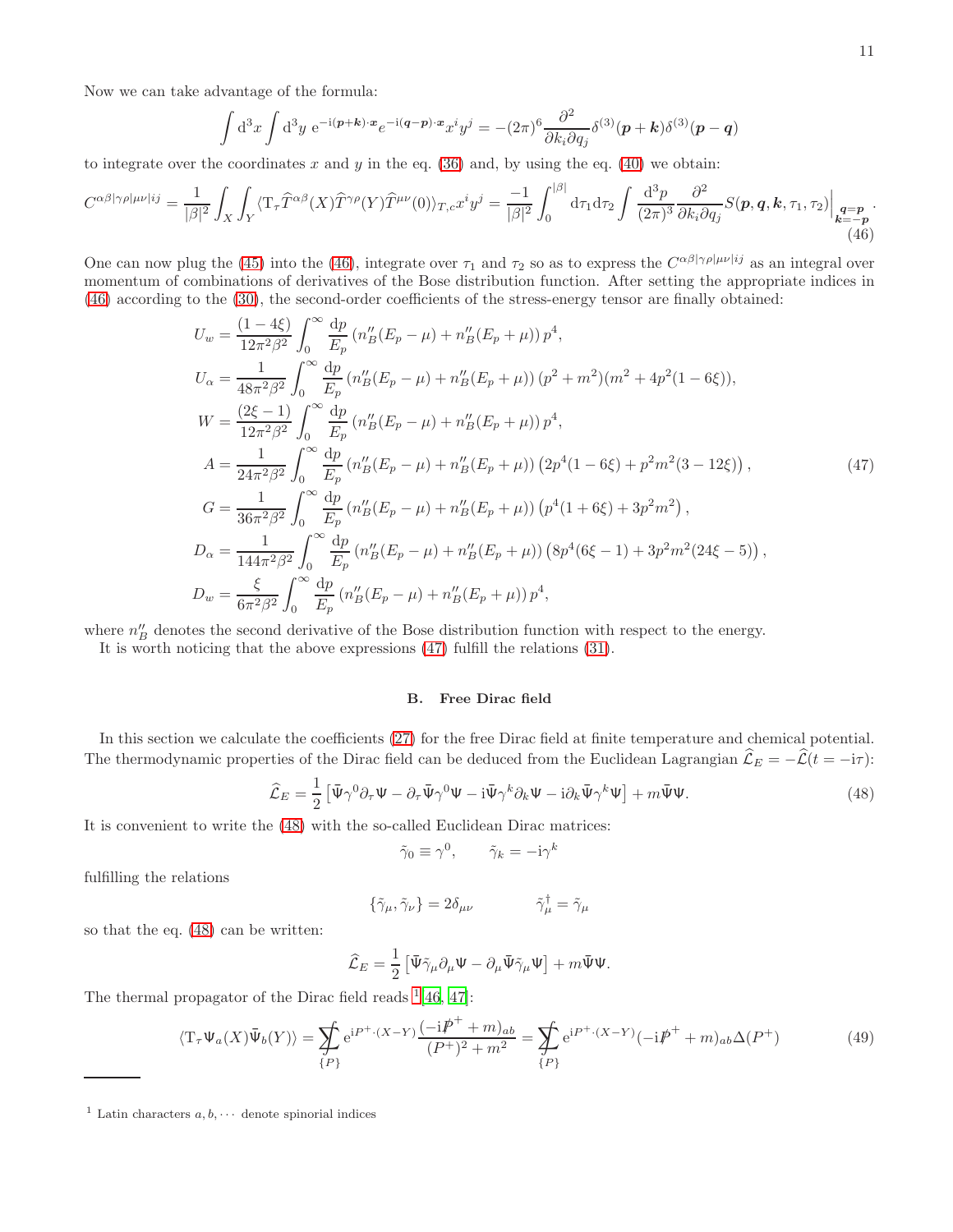where  $X, Y, P^{\pm}$  are defined in eq. [\(33\)](#page-8-5) and  $\Delta(P^{\pm})$  in eq. [\(35\)](#page-8-4); the sum runs over the fermionic Matsubara frequencies  $\omega_n = 2\pi(n+\frac{1}{2})/|\beta|;$   $\vec{P}^{\pm} = \tilde{\gamma}_{\mu}P^{\pm}_{\mu}$  is the standard contraction between the (Euclidean) Dirac matrices  $\tilde{\gamma}_{\mu}$  and the (Euclidean) four-momenta  $P^{\pm} = (p_n \pm i\mu, p)$ . The Euclidean canonical stress-energy tensor (see eq. [\(29\)](#page-7-2)) reads:

$$
\widehat{T}_{\mu\nu}(X)=\frac{\mathrm{i}^{\delta_{0\mu}+\delta_{0\nu}}}{2}\left[\bar{\Psi}(X)\tilde{\gamma}_{\mu}\partial_{\nu}\Psi(X)-\partial_{\nu}\bar{\Psi}(X)\tilde{\gamma}_{\mu}\Psi(X)\right]
$$

where the  $i^{\delta_{\nu 0}}$  factor stems from Wick rotation. The Belinfante-symmetrized stress-energy tensor is the symmetric part of the canonical one:

$$
\widehat{T}_{\mu\nu}(X) = \frac{\mathrm{i}^{\delta_{0\mu}+\delta_{0\nu}}}{4} \left[ \bar{\Psi}(X)\tilde{\gamma}_{\mu}\partial_{\nu}\Psi(X) - \partial_{\nu}\bar{\Psi}(X)\tilde{\gamma}_{\mu}\Psi(X) + \bar{\Psi}(X)\tilde{\gamma}_{\nu}\partial_{\mu}\Psi(X) - \partial_{\mu}\bar{\Psi}(X)\tilde{\gamma}_{\nu}\Psi(X) \right],
$$

which can be expressed according to the point-splitting procedure as:

$$
\widehat{T}_{\mu\nu}(X) = \lim_{X_1, X_2 \to X} \mathcal{D}_{\mu\nu}(\partial_{X_1}, \partial_{X_2}) \overline{\Psi}(X_1) \Psi(X_2),
$$

<span id="page-11-0"></span>where:

$$
\mathcal{D}_{\mu\nu}(\partial_{X_1}, \partial_{X_2}) = \frac{\mathrm{i}^{\delta_{0\mu} + \delta_{0\nu}}}{4} \left[ \tilde{\gamma}_{\mu} (\partial_{X_2} - \partial_{X_1})_{\nu} + \tilde{\gamma}_{\nu} (\partial_{X_2} - \partial_{X_1})_{\mu} \right]. \tag{50}
$$

The stress-energy tensor three-point correlation function [\(36\)](#page-8-1) needed to extract the various coefficients is similar to that in [\(37\)](#page-8-3):

$$
C(X, Y, Z) = \langle T_{\tau} \hat{T}^{\alpha\beta}(X) \hat{T}^{\gamma\rho}(Y) \hat{T}^{\mu\nu}(Z) \rangle_{T,c} =
$$
  
\n
$$
\lim_{\substack{X_1, X_2 \to X \\ Y_1, Y_2 \to Y}} \mathcal{D}^{\alpha\beta}(\partial_{X_1}, \partial_{X_2})_{ab} \mathcal{D}^{\gamma\rho}(\partial_{Y_1}, \partial_{Y_2})_{cd} \mathcal{D}^{\mu\nu}(\partial_{Z_1}, \partial_{Z_2})_{ef} \langle T_{\tau} \bar{\Psi}_a(X_1) \Psi_b(X_2) \bar{\Psi}_c(Y_1) \Psi_d(Y_2) \bar{\Psi}_e(Z_1) \Psi_f(Z_2) \rangle_{T,c}.
$$

Like for the boson case, thanks to the Wick theorem and the presence of the connected part, only two contractions survive:

$$
\begin{aligned} \langle T_{\tau}\bar{\Psi}_a(X_1)\Psi_b(X_2)\bar{\Psi}_c(Y_1)\Psi_d(Y_2)\bar{\Psi}_e(Z_1)\Psi_f(Z_2)\rangle_{T,c}=&\langle T_{\tau}\bar{\Psi}_a(X_1)\Psi_d(Y_2)\rangle\langle T_{\tau}\Psi_b(X_2)\bar{\Psi}_e(Z_1)\rangle\langle T_{\tau}\bar{\Psi}_c(Y_1)\Psi_f(Z_2)\rangle\\ &+\langle T_{\tau}\bar{\Psi}_a(X_1)\Psi_f(Z_2)\rangle\langle T_{\tau}\Psi_b(X_2)\bar{\Psi}_c(Y_1)\rangle\langle T_{\tau}\Psi_d(Y_2)\bar{\Psi}_e(Z_1)\rangle\,. \end{aligned}
$$

Plugging the expression of the propagators [\(49\)](#page-10-4), after some algebra and integration variable manipulation, we get:

$$
C(X,Y,Z) = (-1) \sum_{\{P,Q,K\}} e^{iP\cdot(X-Y)+Q\cdot(Y-Z)+K\cdot(X-Z)} \left[ G_1(P^+,Q^+,K^-)\Delta(P^+)\Delta(K^-)\Delta(Q^+) \right. \\ \left. + G_2(P^-,Q^-,K^+)\Delta(P^-)\Delta(K^+)\Delta(Q^-) \right]
$$

where the functions  $G_1$  and  $G_2$  are defined as:

$$
G_1(P^+, Q^+, K^-) = \text{tr}\left[\mathcal{D}_{\alpha\beta}(\text{i}K^-, \text{i}P^+)(-\text{i}\cancel{P}^+ + m)\mathcal{D}_{\gamma\rho}(-\text{i}P^+, \text{i}Q^+)(-\text{i}\cancel{Q}^+ + m)\mathcal{D}_{\mu\nu}(-\text{i}Q^+, -\text{i}K^-)(\text{i}\cancel{K}^- + m)\right],
$$
  
\n
$$
G_2(P^-, Q^-, K^+) = \text{tr}\left[\mathcal{D}_{\alpha\beta}(\text{i}P^-, \text{i}K^+)(-\text{i}\cancel{K}^+ + m)\mathcal{D}_{\mu\nu}(-\text{i}K^+, -\text{i}Q^-)(\text{i}\cancel{Q}^- + m)\mathcal{D}_{\gamma\rho}(\text{i}Q^-, -\text{i}P^-)(\text{i}\cancel{P}^+ + m)\right].
$$

The trace is to be carried out over spinorial indices by using the Euclidean  $\gamma$  matrices properties:

$$
\operatorname{tr} (\tilde{\gamma}_{\mu} \tilde{\gamma}_{\nu}) = 4 \, \delta_{\mu\nu},
$$

$$
\operatorname{tr} (\tilde{\gamma}_{\mu 1} \dots \tilde{\gamma}_{\mu_{2n+1}}) = 0,
$$

$$
\operatorname{tr} (\tilde{\gamma}_{k} \gamma_{\lambda} \tilde{\gamma}_{\mu} \tilde{\gamma}_{\nu}) = 4 \, \delta_{k\lambda} \delta_{\mu\nu} - 4 \, \delta_{k\mu} \delta_{\lambda\nu} + 4 \, \delta_{k\nu} \delta_{\lambda\mu}.
$$

We finally obtain:

$$
G_{1}(P,Q,K) = G_{2}(P,Q,K) = S_{\alpha\beta\gamma\rho\mu\nu} \left\{ \frac{1}{2} \left( P_{\beta} - K_{\beta} \right) \left( P_{\rho} + Q_{\rho} \right) \left( K_{\nu} - Q_{\nu} \right) \right. \cdot \left[ K_{\mu} \left( P_{\gamma} Q_{\alpha} + P_{\alpha} Q_{\gamma} - \delta_{\alpha\gamma} \left( m^{2} + P \cdot Q \right) \right) + P_{\mu} \left( \delta_{\alpha\gamma} \left( K \cdot Q - m^{2} \right) - K_{\gamma} Q_{\alpha} + K_{\alpha} Q_{\gamma} \right) \right. \right. \left. + P_{\gamma} K_{\alpha} Q_{\mu} + P_{\alpha} K_{\gamma} Q_{\mu} + m^{2} Q_{\mu} \delta_{\alpha\gamma} - Q_{\mu} \delta_{\alpha\gamma} P \cdot K + m^{2} P_{\alpha} \delta_{\mu\gamma} + m^{2} P_{\gamma} \delta_{\mu\alpha} \right. \left. - m^{2} K_{\alpha} \delta_{\mu\gamma} + m^{2} K_{\gamma} \delta_{\mu\alpha} - m^{2} Q_{\alpha} \delta_{\mu\gamma} + m^{2} Q_{\gamma} \delta_{\mu\alpha} + Q_{\alpha} \delta_{\mu\gamma} P \cdot K - Q_{\gamma} \delta_{\mu\alpha} P \cdot K \right. \left. - K_{\alpha} \delta_{\mu\gamma} P \cdot Q + K_{\gamma} \delta_{\mu\alpha} P \cdot Q - P_{\alpha} \delta_{\mu\gamma} K \cdot Q - P_{\gamma} \delta_{\mu\alpha} K \cdot Q \right] \right\},
$$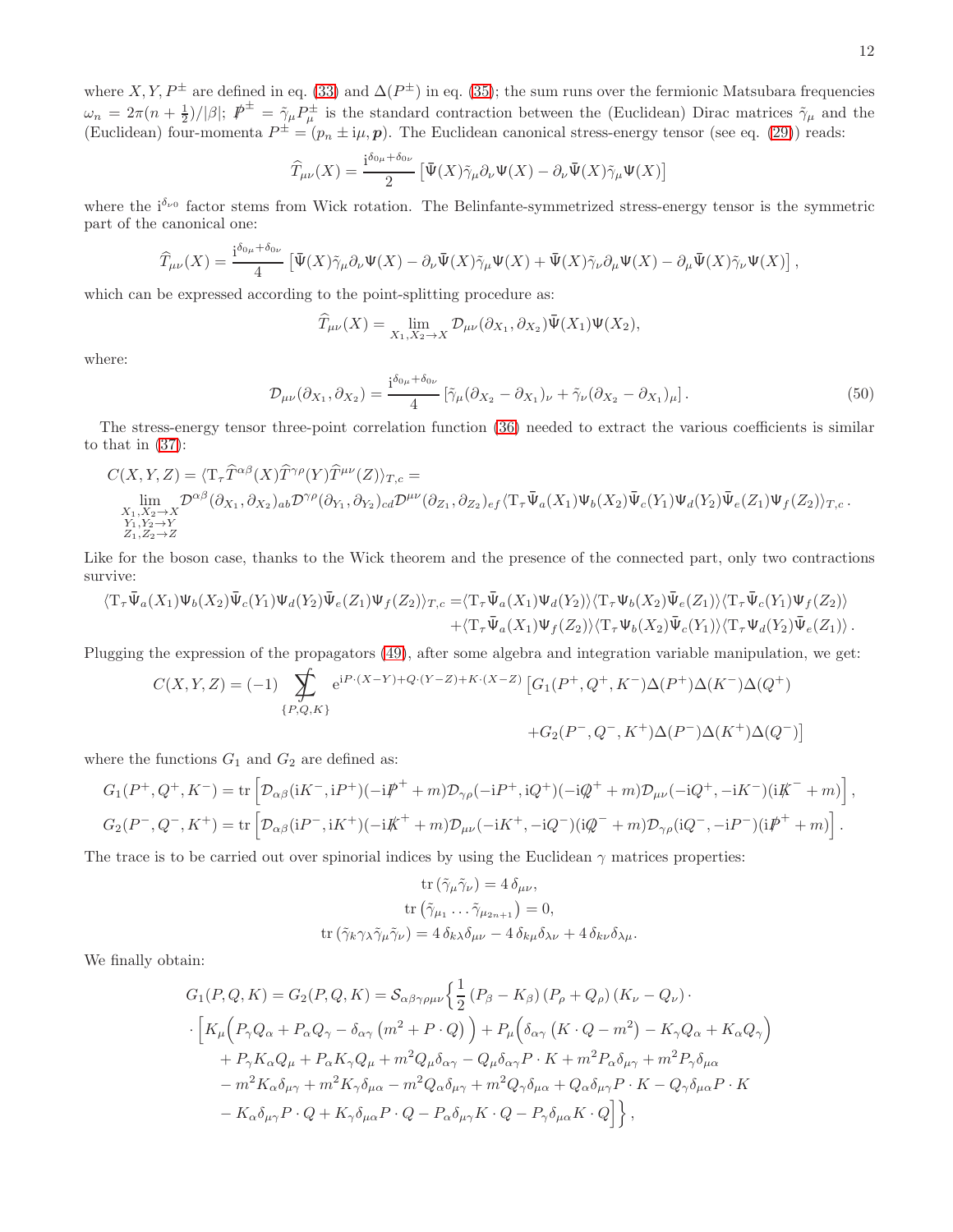where  $S$  stands for a full symmetrization of the subscript indices (without factorials). This expression is very similar to that for the boson field obtained in the previous subsection, with the proviso that now the Matsubara frequencies to be summed involve odd integers. We can then trace the bosonic procedure, first setting  $Z$  to zero and defining the auxiliary function  $S^F$ :

$$
C(X,Y,0) = C(\tau_1, \tau_2, \mathbf{x}, \mathbf{y}) = -\int \frac{\mathrm{d}^3 p}{(2\pi)^3} \int \frac{\mathrm{d}^3 q}{(2\pi)^3} \int \frac{\mathrm{d}^3 k}{(2\pi)^3} e^{-i(\mathbf{p}+\mathbf{k})\cdot\mathbf{x}} e^{-i(\mathbf{q}-\mathbf{p})} S^F(\mathbf{p}, \mathbf{q}, \mathbf{k}, \tau_1, \tau_2)
$$

with:

$$
S^{F}(p,q,k,\tau_{1},\tau_{2}) = \frac{1}{|\beta|^{3}} \sum_{\{p_{n},q_{n},k_{n}\}} \frac{e^{i(p_{n}+i\mu)(\tau_{1}-\tau_{2})+i(q_{n}+i\mu)\tau_{2}+i(k_{n}-i\mu)\tau_{1}}G_{1}(P^{+},Q^{+},K^{-})}{(P^{+2}+m^{2})(Q^{+2}+m^{2})(K^{-2}+m^{2})} + \frac{e^{i(p_{n}-i\mu)\tau(\tau_{1}-\tau_{2})+i(q_{n}-i\mu)\tau_{2}+i(k_{n}+i\mu)\tau_{1}}G_{2}(P^{-},Q^{-},K^{+})}{(P^{-2}+m^{2})(Q^{-2}+m^{2})(K^{+2}+m^{2})}.
$$

The sums over fermionic frequencies can be done by using a formula corresponding to [\(42\)](#page-9-1) for the boson field:

$$
\frac{1}{\beta} \sum_{\{\omega_n\}} \frac{(\omega_n \pm i\mu)^k e^{i(\omega_n \pm i\mu)\tau}}{(\omega_n \pm i\mu)^2 + E^2} = \frac{1}{2E} \left[ (-iE)^k e^{\tau E} (\theta(-\tau) - n_F(E \pm \mu)) + (iE)^k e^{-E\tau} (\theta(\tau) - n_F(E \mp \mu)) \right]
$$
\n
$$
= \frac{1}{2E} \sum_{s=\pm 1} (-i s E)^k e^{\tau s E} [\theta(-s\tau) - n_F(E \pm s\mu)]
$$
\n(51)

 $n_F$  being the Fermi-Dirac distribution function:

<span id="page-12-2"></span><span id="page-12-0"></span>
$$
n_F(E) = \frac{1}{e^{|\beta|E} + 1}.
$$

Like for the boson case,  $S<sup>F</sup>$  comprises 8 terms:

$$
S^{F}(\mathbf{p}, \mathbf{q}, \mathbf{k}, \tau_{1}, \tau_{2}) = \frac{1}{8E_{p}E_{q}E_{k}} \sum_{s_{1}, s_{2}, s_{3}=\pm 1} e^{\tau_{1}(s_{1}E_{p}+s_{3}E_{k})+\tau_{2}(s_{2}E_{q}-s1E_{q})} \left\{ G_{1} \left( \tilde{P}(s_{1}), \tilde{Q}(s_{2}), \tilde{K}(s_{3}) \right) \right\}
$$

$$
[\theta(-s_{1}(\tau_{1}-\tau_{2})) - n_{F}(E_{p}+s_{1}\mu)][\theta(-s_{2}) - n_{F}(E_{q}+s_{2}\mu)][\theta(-s_{3}) - n_{F}(E_{k}-s_{3}\mu)] + G_{2} \left( \tilde{P}(s_{1}), \tilde{Q}(s_{2}), \tilde{K}(s_{3}) \right)
$$

$$
[\theta(-s_{1}(\tau_{1}-\tau_{2})) - n_{F}(E_{p}-s_{1}\mu)][\theta(-s_{2}) - n_{F}(E_{q}-s_{2}\mu)][\theta(-s_{3}) - n_{F}(E_{k}+s_{3}\mu)] \}
$$
(52)

with  $\tilde{P}(s_1), \tilde{Q}(s_2)$  and  $\tilde{K}(s_3)$  defined in [\(44\)](#page-9-5), and the polynomial G no longer depends on chemical potential after frequency summation. Furthermore,

<span id="page-12-1"></span>
$$
G_1\left( \tilde{P}(s_1), \tilde{Q}(s_2), \tilde{K}(s_3) \right) = G_2\left( \tilde{P}(s_1), \tilde{Q}(s_2), \tilde{K}(s_3) \right)
$$

and so we can rewrite  $S<sup>F</sup>$  in eq. [\(52\)](#page-12-0):

$$
S^{F}(\boldsymbol{p}, \boldsymbol{q}, \boldsymbol{k}, \tau_{1}, \tau_{2}) = \frac{1}{8E_{p}E_{q}E_{k}} \sum_{s_{1}, s_{2}, s_{3} = \pm 1} e^{\tau_{1}(s_{1}E_{p} + s_{3}E_{k}) + \tau_{2}(s_{2}E_{q} - s_{1}E_{q})} G_{1}(\tilde{P}(s_{1}), \tilde{Q}(s_{2}), \tilde{K}(s_{3}))
$$
  

$$
\left\{ \left[ \theta(-s_{1}(\tau_{1} - \tau_{2})) - n_{F}(E_{p} + s_{1}\mu) \right] \left[ \theta(-s_{2}) - n_{F}(E_{q} + s_{2}\mu) \right] \left[ \theta(-s_{3}) - n_{F}(E_{k} - s_{3}\mu) \right] + (\mu \to -\mu) \right\}.
$$
  
(53)

The spatial integrations are straightforward, and so we can finally write down the general three-point function for the free Dirac field:

$$
C^{\alpha\beta|\gamma\rho|\mu\nu|ij} = \frac{1}{|\beta|^2} \int_X \int_Y \langle \mathbf{T}_\tau \widehat{T}^{\alpha\beta}(X) \widehat{T}^{\gamma\rho}(Y) \widehat{T}^{\mu\nu}(0) \rangle_{T,c} x^i y^j = \frac{-1}{|\beta|^2} \int_0^{|\beta|} d\tau_1 d\tau_2 \int \frac{d^3 p}{(2\pi)^3} \frac{\partial^2}{\partial k_i \partial q_j} S^F(\boldsymbol{p}, \boldsymbol{q}, \boldsymbol{k}, \tau_1, \tau_2) \Big|_{\substack{\boldsymbol{q} = \boldsymbol{p} \\ \boldsymbol{k} = -\boldsymbol{p}}}.
$$

with  $S<sup>F</sup>$  given by the [\(53\)](#page-12-1). The coefficients of the symmetrized stress-energy tensor can now be expressed by using the relations [\(30\)](#page-7-4) like in the boson case, as integrals of the second derivative of the Fermi-Dirac distribution function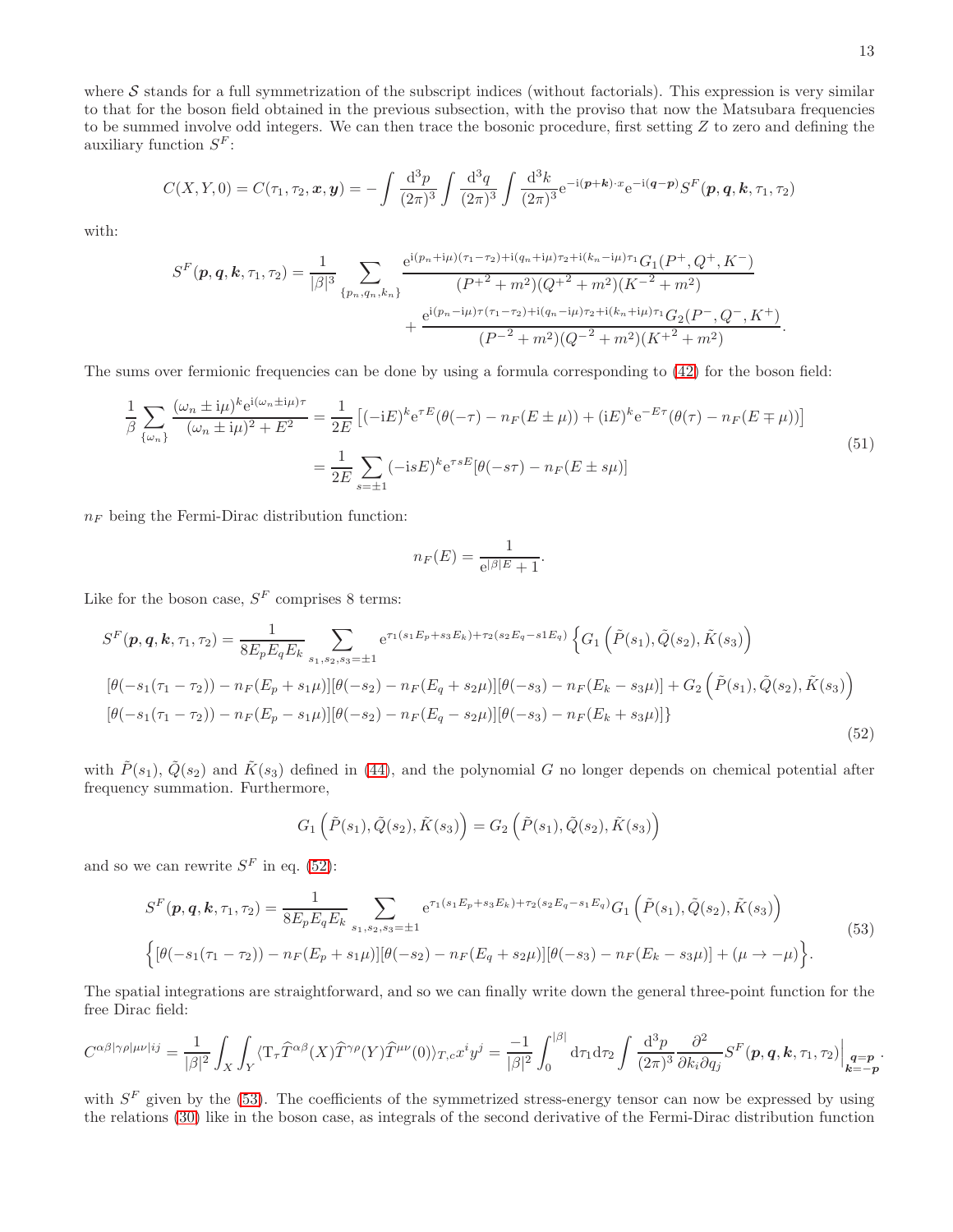weighted with polynomials of momentum and mass:

<span id="page-13-0"></span>
$$
U_w = \frac{1}{8\pi^2 \beta^2} \int_0^\infty \frac{dp}{E_p} \left( n_F''(E_p - \mu) + n_F''(E_p + \mu) \right) p^2(p^2 + m^2),
$$
  
\n
$$
U_\alpha = \frac{1}{24\pi^2 \beta^2} \int_0^\infty \frac{dp}{E_p} \left( n_F''(E_p - \mu) + n_F''(E_p + \mu) \right) (p^2 + m^2)^2,
$$
  
\n
$$
W = 0,
$$
  
\n
$$
A = 0,
$$
  
\n
$$
A = 0,
$$
  
\n
$$
G = \frac{1}{72\pi^2 \beta^2} \int_0^\infty \frac{dp}{E_p} \left( n_F''(E_p - \mu) + n_F''(E_p + \mu) \right) \left( 4p^4 + 3m^2p^2 \right),
$$
  
\n
$$
D_\alpha = \frac{1}{72\pi^2 \beta^2} \int_0^\infty \frac{dp}{E_p} \left( n_F''(E_p - \mu) + n_F''(E_p + \mu) \right) \left( p^4 + 3m^2p^2 \right),
$$
  
\n
$$
D_w = \frac{1}{24\pi^2 \beta^2} \int_0^\infty \frac{dp}{E_p} \left( n_F''(E_p - \mu) + n_F''(E_p + \mu) \right) p^4,
$$

where  $n_F''(E_p \pm \mu) = d^2 n_F(E_p \pm \mu)/dE_p^2$ .

Also in the fermionic case, it can be shown that the coefficients [\(54\)](#page-13-0) fulfill the relations [\(31\)](#page-7-1).

# <span id="page-13-2"></span>VI. THE VECTOR CURRENT

Also conserved currents can receive corrections in general thermodynamic equilibrium with non-vanishing thermal vorticity [\(12\)](#page-3-4). For a vector current  $\hat{j}^{\mu}(x)$ , the expansion [\(24\)](#page-5-1) yields:

$$
j^{\mu}(x) = \langle \hat{j}^{\mu}(x) \rangle_{\beta(x)} - \frac{\alpha_{\rho}}{|\beta|} \int_{0}^{|\beta|} d\tau \langle \mathbf{T}_{\tau} \left( \hat{K}^{\rho}_{-i\tau u} \hat{j}^{\mu}(0) \right) \rangle_{\beta(x),c} - \frac{w_{\rho}}{|\beta|} \int_{0}^{|\beta|} d\tau \langle \mathbf{T}_{\tau} \left( \hat{J}^{\rho}_{-i\tau u} \hat{j}^{\mu}(0) \right) \rangle_{\beta(x),c} + \frac{\alpha_{\rho} \alpha_{\sigma}}{2|\beta|^{2}} \int_{0}^{|\beta|} d\tau_{1} d\tau_{2} \langle \mathbf{T}_{\tau} \left( \hat{K}^{\rho}_{-i\tau u} \hat{K}^{\sigma}_{-i\tau u} \hat{j}^{\mu}(0) \right) \rangle_{\beta(x),c} + \frac{w_{\rho} w_{\sigma}}{2|\beta|^{2}} \int_{0}^{|\beta|} d\tau_{1} d\tau_{2} \langle \mathbf{T}_{\tau} \left( \hat{J}^{\rho}_{-i\tau u} \hat{J}^{\sigma}_{-i\tau u} \hat{j}^{\mu}(0) \right) \rangle_{\beta(x),c} (55)+ \frac{\alpha_{\rho} w_{\sigma}}{2|\beta|^{2}} \int_{0}^{|\beta|} d\tau_{1} d\tau_{2} \langle \mathbf{T}_{\tau} \left( \{ \hat{K}^{\rho}_{-i\tau u} \hat{J}^{\sigma}_{-i\tau u} \hat{j}^{\mu}(0) \right) \rangle_{\beta(x),c} + \mathcal{O}(\varpi^{3}).
$$

The leading order term  $\langle \hat{j}^{\mu}(x) \rangle_{\beta(x)}$  is simply the homogeneous equilibrium current  $n u^{\mu}$  where n is the proper charge density. The first order corrections in  $\alpha$  and w are zero due to the time-reversal and parity symmetries, just like for the stress-energy tensor; hence, again, the first non-vanishing corrections are quadratic in thermal vorticity. The invariance under rotation selects only three allowed tensor combinations with  $\alpha$  and w:

<span id="page-13-1"></span>
$$
j_{\mu}(x) = n u_{\mu} - (\alpha^2 N_{\alpha} + w^2 N_{w}) u_{\mu} + G_V \gamma_{\mu} + \mathcal{O}(\varpi^3)
$$
\n(56)

where n is mean value of the charge density at the homogeneous equilibrium. By comparing the eqs. [\(56\)](#page-13-1) and [\(55\)](#page-13-2) and taking into account the rotational invariance, we can identify in the local rest frame the following formulae for  $N_{\alpha}$ ,  $N_{w}$  and  $G_V$ :

<span id="page-13-3"></span>
$$
N_{\alpha} = \frac{1}{2|\beta|^2} \int_0^{|\beta|} d\tau_1 d\tau_2 \langle \mathbf{T}_{\tau} \left( \hat{K}_{-i\tau_1}^3 \hat{K}_{-i\tau_2}^3 \hat{j}^0(0) \right) \rangle_{T,c} ,
$$
  
\n
$$
N_w = \frac{1}{2|\beta|^2} \int_0^{|\beta|} d\tau_1 d\tau_2 \langle \mathbf{T}_{\tau} \left( \hat{J}_{-i\tau_1}^3 \hat{J}_{-i\tau_2}^3 \hat{j}^0(0) \right) \rangle_{T,c} ,
$$
  
\n
$$
G_V = \frac{1}{2|\beta|^2} \int_0^{|\beta|} d\tau_1 d\tau_2 \langle \mathbf{T}_{\tau} \left( \{ \hat{K}_{-i\tau_1}^1, \hat{J}_{-i\tau_2}^2 \} \hat{j}^3(0) \right) \rangle_{T,c} .
$$
\n(57)

The right hand sides of the above equalities involve the three-point thermal functions of the stress-energy tensor (twice) and the current operator. Defining:

<span id="page-13-4"></span>
$$
C^{\alpha\beta|\gamma\rho|\mu|ij} = \frac{1}{|\beta|^2} \int_0^{|\beta|} d\tau_1 d\tau_2 \int d^3x d^3y \langle T_\tau \left(\hat{T}^{\alpha\beta}(\tau_1, x) \hat{T}^{\gamma\rho}(\tau_2, y) \hat{j}^\mu(0) \right) \rangle_{T,c} x^i y^j \tag{58}
$$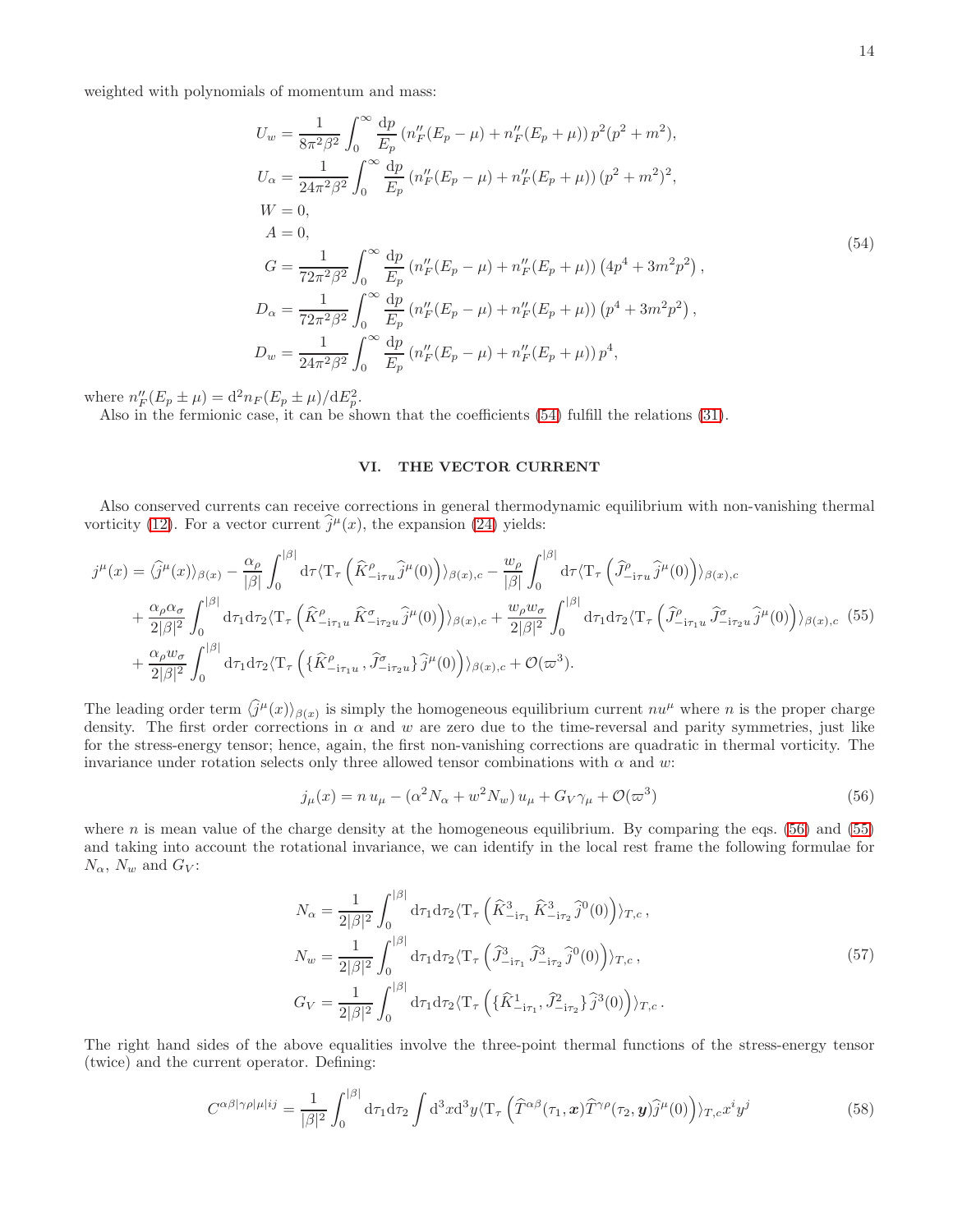the coefficients in eq. [\(57\)](#page-13-3) can be obtained as linear combinations of [\(58\)](#page-13-4):

$$
N_{\alpha} = \frac{1}{2} C^{00|00|0|33},
$$
  
\n
$$
N_{w} = \frac{1}{2} (C^{01|01|0|22} - C^{01|02|0|21} - C^{02|01|0|12} + C^{02|02|0|11}),
$$
  
\n
$$
G^{V} = -\frac{1}{2} (C^{00|03|3|11} - C^{00|01|3|13} + C^{03|00|3|11} - C^{01|00|3|31}).
$$
\n(59)

# <span id="page-14-1"></span>A. Free complex scalar field

The current of the free scalar field reads:

$$
\widehat{j}_{\mu} = \mathrm{i}(\widehat{\psi}^{\dagger} \partial_{\mu} \widehat{\psi} - \widehat{\psi} \partial_{\mu} \widehat{\psi}^{\dagger})
$$

and its Euclidean counterpart:

$$
\widehat{j}_{\mu} = i(-i)^{\delta_{0\mu}} \left( \widehat{\psi}^{\dagger} \partial_{\mu} \widehat{\psi} - \partial_{\mu} \widehat{\psi}^{\dagger} \widehat{\psi} \right).
$$

The general coefficient in eq. [\(58\)](#page-13-4) can be calculated by using the point splitting procedure:

$$
C_{\text{curr.}}(X, Y, Z) = \langle T_{\tau} \hat{T}^{\alpha\beta}(X) \hat{T}^{\gamma\rho}(Y) \hat{j}^{\mu}(Z) \rangle_{T,c} = \lim_{\substack{X_1, X_2 \to X \\ Y_1, Y_2 \to Y \\ Z_1, Z_2 \to Z}} \mathcal{D}^{\alpha\beta}(\partial_{X_1}, \partial_{X_2}) \mathcal{D}^{\gamma\rho}(\partial_{Y_1}, \partial_{Y_2}) \mathcal{J}^{\mu}(\partial_{Z_1}, \partial_{Z_2})
$$
  

$$
\times \langle T_{\tau} \hat{\psi}^{\dagger}(X_1) \hat{\psi}(X_2) \hat{\psi}^{\dagger}(Y_1) \hat{\psi}(Y_2) \hat{\psi}^{\dagger}(Z_1) \hat{\psi}(Z_2) \rangle_{T,c},
$$
(60)

where the differential operator  $\mathcal{D}^{\alpha\beta}$  is defined in [\(38\)](#page-8-2). The operator  $\mathcal{J}^{\mu}$  is found inserting the current operator into the correlation function:

$$
\mathcal{J}^{\mu}(\partial_X, \partial_Y) = i(-i)^{\delta_{0\mu}} (\partial_Y^{\mu} - \partial_X^{\mu}).
$$

Thus:

<span id="page-14-0"></span>
$$
C_{\text{curr.}}^{\alpha\beta|\gamma\rho|\mu|ij} = \frac{1}{|\beta|^2} \int_X \int_Y \langle \mathbf{T}_\tau \hat{T}^{\alpha\beta}(X) T^{\gamma\rho}(Y) \hat{j}^\mu(0) \rangle_{T,c} x^i y^j = \frac{-1}{|\beta|^2} \int_0^{|\beta|} d\tau_1 d\tau_2 \int \frac{d^3 p}{(2\pi)^3} \frac{\partial^2}{\partial k_i \partial q_j} S(\mathbf{p}, \mathbf{q}, \mathbf{k}, \tau_1, \tau_2) \Big|_{\substack{\mathbf{q} = \mathbf{p} \\ \mathbf{k} = -\mathbf{p}}} , \tag{61}
$$

where the function  $S$  is now:

$$
S(\mathbf{p}, \mathbf{q}, \mathbf{k}, \tau_1, \tau_2) = \frac{1}{|\beta|^3} \sum_{p_n, q_n, k_n} \frac{e^{i P^+(\tau_1 - \tau_2) + i Q^+\tau_2 + i K^-\tau_1} H_1(P^+, Q^+, K^-)}{(P^+{}^2 + m^2)(Q^+{}^2 + m^2)(K^-{}^2 + m^2)} + \frac{e^{i P^-(\tau_1 - \tau_2) + i Q^-\tau_2 + i K^+\tau_1} H_2(P^-, Q^-, K^+)}{(P^-{}^2 + m^2)(Q^-{}^2 + m^2)(K^+{}^2 + m^2)}
$$
\n
$$
(62)
$$

and the polynomials in the momenta are:

<span id="page-14-2"></span>
$$
H_1(P^+, Q^+, K^-) = \mathcal{D}^{\alpha\beta}(\mathrm{i}P^+, \mathrm{i}K^-) \mathcal{D}^{\gamma\rho}(\mathrm{i}Q^+, -\mathrm{i}P^+) \mathcal{J}^\mu(-\mathrm{i}K^-, -\mathrm{i}Q^+),
$$
  

$$
H_2(P^-, Q^-, K^+) = \mathcal{D}^{\alpha\beta}(\mathrm{i}K^+, \mathrm{i}P^-) \mathcal{D}^{\gamma\rho}(-\mathrm{i}P^-, \mathrm{i}Q^-) \mathcal{J}^\mu(-\mathrm{i}Q^-, -\mathrm{i}K^+).
$$

Since the polynomial  $\mathcal{J}^{\mu}(X, Y)$  is antisymmetric by argument swap, after the frequency summation the two polynomials  $H_1$  and  $H_2$  no longer depend on the chemical potential and are opposite, i.e.  $H_1 = -H_2$ .

Then, summing over Matsubara frequencies and reminding definition [\(44\)](#page-9-5):

$$
S(\mathbf{p}, \mathbf{q}, \mathbf{k}, \tau_1, \tau_2) = \frac{1}{8E_pE_qE_k} \sum_{s_1, s_2, s_3 = \pm 1} e^{\tau_1(s_1E_p + s_3E_k) + \tau_2(s_2E_q - s_1E_p)} \left\{ H_1\left(\tilde{P}(s_1), \tilde{Q}(s_2), \tilde{K}(s_3)\right) \right\}
$$
  
\n
$$
[\theta(-s_1(\tau_1 - \tau_2)) + n_B(E_p + s_1\mu)][\theta(-s_2) + n_B(E_q + s_2\mu)][\theta(-s_3) + n_B(E_k - s_3\mu)] + H_2\left(\tilde{P}(s_1), \tilde{Q}(s_2), \tilde{K}(s_3)\right)
$$
  
\n
$$
[\theta(-s_1(\tau_1 - \tau_2)) + n_B(E_p - s_1\mu)][\theta(-s_2) + n_B(E_q - s_2\mu)][\theta(-s_3) + n_B(E_k + s_3\mu)]\}
$$
  
\n
$$
= \frac{1}{8E_pE_qE_k} \sum_{s_1, s_2, s_3 = \pm 1} e^{\tau_1(s_1E_p + s_3E_k) + \tau_2(s_2E_q - s_1E_p)} H_1\left(\tilde{P}(s_1), \tilde{Q}(s_2), \tilde{K}(s_3)\right)
$$
  
\n
$$
\{[\theta(-s_1(\tau_1 - \tau_2)) + n_B(E_p + s_1\mu)][\theta(-s_2) + n_B(E_q + s_2\mu)][\theta(-s_3) + n_B(E_k - s_3\mu)] - (\mu \to -\mu)\}.
$$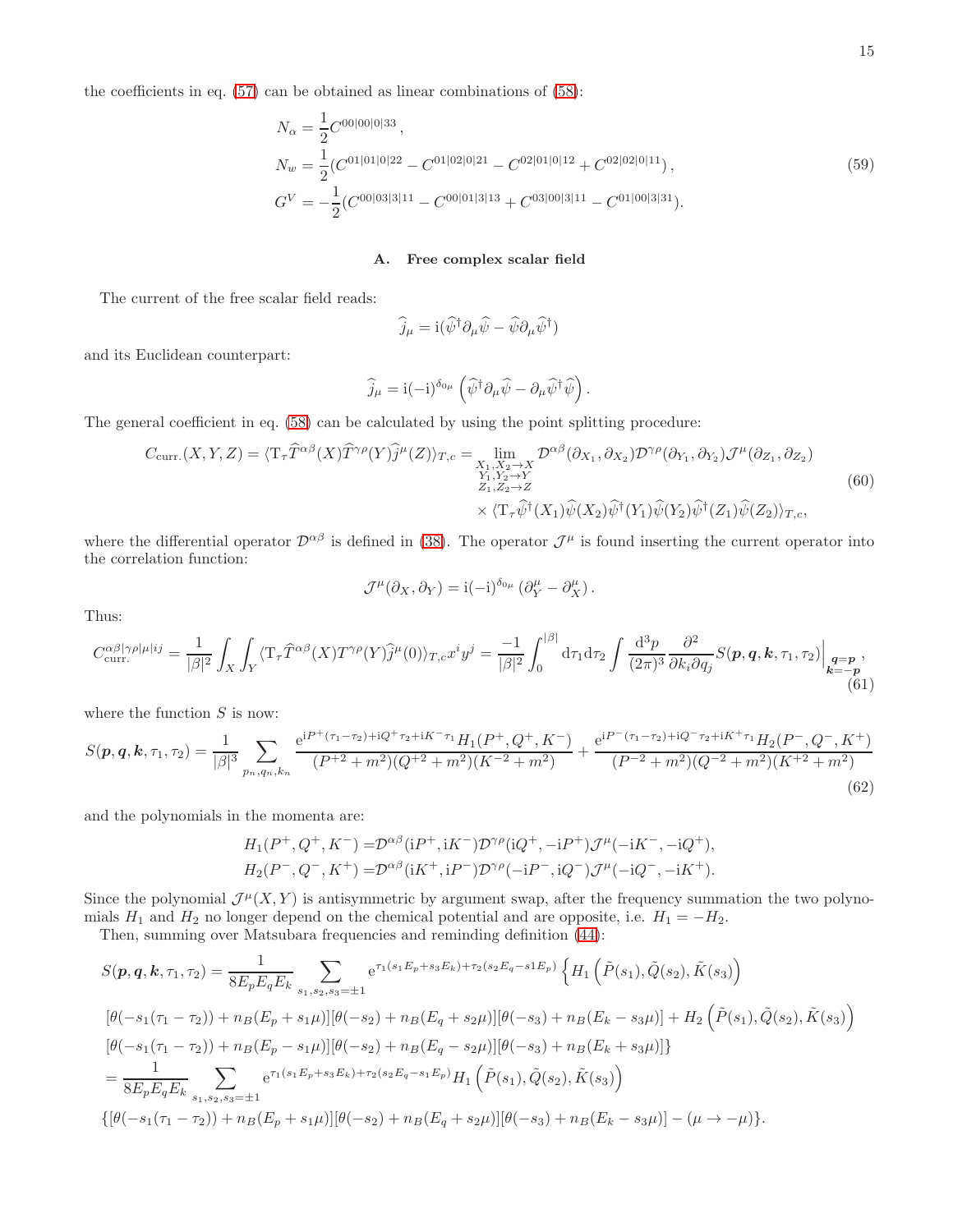Taking the derivative of S respect to q and k, integrating over  $\tau_1$  and  $\tau_2$ , according to eq. [\(61\)](#page-14-0), the coefficients [\(59\)](#page-14-1) turn out to be:

<span id="page-15-1"></span>
$$
N_{\alpha} = \frac{m^2}{48\pi^2 \beta^2} \int_0^{\infty} dp \left( n''_B (E_p - \mu) - n''_B (E_p + \mu) \right),
$$
  
\n
$$
N_w = 0,
$$
  
\n
$$
G^V = -\frac{1}{12\pi^2 \beta^2} \int_0^{\infty} dp \left( n''_B (E_p - \mu) - n''_B (E_p + \mu) \right) p^2.
$$
\n(63)

#### B. Free Dirac field

The vector current of Dirac field  $\hat{j}^{\mu} = \bar{\Psi} \gamma^{\mu} \Psi$  in its Euclidean version reads:

<span id="page-15-0"></span>
$$
\widehat{j}^{\mu}=(-i)^{1-\delta_{0\mu}}\bar{\Psi}\tilde{\gamma}^{\mu}\Psi,
$$

where  $\tilde{\gamma}$  are the Euclidean gamma matrices. The generic coefficient [\(58\)](#page-13-4) in this case can be written as:

$$
C^{\text{curr.}}(X, Y, Z) = \langle T_{\tau} \hat{T}^{\alpha\beta}(X) \hat{T}^{\gamma\rho}(Y) \hat{j}^{\mu}_{V}(Z) \rangle_{T,c} =
$$
  
\n
$$
\lim_{\substack{X_1, X_2 \to X \\ Y_1, Y_2 \to Y}} \mathcal{D}^{\alpha\beta}(\partial_{X_1}, \partial_{X_2})_{ab} \mathcal{D}^{\gamma\rho}(\partial_{Y_1}, \partial_{Y_2})_{cd} \mathcal{J}^{\mu}(\partial_{Z_1}, \partial_{Z_2})_{ef} \langle T_{\tau} \bar{\Psi}_a(X_1) \Psi_b(X_2) \bar{\Psi}_c(Y_1) \Psi_d(Y_2) \bar{\Psi}_e(Z_1) \Psi_f(Z_2) \rangle_{T,c}
$$
  
\n
$$
\hat{\Psi}_1, \hat{Y}_2 \to Y
$$
\n
$$
\hat{Z}_1, \hat{Z}_2 \to Z
$$
\n(64)

where the matrix associated to the stress-eenrgy tensor  $\mathcal{D}^{\alpha\beta}(\partial_{X_1}, \partial_{X_2})_{ab}$  is defined in eq. [\(50\)](#page-11-0), and  $\mathcal{J}^{\mu}(\partial_{Z_1}, \partial_{Z_2})_{ef}$ corresponding to the vector current is:

$$
\mathcal{J}^{\mu}(\partial z_1, \partial z_2)_{ef} = (-i)^{1-\delta_{0\mu}} (\tilde{\gamma}^{\mu})_{ef}.
$$

The function  $S$  analogous to that in eq. [\(62\)](#page-14-2) is:

$$
S^{F}(p,q,k,\tau_{1},\tau_{2}) = -\frac{1}{|\beta|^{3}} \sum_{\{p_{n},q_{n},k_{n}\}} \frac{e^{iP^{+}(\tau_{1}-\tau_{2})+iQ^{+}\tau_{2}+iK^{-}\tau_{1}}M_{1}(P^{+},Q^{+},K^{-})}{(P^{+2}+m^{2})(Q^{+2}+m^{2})(K^{-2}+m^{2})} + \frac{e^{iP^{-}\tau(\tau_{1}-\tau_{2})+iQ^{-}\tau_{2}+iK^{+}\tau_{1}}M_{2}(P^{-},Q^{-},K^{+})}{(P^{-2}+m^{2})(Q^{-2}+m^{2})(K^{+2}+m^{2})}
$$

where, in this case, the vertex functions corresponding to the stress-energy tensor and the vector current insertion into the correlation function [\(64\)](#page-15-0) are denoted as  $M_1$  and  $M_2$ :

$$
M_1(P^+, Q^+, K^-) = \text{tr}\left[\mathcal{D}_{\alpha\beta}(iK^-, iP^+)(-i\rlap{/}P^+ + m)\mathcal{D}_{\gamma\rho}(-iP^+, iQ^+)(-i\rlap{/}P^+ + m)\mathcal{J}_\mu(-iQ^+, -iK^-)(iK^- + m)\right],
$$
  
\n
$$
M_2(P^-, Q^-, K^+) = \text{tr}\left[\mathcal{D}_{\alpha\beta}(iP^-, iK^+)(-iK^+ + m)\mathcal{J}_\mu(-iK^+, -iQ^-)(iQ^- + m)\mathcal{D}_{\gamma\rho}(iQ^-, -iP^-)(iP^+ + m)\right].
$$

The sum over frequencies yields:

$$
S^{F}(\mathbf{p}, \mathbf{q}, \mathbf{k}, \tau_{1}, \tau_{2}) = -\frac{1}{8E_{p}E_{q}E_{k}} \sum_{s_{1}, s_{2}, s_{3}=\pm 1} e^{\tau_{1}(s_{1}E_{p}+s_{3}E_{k})+\tau_{2}(s_{2}E_{q}-s_{1}E_{p})} M_{1}(\tilde{P}(s_{1}), \tilde{Q}(s_{2}), \tilde{K}(s_{3}))
$$

$$
\left\{ [\theta(-s_{1}(\tau_{1}-\tau_{2})) - n_{F}(E_{p}+s_{1}\mu)][\theta(-s_{2}) - n_{F}(E_{q}+s_{2}\mu)][\theta(-s_{3}) - n_{F}(E_{k}-s_{3}\mu)] - (\mu \to -\mu) \right\}
$$

where, like in the boson case, the two functions  $M_1$  and  $M_2$  turn out to be opposite:

$$
M_1(P,Q,K) = -M_2(P,Q,K) = \mathcal{S}_{\alpha\beta\gamma\rho} \Big\{ i(K^\beta - P^\beta)(P^\rho + Q^\rho) \Big[ K^\mu (P^\alpha Q^\gamma + P^\gamma Q^\alpha - \delta^{\gamma\alpha}(m^2 + P \cdot Q))
$$
  
+  $P^\mu (\delta^{\gamma\alpha} (K \cdot Q - m^2) + K^\alpha Q^\gamma - K^\gamma Q^\alpha) + Q^\mu (\delta^{\gamma\alpha}(m^2 - P \cdot K) + K^\gamma P^\alpha + K^\alpha P^\gamma)$   
+  $(K^\gamma \delta^{\mu\alpha} - K^\alpha \delta^{\mu\gamma})(m^2 + P \cdot Q) + (P^\gamma \delta^{\mu\alpha} + P^\alpha \delta^{\mu\gamma})(m^2 - K \cdot Q) + (Q^\gamma \delta^{\mu\alpha} - Q^\alpha \delta^{\mu\gamma})(m^2 - K \cdot P) \Big] \Big\}.$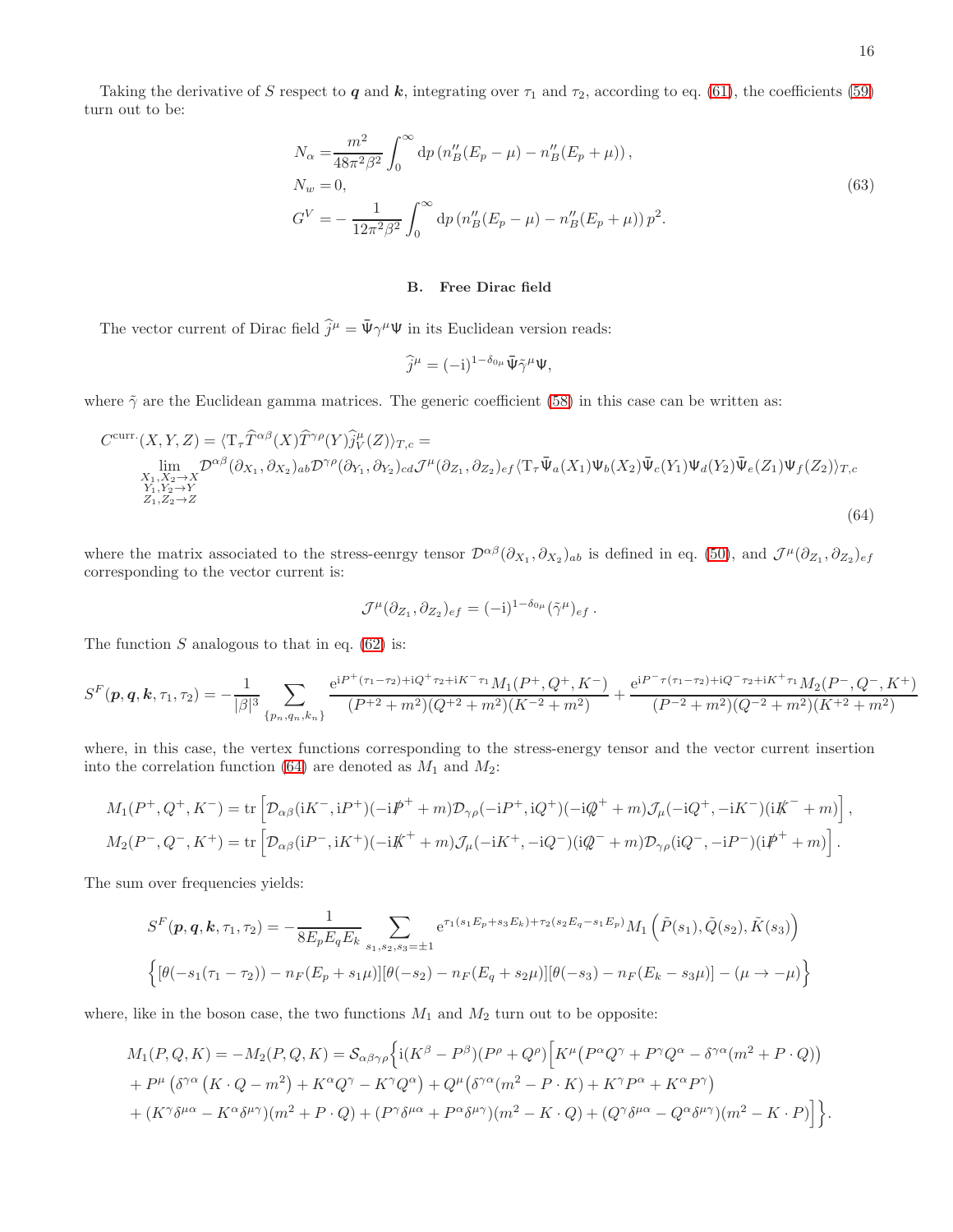After performing the integrations in  $\tau$ , taking the derivative with respect to the momenta q and k and setting the appropriate indices according the eq. [\(59\)](#page-14-1), the coefficients for the Dirac field are finally obtained:

$$
N_{\alpha} = \frac{1}{24\pi^{2}\beta^{2}} \int_{0}^{\infty} dp \left( n_{F}''(E_{p} - \mu) - n_{F}''(E_{p} + \mu) \right) (3p^{2} + m^{2}),
$$
  
\n
$$
N_{w} = -\frac{1}{8\pi^{2}\beta^{2}} \int_{0}^{\infty} \frac{dp}{E_{p}} \left( n_{F}'(E_{p} - \mu) - n_{F}'(E_{p} + \mu) \right) (2p^{2} + m^{2}),
$$
  
\n
$$
G^{V} = -\frac{1}{12\pi^{2}\beta^{2}} \int_{0}^{\infty} \frac{dp}{E_{p}} \left( n_{F}'(E_{p} - \mu) - n_{F}'(E_{p} + \mu) \right) (2p^{2} + m^{2}).
$$
\n(65)

#### <span id="page-16-3"></span>VII. THE AXIAL CURRENT

It is also worth studying the lowest-order expression of the mean axial current  $\langle \hat{j}_A^\mu \rangle$  at thermodynamic equilibrium with vorticity and acceleration. For the free field without interactions, the axial current  $\hat{j}_A^\mu = \bar{\Psi} \gamma^\mu \gamma^5 \Psi$  is conserved only in the massless limit, being, as it is well known:

<span id="page-16-2"></span><span id="page-16-1"></span>
$$
\partial_\mu \widehat{j}_A^\mu = 2 m {\rm i} \bar\Psi \gamma^5 \Psi.
$$

Unlike the vector current, because of its properties under space reflection and time-reversal, its mean value vanishes at homogeneous thermodynamic equilibrium, but it has a first-order correction proportional to vorticity:

$$
j_A^{\mu}(x) = \langle \hat{j}_A^{\mu}(x) \rangle = -\frac{w_\rho}{|\beta|} \int_0^{|\beta|} d\tau \langle \mathcal{T}_{\tau} \left( \hat{J}_{-i\tau u}^{\rho} \hat{j}_A^{\mu}(0) \right) \rangle_{\beta(x),c} + \mathcal{O}(\varpi^2) = w^{\mu} W^A + \mathcal{O}(\varpi^2). \tag{66}
$$

The coefficient  $W^A$  can be calculated from the two-point function between the angular momentum operator and the axial current operator; in the rest frame its formula is:

$$
W^{A} = \frac{1}{|\beta|} \int_{0}^{|\beta|} d\tau \langle T_{\tau} \left( \hat{J}_{-i\tau}^{3} \hat{J}^{3,A}(0) \right) \rangle_{T,c}
$$
  
\n
$$
= \frac{1}{|\beta|} \int_{0}^{|\beta|} d\tau \int_{0}^{1} d^{3}x \left( \langle T_{\tau} \hat{T}^{02}(\tau, x) \hat{j}^{3}_{A}(0) \rangle_{T,c} x^{1} - \langle T_{\tau} \hat{T}^{01}(\tau, x) \hat{j}^{3}_{A}(0) \rangle_{T,c} x^{2} \right)
$$
  
\n
$$
\equiv C_{\text{axial}}^{02|3|1} - C_{\text{axial}}^{01|3|2}.
$$
\n(67)

To calculate the latter two terms, as usual, we write the correlation functions in the Euclidean form. The Euclidean axial current reads:

$$
\widehat{j}_A^{\mu}(X) = (-i)^{1-\delta_{0\mu}} \bar{\Psi}(X)\tilde{\gamma}^{\mu}\tilde{\gamma}^5 \Psi(X) = \lim_{X_1, X_2 \to X} (-i)^{1-\delta_{0\mu}} (\tilde{\gamma}^{\mu}\tilde{\gamma}^5)_{ab} \bar{\Psi}_a(X_1)\Psi_b(X_2) = \mathcal{J}_A^{\mu}(\partial_{X_1}, \partial_{X_2})_{ab} \bar{\Psi}_a(X_1)\Psi_b(X_2)
$$

where  $\tilde{\gamma}^5$  is defined as:

<span id="page-16-0"></span>
$$
\tilde{\gamma}^5=\tilde{\gamma}^0\tilde{\gamma}^1\tilde{\gamma}^2\tilde{\gamma}^3
$$

and it is equal to the usual  $\gamma^5$  matrix. Then, we can write:

$$
\langle T_{\tau}\widehat{T}^{\mu\nu}(X)\widehat{j}_{A}^{\alpha}(Y)\rangle_{T,c} = \lim_{\substack{X_1, X_2 \to X \\ Y_1, Y_2 \to Y}} \mathcal{D}^{\mu\nu}(\partial_{X_1}, \partial_{X_2})_{ab} \mathcal{J}_{A}^{\alpha}(\partial_{Y_1}, \partial_{Y_2})_{cd} \langle T_{\tau}\overline{\Psi}_a(X_1)\Psi_b(X_2)\overline{\Psi}_c(Y_1)\Psi_d(Y_2)\rangle_{T,c}.
$$

By using the Wick theorem and the momentum representation of the Dirac propagator we can write:

$$
\langle {\rm T}_{\tau}\widehat{T}^{\mu\nu}(X)\widehat{j}_{A}^{\alpha}(0)\rangle_{T,c}=-\sum_{\{P,Q\}}A({\rm i}Q^{-},{\rm i}P^{+})\Delta(P^{+})\Delta(Q^{-}){\rm e}^{{\rm i}(P+Q)\cdot X},
$$

where the function A results from of the composite operator in the correlation functions, in this case:

$$
A(iP, iQ) = \text{tr}\left[D^{\mu\nu}(iQ, iP)(-iP + m)\mathcal{J}_A^{\alpha}(-iP, -iQ)(iQ + m)\right]
$$
  
=  $(iP^{\mu} - iQ^{\mu})\epsilon^{\alpha\nu\rho\sigma}(iP_{\rho})(iQ_{\sigma}) + (iP^{\nu} - iQ^{\nu})\epsilon^{\alpha\mu\rho\sigma}(iP_{\rho})(iQ_{\sigma}).$  (68)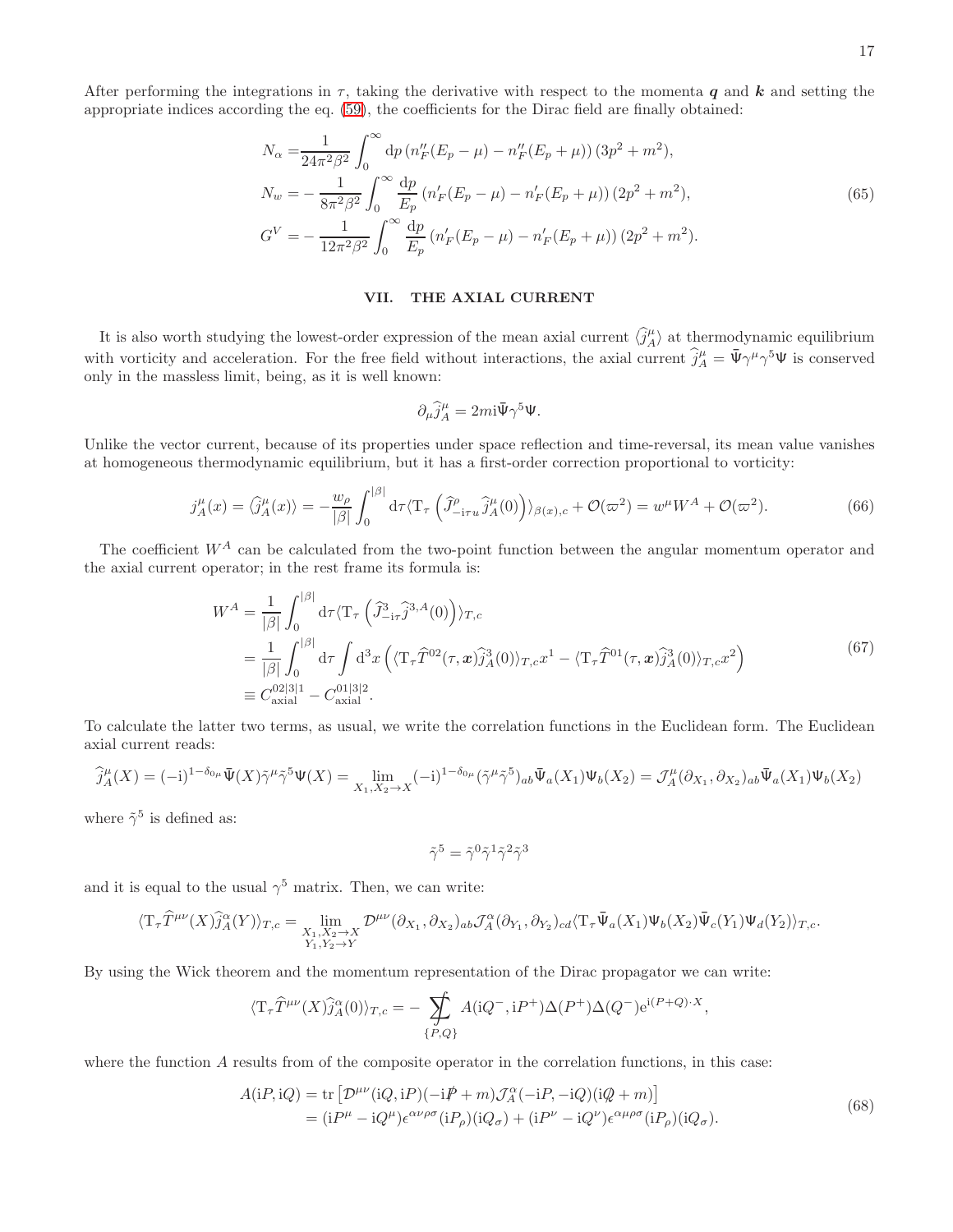After having defined  $S_{\text{axial}}$  in the same fashion as in previous sections:

$$
\langle T_{\tau}\widehat{T}^{\mu\nu}(X)\widehat{j}_{A}^{\alpha}(0)\rangle_{T,c} = -\int \frac{\mathrm{d}^{3}p}{(2\pi)^{3}}\int \frac{\mathrm{d}^{3}q}{(2\pi)^{3}} e^{-\mathrm{i}(\boldsymbol{p}+\boldsymbol{q})\cdot\boldsymbol{x}} S_{\text{axial}}(\boldsymbol{p},\boldsymbol{q},\tau),
$$

we get:

$$
S_{\text{axial}}(\boldsymbol{p}, \boldsymbol{q}, \tau) = \frac{1}{\beta^2} \sum_{\{p_n, q_n\}} \frac{e^{i(p_n + i\mu)\tau}}{(p_n + i\mu)^2 + E_p^2} \frac{e^{i(q_n - i\mu)\tau}}{(q_n - i\mu)^2 + E_p^2} A(i(p_n + i\mu), i\boldsymbol{p}, i(q_n - i\mu), i\boldsymbol{q}).
$$

In the above expression, the two sums over frequencies are independent; using [\(51\)](#page-12-2):

$$
S_{\text{axial}}(\boldsymbol{p}, \boldsymbol{q}, \tau) = \frac{1}{4E_pE_q} \Big\{ A(-E_p, i\boldsymbol{p}, -E_q, i\boldsymbol{q}) e^{-(E_p + E_q)\tau} [1 - n_F(E_p - \mu)][1 - n_F(E_q + \mu)] - A(-E_p, i\boldsymbol{p}, E_q, i\boldsymbol{q}) e^{(-E_p + E_q)\tau} [1 - n_F(E_p - \mu)] n_F(E_q + \mu) - A(E_p, i\boldsymbol{p}, -E_q, i\boldsymbol{q}) e^{(E_p - E_q)\tau} n_F(E_p - \mu)[1 - n_F(E_q + \mu)] + A(E_p, i\boldsymbol{p}, E_q, i\boldsymbol{q}) e^{(E_p + E_q)\tau} n_F(E_p - \mu) n_F(E_q + \mu) \Big\}
$$

with the function A defined in [\(68\)](#page-16-0). Recalling the definition of  $W^A$  in the eq. [\(67\)](#page-16-1) the integration over the spatial coordinates can be done as a derivative respect to a loop momenta:

$$
C_{\text{axial}}^{\mu\nu|\alpha|i} = \frac{1}{|\beta|} \int_0^{|\beta|} d\tau \int d^3x \langle \mathbf{T}_\tau \hat{T}^{\mu\nu}(X) \hat{j}_A^\alpha(0) \rangle_{T,c} x^i = -i \frac{1}{|\beta|} \int_0^{|\beta|} d\tau \int \frac{d^3p}{(2\pi)^3} \frac{\partial}{\partial q^i} S_{\text{axial}}(\mathbf{p}, \mathbf{q}, \tau) \Big|_{\mathbf{q} = -\mathbf{p}}.
$$

Choosing the suitable indices as in eq. [\(67\)](#page-16-1), taking the derivative with respect to the momentum  $q$  and integrating over both  $\tau$  and the angles, we finally obtain the coefficient  $W^A$  for the free Dirac field:

$$
W^{A} = \frac{1}{2\pi^{2}|\beta|} \int_{0}^{\infty} \frac{dp}{E_{p}} \left( n_{F}(E_{p} - \mu) + n_{F}(E_{p} + \mu) \right) (2p^{2} + m^{2}). \tag{69}
$$

This result can be checked by using the conservation of the axial current in the massless case. In general, the divergence of the mean axial current, at first order in w:

<span id="page-17-0"></span>
$$
\partial_{\mu} j_A^{\mu} = \partial_{\mu} (w^{\mu} W^A) = -\alpha \cdot w \left( 3 \frac{W^A}{|\beta|} + \frac{\partial}{\partial |\beta|} W^A \right)
$$

where we have used the fact that  $W^A$  depends only on the magnitude of  $\beta$  and the expressions of the gradients of  $w^{\mu}$ that can be found in Appendix [B.](#page-27-0) Specifically, the above combination gives rise to:

$$
\left(3\frac{W^A}{|\beta|} + \frac{\partial}{\partial \beta}W^A\right) = \frac{m^2}{2\pi^2\beta^2} \int_0^\infty \frac{\mathrm{d}p}{E_p} \left(n'_F(E_p - \mu) + n'_F(E_p + \mu)\right),
$$

which is manifestly vanishing for a massless Dirac field.

# A. Discussion: axial current and anomalies

The equation [\(66\)](#page-16-2) states that in rotating fermion gas there is a non-vanishing axial current and consequently the right and left chiral fermions get separated. This current can be pictorially understood with a simple argument, which is strictly valid only for massless particles. In a rotating system the fermions spin tend to align with the direction of rotation  $\omega$  independently of their charge [\[49\]](#page-31-37). The right handed particles have their momentum aligned with the spin, consequently will move in the direction of the spin, i.e. we get a net right handed particles flow in the direction of  $\omega$ . On the other hand the left handed particles will move in the opposite direction, giving a net left handed particles flow opposite to  $\omega$ . Together these flows give an axial current  $j_A = n_R v_R - n_L v_L \propto \omega$ . The very reason of the non-vanishing axial current is simply that it is allowed by the symmetry of the statistical operator, as  $\hat{j}_A$  has the same properties of the angular momentum operator  $\hat{\mathbf{J}}$  under reflection, time reversal and charge conjugation; so:

$$
\mathbf{j}_A = \frac{1}{Z} \text{tr}(\hat{\mathbf{j}}_A \exp[-\hat{H}/T_0 + \omega \hat{J}_z/T_0]) \neq 0.
$$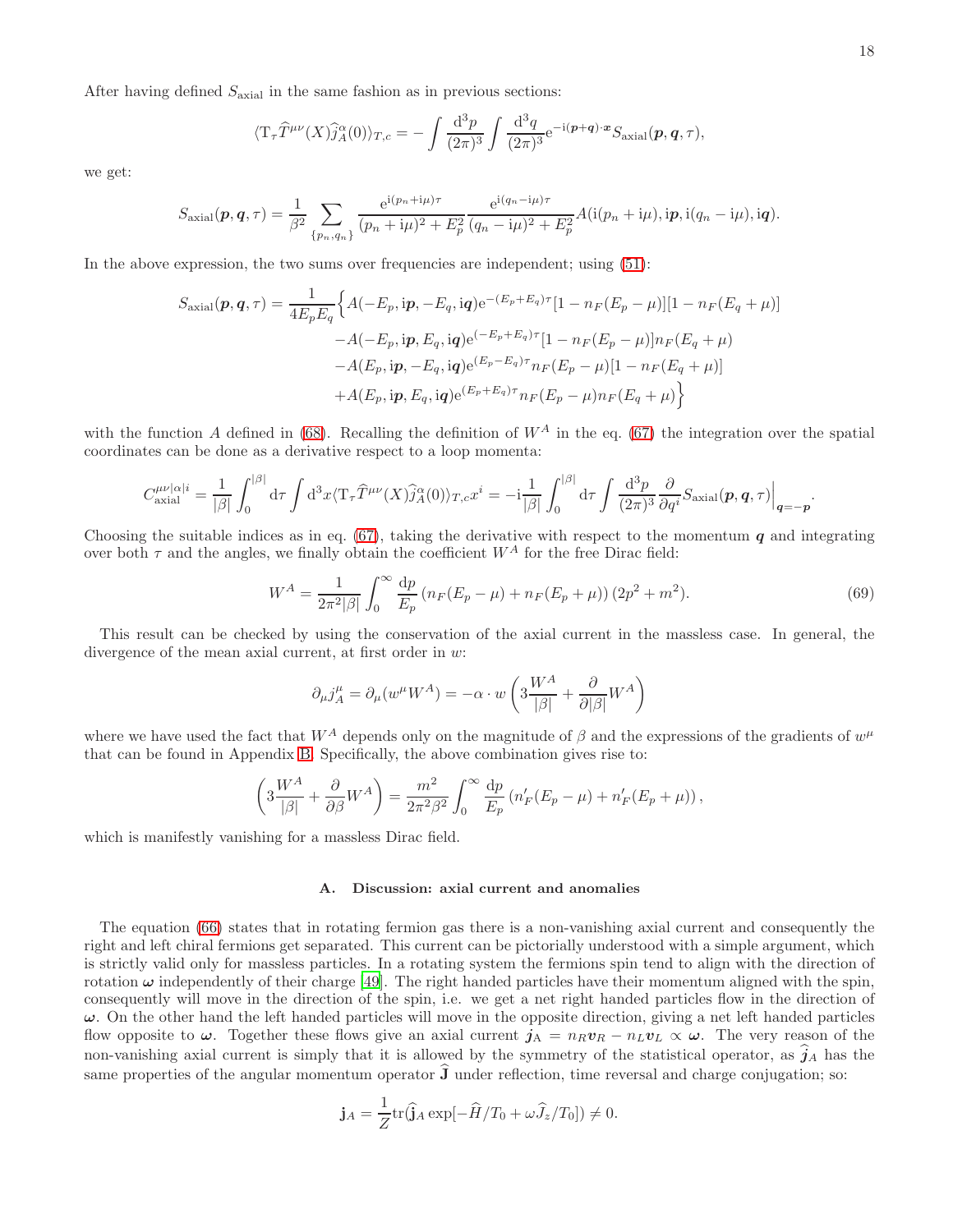<span id="page-18-0"></span>
$$
\dot{\jmath}_{A} = \frac{W^{A}}{T} \omega = \left(\frac{T^{2}}{6} + \frac{\mu^{2}}{2\pi^{2}}\right) \omega.
$$
\n(70)

This result is precisely the same found in recent calculations of the mean axial current related to the chiral vortical effect (CVE), which is the onset of a vector current along the vorticity due to the axial anomaly (see [\[50\]](#page-31-38) and references therein). It should be pointed out, though, that the onset of an axial current along vorticity is conceptually a distinct phenomenon, so we denote it by axial vortical effect (AVE) following ref. [\[51](#page-31-39)]. The equality of the coefficients found with our method and the anomaly-related method is a consequence of the equality of the Kubo formulae [\[59,](#page-32-0) [61,](#page-32-1) [62,](#page-32-2) [64,](#page-32-3) [65,](#page-32-4) [67\]](#page-32-5) obtained with either approach. In view of the explicit absence of anomaly in our calculation we deal with free fields in flat space-time from the outset and we ignore gauge interactions - one may wonder whether this equality is accidental or if our derivation is somehow equivalent to the anomalous one for some reason.

The AVE was originally addressed for neutrinos emitted by rotating black hole in ref. [\[52](#page-31-40)]. Lately, as has been mentioned, this effect was addressed in the context of CVE and quantum anomalies [\[53](#page-32-6)[–55\]](#page-32-7). Several terms were found to contribute to the proportionality coefficient between  $j_A$  and  $\omega$ , in the massless limit: a term proportional to the chiral potential  $\mu_5^2$ , also confirmed in holographic models [\[56](#page-32-8)[–59\]](#page-32-0); a term proportional to  $T^2$  [\[60](#page-32-9)[–62](#page-32-2)] whose existence was attributed to the gravitational anomaly [\[63](#page-32-10)[–65\]](#page-32-4) and to the modular anomaly [\[66\]](#page-32-11). The relation to anomalies is made stronger in ref. [\[67\]](#page-32-5) where it is proven that the CVE does not receive corrections from a Yukawa type interactions. Certainly, when dynamical degrees of freedom are considered instead of external fields, all kind of anomalous transport coefficients (CVE and AVE) are no more related nor constrained by anomalies, as first shown in [\[67\]](#page-32-5) and then in [\[68,](#page-32-12) [69](#page-32-13)]. It is also worth pointing out that in fact, all calculations of the  $T^2$  term in eq. [\(70\)](#page-18-0) in refs. [\[52](#page-31-40), [61,](#page-32-1) [62\]](#page-32-2) give the same result, i.e.  $T^2/6$  like in eq. [\(70\)](#page-18-0). We would like to point out that in the derivation of Vilenkin [\[52\]](#page-31-40) it is clear that the effect is caused by the modified density operator in the presence of rotation, exactly like in our case, and indeed we recover the same result in eq. [\(70\)](#page-18-0). We also stress that in this framework, the coefficient  $W_A$  is non-vanishing also for massive fields, as it turns out from the general formula [\(69\)](#page-17-0), when the chiral symmetry is explicitly broken. Furthermore, it is likely that the addition of a term  $\mu_5\hat{Q}_5/T$ , where  $\hat{Q}_5$  is a conserved axial charge, in the exponent of the statistical operator [\(7\)](#page-2-0), will lead to a term  $\mu_5^2/2\pi^2$  as found in [\[53,](#page-32-6) [54,](#page-32-14) [56](#page-32-8)[–59,](#page-32-0) [62\]](#page-32-2).

Finally, it should also be pointed out that the formula [\(69\)](#page-17-0) was implicitly obtained in ref. [\[70\]](#page-32-15) by means of the relativistic single-particle distribution function of particles with spin 1/2. Therein, the mean spin tensor of the free Dirac field:

<span id="page-18-2"></span>
$$
\mathcal{S}^{\lambda,\rho\sigma} = \frac{\mathrm{i}}{8} \langle \bar{\Psi} \{ \gamma^{\lambda}, [\gamma^{\rho}, \gamma^{\sigma}] \} \Psi \rangle,
$$

was found to be, with a non-vanishing thermal vorticity  $\varpi$ :

$$
S^{\lambda,\rho\sigma} = \iota \left( u^{\lambda} \varpi^{\rho\sigma} + u^{\sigma} \varpi^{\lambda\rho} + u^{\rho} \varpi^{\sigma\lambda} \right) \tag{71}
$$

where:

$$
\iota \equiv -\frac{1}{T} \frac{\partial F}{\partial \beta^2}; \qquad \qquad F(\beta^2,\zeta) \equiv \frac{1}{(2\pi)^3} \int \frac{\mathrm{d}^3 p}{E_p} \left( \frac{1}{\mathrm{e}^{|\beta|E_p-\zeta}+1} + \frac{1}{\mathrm{e}^{|\beta|E_p+\zeta}+1} \right).
$$

Noticing that the derivative of  $\beta^2$  inside F can be recast as a derivative over energy of the Fermi distribution  $n_F$ , after integration by parts it can be shown that

$$
2\iota = \frac{1}{2\pi^2|\beta|} \int_0^\infty \frac{dp}{E_p} \left( n_F(E_p - \mu) + n_F(E_p + \mu) \right) (2p^2 + m^2) = W^A
$$

according to eq.  $(69)$ . Since the axial current is proportional to the dual of the spin tensor  $\mathcal{S}$ :

<span id="page-18-1"></span>
$$
\widehat{j}_{\mu}^{A}(x) = \bar{\Psi}\gamma_{\mu}\gamma^{5}\Psi = -\frac{1}{3}\epsilon_{\mu\lambda\rho\sigma}\widehat{S}^{\lambda,\rho\sigma},\tag{72}
$$

using the eq. [\(72\)](#page-18-1) and [\(71\)](#page-18-2) the mean axial current turns out to be:

$$
\langle \hat{j}_{\mu}^{A} \rangle = -\frac{1}{3} \epsilon_{\mu\lambda\rho\sigma} S^{\lambda,\rho\sigma} = 2\iota w_{\mu} = W^{A} w_{\mu},
$$

where we used the [\(20\)](#page-4-3). Hence, the eq. [\(66\)](#page-16-2) is recovered, with the same coefficient  $W_A$  in [\(69\)](#page-17-0). <sup>[2](#page-18-3)</sup>

<span id="page-18-3"></span><sup>2</sup> While we were completing this work, a paper by Flachi and Fukushima appeared [\[71](#page-32-16)] where they calculated the axial current for a rotating system in curved spacetime. It can be shown that the small mass limit of  $(69)$  corresponds to their result in flat spacetime.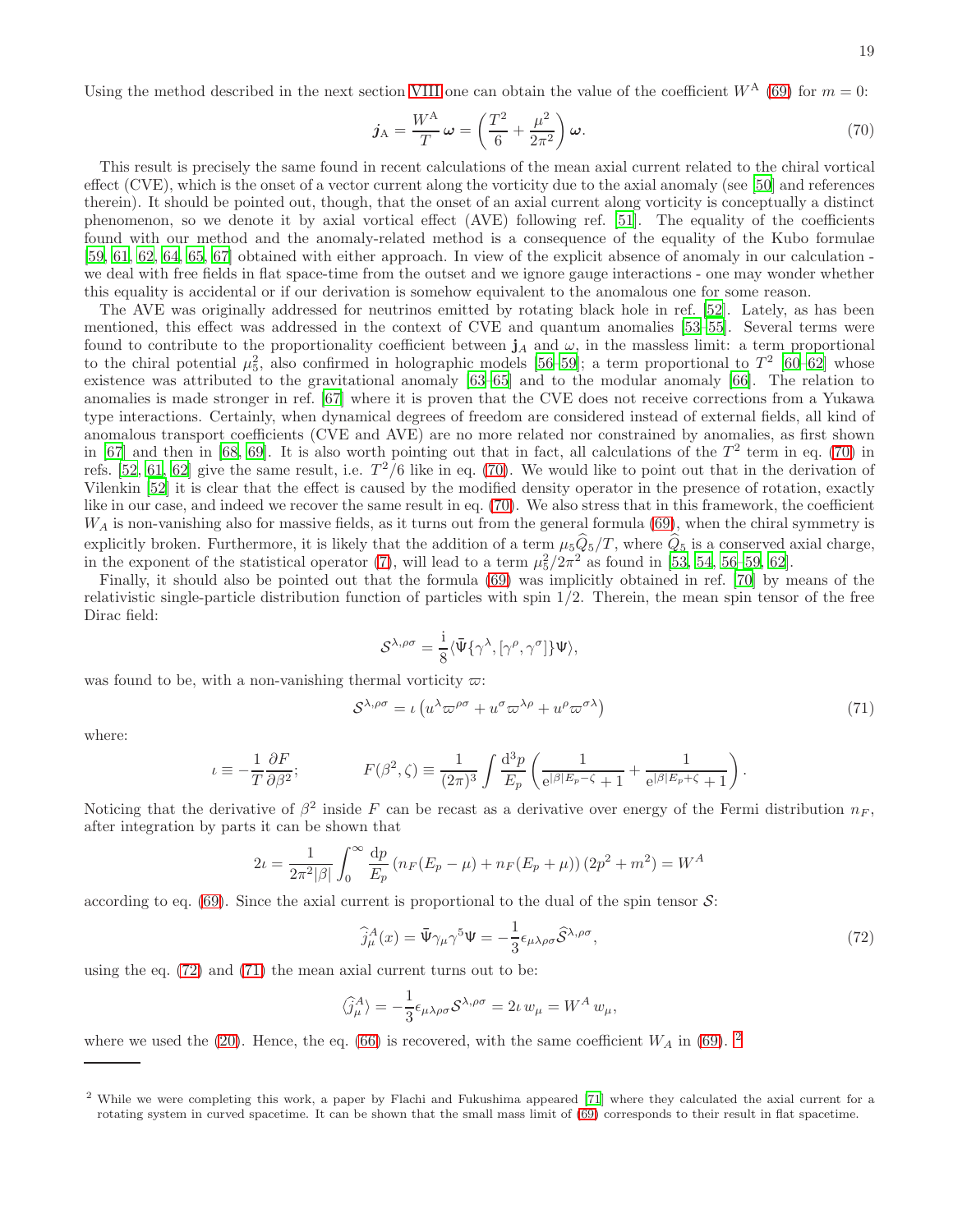# <span id="page-19-0"></span>VIII. LIMITING CASES

<span id="page-19-1"></span>In this section we discuss some limiting cases which may be of interest for various physical situations. It is important to stress that all of these corrections, at least for free fields, are of quantum origin, and thus are expected to contribute in limiting cases where temperature is very low and/or the chemical potential stays finite, in presence of vorticity and acceleration. Any coefficient Y among those of eqs.  $(47),(54)$  $(47),(54)$  for the stress-energy tensor can be generally expressed as:

$$
Y = \frac{1}{\pi^2 \beta^2} \int_0^\infty \frac{dp}{E_p} \left( n_{F,B}''(E_p - \mu) + n_{F,B}''(E_p + \mu) \right) (Ap^4 + Bm^2p^2 + Cm^4),\tag{73}
$$

with A, B, C some numerical constant and:

$$
n_{F,B}''(E_p \pm \mu) = \frac{d^2}{dE_p^2} \left( \frac{1}{e^{|\beta|(E_p \pm \mu)} - \eta} \right),
$$

where  $\eta$  is +1 for bosons -1 for fermions. Also, the axial current coefficient [\(69\)](#page-17-0) can be recast in the form [\(73\)](#page-19-1) after integration by parts:

$$
W^{A} = \frac{1}{6\pi^{2}|\beta|} \int_{0}^{\infty} \frac{dp}{E_{p}} (n''_{F}(E_{p} - \mu) + n''_{F}(E_{p} + \mu)) p^{4}.
$$

$$
\underline{m=0}
$$

The simplest case is the massless one, where the integral can be calculated analytically. For the free massless Boson field the only physical chemical potential value is  $\mu = 0$ , whereas, for fermions a non-vanishing  $\mu$  is possible:

$$
\int_0^\infty {\rm d}p\, p^k \left( \frac{1}{\mathrm{e}^{|\beta|(p-\mu)}+1} + \frac{1}{\mathrm{e}^{|\beta|(p-\mu)}+1} \right) = -|\beta|^{-k-1} k \, \Gamma(k) \left( \mathrm{Li}_{k+1}(-\mathrm{e}^{|\beta|\mu}) + \mathrm{Li}_{k+1}(-\mathrm{e}^{-|\beta|\mu}) \right)
$$

where  $\Gamma$  is the Euler gamma function and Li<sub>k</sub> are the Polylogarithm function [\[72\]](#page-32-17). The coefficients for massless Boson field at  $\mu = 0$  are reported in table [I](#page-20-0) and for massless Dirac field in table [II.](#page-21-0)

$$
m>|\mu|>0
$$

For relativistic massive fields, one has two cases:  $|\mu| < m$  and  $|\mu| > m^3$  $|\mu| > m^3$ . For  $|\mu| < m$  it is possible to expand the distribution function:

$$
n_{F,B}^{"}(E_p \pm \mu) = \sum_{n=1}^{\infty} \eta^{n+1} (-n|\beta|)^2 e^{-|\beta|(nE_p \pm \mu)},
$$

because  $|\beta|(E_p \pm \mu) > 0$ . Under this condition the distribution function  $n_{F,B}$  can be expressed as a geometric series of the Boltzmann one. Introducing this expansion, changing the integration variable to the rapidity y with  $p = m \sinh y$ , defining  $x = m/T = m|\beta|$ , the eq. [\(73\)](#page-19-1) can be rewritten as:

$$
Y = \frac{m^4}{\pi^2} \sum_{n=1}^{\infty} \eta^{n+1} 2n^2 \cosh(n|\beta|\mu) \int_0^{\infty} dy e^{-nx \cosh y} (A \sinh^4 y + B \sinh^2 y + C).
$$

The integration can be carried out by using the integral representation of the modified Bessel function of the second kind, or McDonald functions  $K_{\nu}(x)$  [\[72\]](#page-32-17):

<span id="page-19-3"></span>
$$
Y = (2S+1)\frac{m^4}{\pi^2} \sum_{n=1}^{\infty} \eta^{n+1} a_n(x) \cosh(n|\beta|\mu), \tag{74}
$$

<span id="page-19-2"></span><sup>&</sup>lt;sup>3</sup> The relativistic chemical potential  $\mu$  is related to the one used in non-relativistic statistical mechanics  $\mu_{NR}$  by  $\mu = \mu_{NR} + m$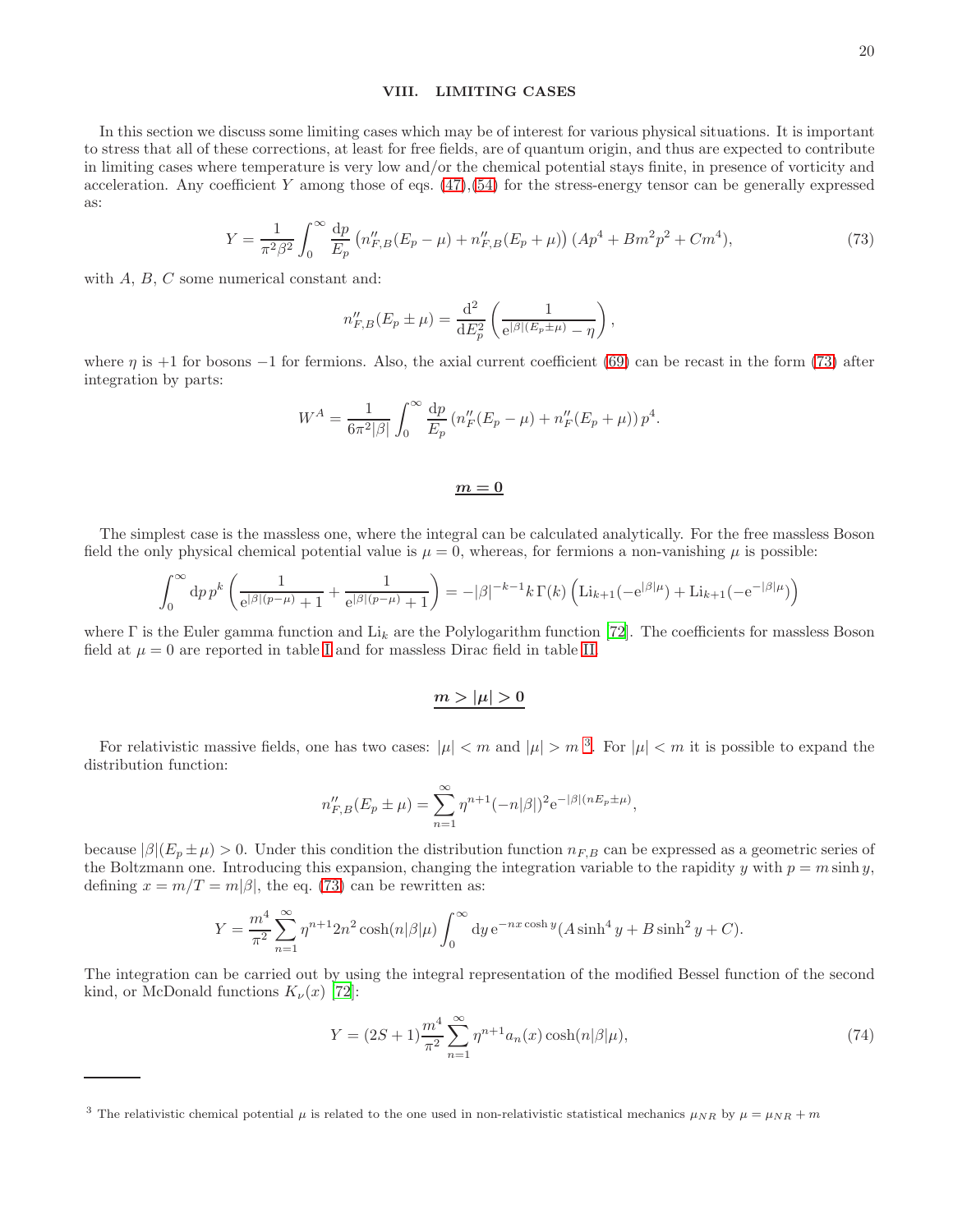<span id="page-20-0"></span>TABLE I. The stress-energy tensor coefficients [\(27\)](#page-6-2) for a free Boson field: the first column reports the coefficients in the massless case with  $\mu = 0$ , the second column reports the *n*th term of the expansion [\(74\)](#page-19-3), the third column reports the asymptotic expansion at low temperature [\(75\)](#page-20-1). Our result for W in the massless case agrees with that obtained in ref. [\[29](#page-31-18)] for  $\lambda_3$  (see eq. [\(78\)](#page-24-0))

.

| $m=0 \mu=0$                                      | $a_n$                                                                                                                                                   | $f(x)$ $x = m/T \gg 1$                 |
|--------------------------------------------------|---------------------------------------------------------------------------------------------------------------------------------------------------------|----------------------------------------|
| $\left  \rho \right  = \frac{\pi^2}{15} T^4$     | $[-(nx)^{-2}K_2(nx) + (nx)^{-1}K_3(nx)]$                                                                                                                | $(1 + 27/8x)$                          |
| $p \frac{\pi^2}{45}T^4$                          | $[(nx)^{-2}K_2(nx)]$                                                                                                                                    | $\frac{1}{x}(1+15/8x)$                 |
|                                                  | $U_{\alpha} \left[ \frac{(1-6\xi)}{6} T^4 \left[ \frac{1}{24} \left[ (n^2 + 24\xi x^{-2}) K_2(nx) + 3(1-8\xi) n x^{-1} K_3(nx) \right] \right] \right]$ | $\frac{x}{24}(1+(39/8-24\xi)/x)$       |
|                                                  | $ D_{\alpha}  \frac{(6\xi-1)}{9}T^4  _{\frac{1}{24}} [(12-48\xi)x^{-2}K_2(nx) + (24\xi-5)x^{-1}nK_3(nx)]$                                               | $\frac{1}{24}(24\xi-5+(456\xi-79)/8x)$ |
|                                                  | $A \left[ \frac{(1-6\xi)}{6} T^4 \right] \left[ (4\xi - 2)x^{-2} K_2(nx) + (1-4\xi)x^{-1} n K_3(nx) \right]$                                            | $\frac{1}{4}(1-4\xi+(19-108\xi)/8x)$   |
| $U_w \left[ \frac{(1-4\xi)}{\kappa} T^4 \right]$ | $\frac{1}{2} [(1-4\xi)x^{-2}K_2(nx)]$                                                                                                                   | $\frac{1-4\xi}{2x}(1+15/8x)$           |
| $D_w$ $\frac{\xi}{2}T^4$                         | $\xi x^{-2} K_2(nx)$                                                                                                                                    | $\frac{\xi}{x}(1+15/8x)$               |
| $W \mid \frac{(2\xi-1)}{6}T^4$                   | $\frac{1}{2}x^{-2}(2\xi-1)K_2(nx)$                                                                                                                      | $\frac{2\xi-1}{2x}(1+15/8x)$           |
| $G \left[ \frac{(1+6\xi)}{10} T^4 \right]$       | $\frac{1}{6} \left[ (6\xi - 3)x^{-2} K_2(nx) + nx^{-1} K_3(nx) \right]$                                                                                 | $\frac{1}{6}(1+6(\xi+11/8)/x)$         |

where the coefficients  $a_n$  for bosons  $(S = 0, \eta = 1)$  are shown in table [I](#page-20-0) and for fermions  $(S = 1/2, \eta = -1)$  in table [II.](#page-21-0)

The above series is well suited to study the non-relativistic limit of the coefficients, what happens when the mass is much larger than the temperature, that is  $x \gg 1$ . So, by using the asymptotic expansion of the McDonald functions [\[72\]](#page-32-17):

$$
K_{\nu}(nx) \simeq e^{-nx} \sqrt{\frac{\pi}{2x}} \left[ 1 + \frac{4\nu^2 - 1}{8nx} + \frac{(4\nu^2 - 1)(4\nu^2 - 9)}{2!(8nx)^2} + \cdots \right].
$$

<span id="page-20-1"></span>In this limit  $m \gg T$  either the particle or antiparticle contribution can be neglected, and since  $|\mu| < m$ , the first term in the series [\(74\)](#page-19-3) is the dominant one and quantum statistics reduces to the Boltzmann limit. Thus, one can write the coefficient [\(73\)](#page-19-1) in the non-relativistic limit with  $|\mu| < m$  for, e.g. particles with  $\mu > 0$ , to a very good approximation as:

$$
Y = \frac{(2S+1)m^4}{2\sqrt{2}\pi^{3/2}x^{3/2}}e^{-|\beta|(m-\mu)}f(x)
$$
\n(75)

where f is a polynomial of  $1/x = T/m$  and its first leading terms are shown in tables [I](#page-20-0) and [II.](#page-21-0)

Note that eq. [\(75\)](#page-20-1) can be rewritten as:

$$
Y = m \frac{\mathrm{d}N}{\mathrm{d}^3 \mathbf{x}} f(x)
$$

where  $dN/d^3x$  is the classical expression of particle density in the Boltzmann limit. This has an important consequence, that is all coefficients of the stress-energy tensor in eqs. [\(47\)](#page-10-1) and [\(54\)](#page-13-0) have a finite classical limit whose leading term is proportional to either mass times particle density or temperature times density. Therefore, the second-order corrections to the ideal form of the stress-energy tensor appearing in eq. [\(26\)](#page-6-1) at thermodynamic equilibrium must be quantum [\[30\]](#page-31-20), as they vanish in the limit  $\hbar \to 0$  according to the [\(22\)](#page-5-3); this explains why genuine quadratic terms in thermal vorticity are not found in the Boltzmann kinetic approach to the gradient expansion of the stress-energy tensor [\[14\]](#page-31-3).

The same conclusion applies to the vector currents coefficients, see eqs. [\(63\)](#page-15-1) and [\(65\)](#page-16-3), because at the same conditions they can be expressed in a fashion similar to [\(75\)](#page-20-1). Since vector current is odd under charge conjugation, relevant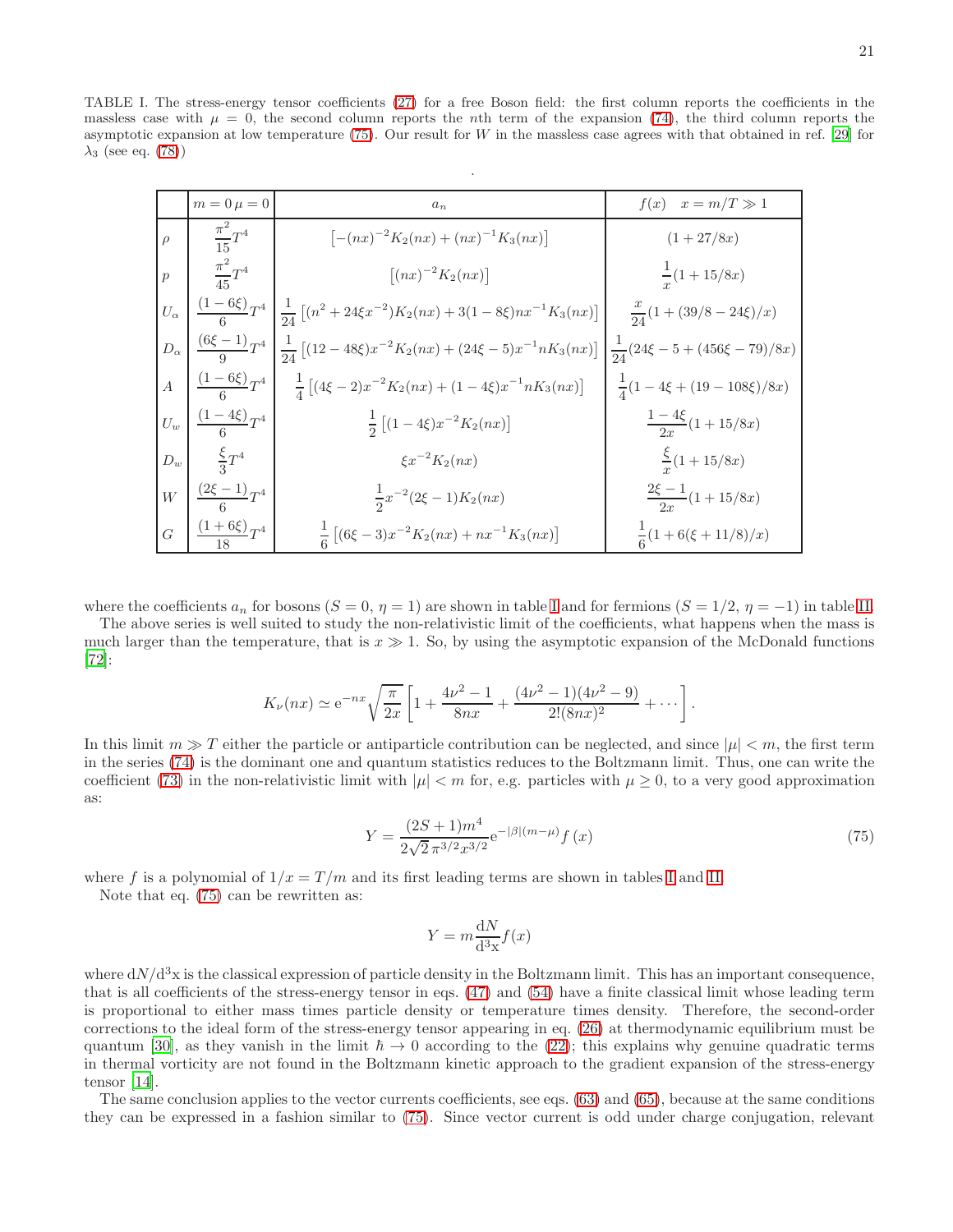TABLE II. The stress-energy tensor coefficients [\(27\)](#page-6-2) for a free Dirac field: the first column reports the coefficients in the massless case, the second column reports the coefficient of the nth term of the expansion [\(74\)](#page-19-3), the third column reports the asymptotic expansion at low temperature [\(75\)](#page-20-1).

<span id="page-21-0"></span>

|                | $m=0$                                                                                             | $a_n$                                                          | f(x)<br>$x = m/T \gg 1$ |
|----------------|---------------------------------------------------------------------------------------------------|----------------------------------------------------------------|-------------------------|
|                | $\rho \quad \left( \frac{7\pi^2}{60} + \frac{\mu^2}{2T^2} + \frac{\mu^4}{4\pi^2 T^4} \right) T^4$ | $-[(nx)^{-1}K_3(nx) - (nx)^{-2}K_2(nx)]$                       | $(1 + 27/8x)$           |
| $\overline{p}$ | $\frac{1}{3}\left(\frac{7\pi^2}{60}+\frac{\mu^2}{2T^2}+\frac{\mu^4}{4\pi^2T^4}\right)T^4$         | $-(nx)^{-2}K_2(nx)$                                            | $\frac{1}{x}(1+15/8x)$  |
| $U_{\alpha}$   | $\frac{1}{24}\left(1+\frac{3\mu^2}{\pi^2T^2}\right)T^4$                                           | $-\frac{1}{24}\left[ (3x^{-2}+n^2)K_2(nx) \right]$             | $\frac{x}{24}(1+15/8x)$ |
| $D_{\alpha}$   | $\frac{1}{72}\left(1+\frac{3\mu^2}{\pi^2T^2}\right)T^4$                                           | $-\frac{1}{24}\left[-3x^{-2}K_2(nx)+nx^{-1}K_3(nx)\right]$     | $\frac{1}{24}(1+11/8x)$ |
| $\overline{A}$ |                                                                                                   |                                                                |                         |
| $U_w$          | $\frac{1}{8}\left(1+\frac{3\mu^2}{\pi^2T^2}\right)T^4$                                            | $-\frac{1}{8}\left[-x^{-2}K_2(nx)+nx^{-1}K_3(nx)\right]$       | $\frac{1}{8}(1+27/8x)$  |
| $D_w$          | $rac{1}{24}\left(1+\frac{3\mu^2}{\pi^2T^2}\right)T^4$                                             | $-\frac{1}{8}x^{-2}K_2(nx)$                                    | $\frac{1}{8x}(1+15/8x)$ |
| W              |                                                                                                   |                                                                |                         |
| G              | $\frac{1}{18}\left(1+\frac{3\mu^2}{\pi^2T^2}\right)T^4$                                           | $-\frac{1}{24\pi^2}\left[nx^{-1}K_3(nx)\right]$                | $\frac{1}{24}(1+35/8x)$ |
| $W^{\rm A}$    | $rac{T^3}{6} + \frac{T\mu^2}{2\pi^2}$                                                             | $-\frac{1}{2m}\left[x^{-1}K_0(nx)+2n^{-1}x^{-2}K_1(nx)\right]$ | $\frac{1}{2m}(1+15/8x)$ |

<span id="page-21-3"></span>TABLE III. The vector current coefficients [\(57\)](#page-13-3) for an ideal boson field: the first column is the result at  $m = 0$  and  $\mu = 0$ , the second column is the generic terms of the series expansion [\(76\)](#page-21-1), the third column is the asymptotic expansion for low temperature [\(77\)](#page-21-2).

|                      | $m=0$ $\mu=0$ | $v_n$                                                                                          | $g(x)$ $x = m/T \gg 1$  |
|----------------------|---------------|------------------------------------------------------------------------------------------------|-------------------------|
| $\boldsymbol{n}$     |               | $(nx)^{-1}K_2(nx)$                                                                             | $(1+15/8x)$             |
| $N_{\alpha}^{\rm V}$ |               | $\frac{1}{24}\left[n^2K_3(nx) - 4x^{-1}K_2(nx)\right]\left \frac{x}{64}(1-20/x + 8x/3)\right $ |                         |
| $N_w^{\rm V}$        |               |                                                                                                |                         |
| $G^V$                |               | $-\frac{1}{e}x^{-1}nK_3(nx)$                                                                   | $-\frac{1}{6}(1+15/8x)$ |

coefficients are an odd function of  $\mu$  and vanish at zero chemical potential. The general coefficient  $Y_{\text{curr}}$  among those of eqs. [\(63\)](#page-15-1) and [\(65\)](#page-16-3) can be written as, for  $|\mu| < m$ :

<span id="page-21-1"></span>
$$
Y_{\text{curr}} = (2S + 1)\frac{m^3}{\pi^2} \sum_{n=1}^{\infty} \eta^{n+1} b_n \sinh(n|\beta|\mu), \tag{76}
$$

<span id="page-21-2"></span>where the hyperbolic sine (odd function of  $\mu$ ) replaces hyperbolic cosine. The non-relativistic limit is very similar to that of  $(75)$ :

$$
Y_{\text{curr}} = \frac{(2S+1)m^3}{2\sqrt{2}\pi^{3/2}x^{3/2}}e^{-|\beta|(m-\mu)}g(x) = \frac{dN}{d^3x}g(x). \tag{77}
$$

The coefficients [\(57\)](#page-13-3) for bosons are reported in table [III,](#page-21-3) and for fermions in table [IV.](#page-22-0)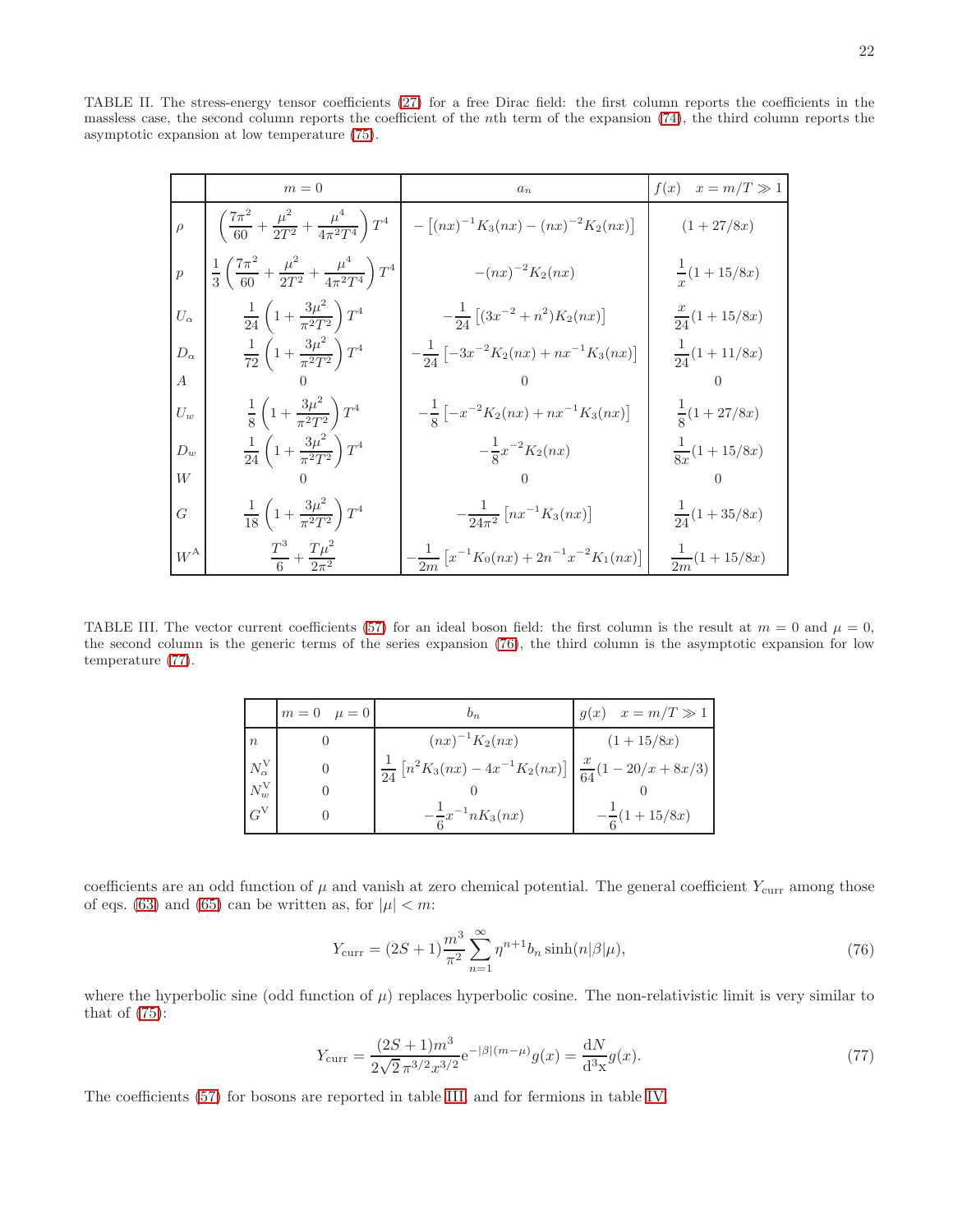23

<span id="page-22-0"></span>TABLE IV. The vector current coefficients [\(57\)](#page-13-3) for an ideal Dirac field: the first column is the result at  $m = 0$ , the second column is the generic terms of the series expansion [\(76\)](#page-21-1), the third column is the asymptotic expansion for low temperature [\(77\)](#page-21-2).

|                      | $m=0$                                                 | $b_n$                                                       | $g(x)$ $(m/T \gg 1)$    |
|----------------------|-------------------------------------------------------|-------------------------------------------------------------|-------------------------|
| $\boldsymbol{n}$     | $T^2\mu$<br>$\frac{\mu}{\pi^2 T^2}$<br>$\overline{3}$ | $-(nx)^{-1}K_2(nx)$                                         | $(1+15/8x)$             |
| $N_{\alpha}^{\rm V}$ | $T^2\mu$<br>$4\pi^2$                                  | $\frac{1}{24} [n^2 K_1(nx) + 3nx^{-1} K_2(nx)]$             | $\frac{x}{24}(1+27/8x)$ |
| $N^{\mathrm{V}}_w$   | $T^2\mu$<br>$4\pi^2$                                  | $-\frac{1}{8}\left[2nx^{-2}K_0(nx) + x^{-1}K_1(nx)\right]$  | $\frac{1}{8}(1+15/8x)$  |
| $G^V$                | $T^2\mu$<br>$6\pi^2$                                  | $\frac{1}{12} \left[2nx^{-2}K_0(nx) + x^{-1}K_1(nx)\right]$ | $\frac{1}{12}(1+15/8x)$ |

# $|\mu| > m > 0$

As has been mentioned, the previous expansion is possible only when  $|\mu| < m$ . For the Boson gas, at fixed charge (or particle, in the non-relativistic limit) density, at some very low temperature  $T \sim 0$  the chemical potential attains the limiting value  $\mu = m$  ( $\mu_{NR} = 0$  in the non-relativistic framework), implying the onset of Bose-Einstein condensation.

In the fermion case, at very low temperature, the case  $|\mu| > m$  is the so-called degenerate case. Indeed, when  $\mu > m$ , the Fermi-Dirac distribution function at  $T = 0$  becomes a step function:

$$
\lim_{T \to 0} n_F(E_p - \mu) = \lim_{|\beta| \to +\infty} \frac{1}{e^{|\beta|(E_p - \mu)} + 1} = \theta(\mu - E_p)
$$

and the antiparticle contribution vanishes. The coefficients at zero temperature, in the degenerate case, can be expressed in terms of the parameter of  $b = \mu/m$  ad they are shown in table [V.](#page-23-0)

Although all second-order coefficients vanish in the limit  $T \to 0$ , it is worth pointing out that a corresponding  $1/T^2$ or  $1/T$  factor appears in the quadratic terms in thermal vorticity, recalling that:

$$
\alpha^{\mu} = \frac{a^{\mu}}{T} \qquad w^{\mu} = \frac{\omega^{\mu}}{T}
$$

as seen in Sect. [IV.](#page-4-4) Therefore, all quadratic corrections to the stress-energy tensor in the [\(26\)](#page-6-1) remain finite in the zero temperature limit in acceleration and vorticity. Particularly, all corrections to the stress-energy tensor, from table [V](#page-23-0) turn out to be of the form  $\mu^2 a^2 F(b)$  or  $\mu^2 \omega^2 F(b)$  where  $F(b)$  is a function of  $b = \mu/m$ .

In principle, these corrections might be phenomenologically relevant for very cold fermion stars, if their magnitude was comparable to the ideal term  $\mu^4$  of energy density and pressure (see table [V\)](#page-23-0). However, the typical values of the baryon chemical potential (Fermi energy), spinning frequency and gravitational acceleration of a neutron star imply a tiny ratio  $a/\mu \approx \omega/\mu \approx 10^{-19} \div 10^{-27}$  and the functions  $F(b)$  remain finite even in the  $b \to \infty$  limit, that is for a very light fermion. Therefore, these corrections, at least for a free field, are negligible.

In general, one can argue that these corrections might be relevant for very cold massive gases subject to large accelerations and rotations. Particularly, from table [I](#page-20-0) and [II](#page-21-0) it can be realized that in the non-relativistic limit  $m/T \gg 1$  the ratio  $D_w/p$  is of the order 1, so that at finite a or  $\omega$  in the  $T \to 0$  limit the contribution of the corrections to the pressure in the stress-energy tensor [\(26\)](#page-6-1) blows up. Obviously, when the ratios  $a/T$  or  $\omega/T$  are  $\mathcal{O}(1)$ the whole expansion method breaks down, but this behaviour points to a relevance of the quantum effects in the low T limit for sufficiently large a and  $\omega$ .

These corrections may also play a role in high energy nuclear collisions and Quark Gluon Plasma (QGP) physics. The very recent measurement of the  $\Lambda$  hyperon polarization with respect to the reaction plane indicates a magnitude of the thermal vorticity  $\varpi$  at the hadronization stage of the order of 10<sup>-2</sup> at a centre-of-mass energy  $\mathcal{O}(10)$  GeV. As thermal vorticity is presumably much larger in the early stage of the QGP expansion, the second-order non-dissipative corrections may be of some relevance for the hydrodynamic evolution and could compete with the first-order dissipative terms.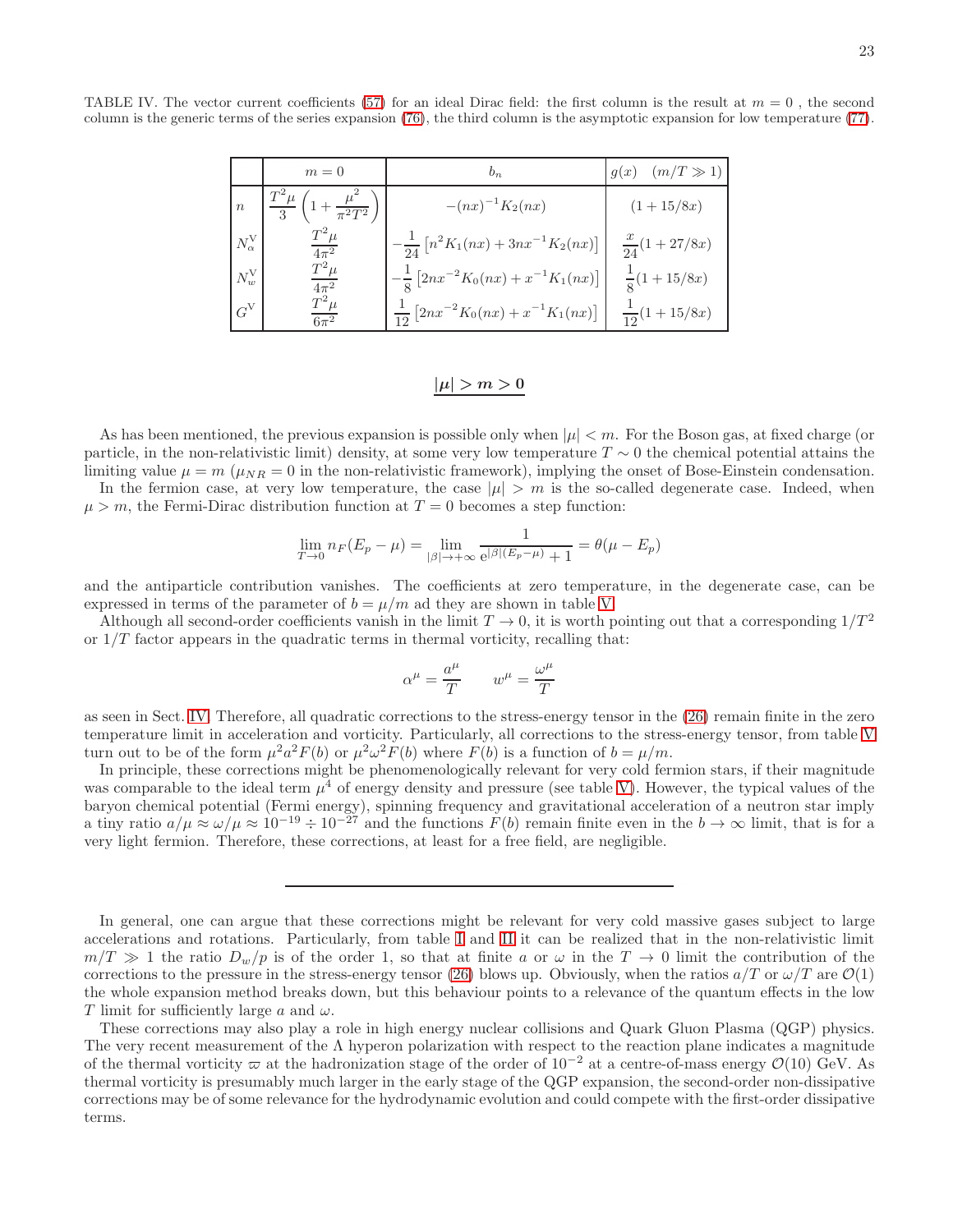<span id="page-23-0"></span>TABLE V. The coefficients of the energy momentum tensor [\(27\)](#page-6-2), the vector current [\(57\)](#page-13-3) and axial current [\(66\)](#page-16-2) for the Dirac field at  $T = 0$  and finite chemical potential  $\mu$ , where  $b = \mu/m$ .

| $\rho$                                                                                                                                                                          | $\frac{\mu^2}{8\pi^2}b^{-4}\left[ (2b^2-1)b\sqrt{b^2-1}-\log\left( b+\sqrt{b^2-1}\right)\right]$   |
|---------------------------------------------------------------------------------------------------------------------------------------------------------------------------------|----------------------------------------------------------------------------------------------------|
| $\overline{p}$                                                                                                                                                                  | $\frac{\mu^4}{24\pi^2}b^{-4}\left[ (2b^2-5)b\sqrt{b^2-1}+3\log\left( b+\sqrt{b^2-1}\right)\right]$ |
| $\beta^2 U_\alpha$                                                                                                                                                              | $\frac{\mu^2}{24\pi^2} \frac{b(3b^2-4)}{(b^2-1)^{3/2}}$                                            |
| . $\int \frac{d^2 D_{\alpha}}{d\alpha}$                                                                                                                                         | $\frac{\mu^2}{24\pi^2}\frac{b}{\sqrt{b^2-1}}$                                                      |
|                                                                                                                                                                                 | $\frac{\mu^2}{8\pi^2} \frac{3b^2 - 2}{b\sqrt{b^2 - 1}}$                                            |
|                                                                                                                                                                                 | $\frac{\mu^2}{8\pi^2}\frac{\sqrt{b^2-1}}{b}$                                                       |
|                                                                                                                                                                                 | $\frac{\mu^2}{24\pi^2} \frac{4b^2-3}{\sqrt{b^2-1}}$                                                |
|                                                                                                                                                                                 |                                                                                                    |
|                                                                                                                                                                                 | $\frac{\mu^3}{3\pi^2}\frac{(b^2-1)^{3/2}}{b^3}$                                                    |
|                                                                                                                                                                                 | $\frac{\mu}{24\pi^2}\frac{6b^4-9b^2+2}{b(b^2-1)^{3/2}}$                                            |
|                                                                                                                                                                                 | $\frac{\mu}{8\pi^2}\frac{2b^2-1}{b\sqrt{b^2-1}}$                                                   |
| $\begin{vmatrix} \beta^2 U_w & & \\ \beta^2 D_w & & \\ \beta^2 G & & \\ \beta^2 n & & \\ \beta^2 n & & \\ \beta^2 N_w^V & & \\ \beta^2 G^V & & \\ \beta  W^A & & \end{vmatrix}$ | $\frac{\mu}{12\pi^2}\frac{\nu\check{b}^2-1}{b\sqrt{b^2-1}}$                                        |
|                                                                                                                                                                                 | $\mu^2$ $\sqrt{b^2 - 1}$<br>$2\pi^2$ b                                                             |

# IX. COMPARISON WITH PREVIOUS DETERMINATIONS

As has been already mentioned, second order coefficients for the stress-energy tensor were classified in [\[15](#page-31-4), [27](#page-31-14), [28](#page-31-15)] in the Landau frame. Following their notation, for a non-conformal fluid in flat spacetime, the relevant coefficients are  $\lambda_3, \lambda_4, \xi_3$ , and  $\xi_4$ , dubbed as thermodynamical in [\[29](#page-31-18)] because these terms survive at thermodynamic equilibrium with rotation or acceleration. Since we adopted the  $\beta$ -frame and not the Landau frame, before comparing the coefficients we have to change the hydrodynamic frame. Up to second order in vorticity the relation between the fluid four velocity in the Landau frame  $u<sub>L</sub>$  and in β-frame u is found diagonalizing the stress-energy tensor expansion in β-frame [\(26\)](#page-6-1), see Appendix [A:](#page-25-0)

$$
u_L = u + \frac{G}{\rho + p}\gamma + \mathcal{O}(\varpi^3).
$$

Moreover in [\[15,](#page-31-4) [27](#page-31-14), [28](#page-31-15)] a different definition of temperature and chemical potential is introduced, such that the energy and particle density are the same functions of temperature and chemical potential as in homogeneous thermodynamic equilibrium

$$
\rho_L \equiv T_{\mu\nu} u_L^{\mu} u_L^{\nu} = \rho(T', \mu') \qquad n_L \equiv j_{\mu} u_L^{\mu} = n(T', \mu').
$$

The relations between  $T, \mu$  and  $T', \mu'$  are reported in eqs. [\(A7\)](#page-26-0) and [\(A8\)](#page-26-1).

The stress-energy tensor and current expansions at the second order in thermal vorticity in the Landau frame read (see Appendix [A](#page-25-0) for details):

$$
T^{\mu\nu} = \rho(T', \mu') u_L^{\mu} u_L^{\nu} - (p(T', \mu') - \alpha^2 D_{\alpha}' - w^2 D_{w}') \Delta_L^{\mu\nu} + A \alpha^{\mu} \alpha^{\nu} + W w^{\mu} w^{\nu} + \mathcal{O}(\varpi^3),
$$
  

$$
j^{\mu} = n(T', \mu') u_L^{\mu} + \left( G^{V} - \frac{n(T', \mu')}{\rho(T', \mu') + p(T', \mu')} G \right) \gamma^{\mu} + \mathcal{O}(\varpi^3),
$$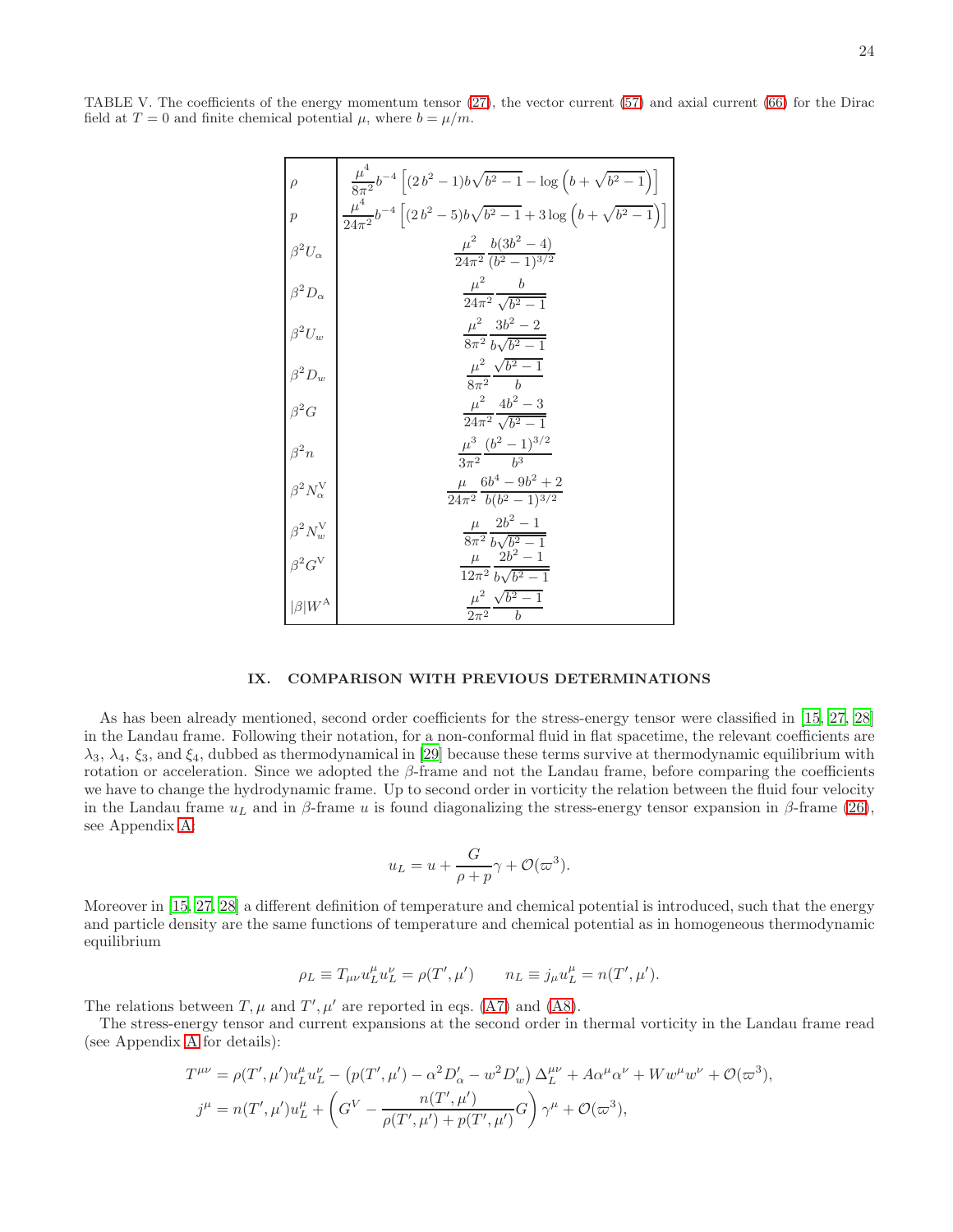$$
D'_{\alpha} = D_{\alpha} - U_{\alpha} \frac{\frac{\partial p}{\partial T} \frac{\partial n}{\partial \mu} - \frac{\partial p}{\partial \mu} \frac{\partial n}{\partial T}}{\frac{\partial p}{\partial \mu} \frac{\partial n}{\partial \mu} - \frac{\partial \rho}{\partial \mu} \frac{\partial p}{\partial T}} - N_{\alpha} \frac{\frac{\partial p}{\partial T} \frac{\partial \rho}{\partial \mu} - \frac{\partial p}{\partial \mu} \frac{\partial n}{\partial T}}{\frac{\partial p}{\partial \mu} \frac{\partial n}{\partial \mu} - \frac{\partial p}{\partial \mu} \frac{\partial n}{\partial T}}
$$

$$
D'_{w} = D_{w} - U_{w} \frac{\frac{\partial p}{\partial T} \frac{\partial n}{\partial \mu} - \frac{\partial p}{\partial \mu} \frac{\partial n}{\partial T}}{\frac{\partial p}{\partial T} \frac{\partial n}{\partial \mu} - \frac{\partial p}{\partial \mu} \frac{\partial n}{\partial T}} - N_{w} \frac{\frac{\partial p}{\partial T} \frac{\partial p}{\partial \mu} - \frac{\partial p}{\partial \mu} \frac{\partial n}{\partial T}}
$$

A comparison of the above decomposition with the one in [\[15,](#page-31-4) [27,](#page-31-14) [28\]](#page-31-15) allows to extract the relations between  $\lambda_3$ ,  $\lambda_4$ ,  $\xi_3$ and  $\xi_4$  $\xi_4$  and our set of independent coefficients  $D'_\n\alpha$ ,  $D'_w$ , A and W<sup>4</sup>.

$$
\frac{W}{T'^2} = \lambda_3
$$
\n
$$
\frac{D'_w}{T'^2} = \left(2\xi_3 - \frac{\lambda_3}{3}\right)
$$
\n
$$
\frac{D'_w}{T'^2} = \left(9\xi_4 - 3\lambda_4\right).
$$
\n(78)

,

<span id="page-24-0"></span>.

The above equalities can be inverted to give:

$$
\lambda_3 = \frac{W}{T^2} \qquad \qquad \lambda_4 = \frac{1}{9} \frac{A}{T^2} \n\xi_3 = \frac{1}{2} \frac{D_w' + W/3}{T^2} \qquad \qquad \xi_4 = \frac{1}{9} \frac{D_\alpha' + A/3}{T^2}.
$$
\n(79)

The coefficients  $\lambda_3$  and  $\lambda_4$  were reported in refs. [\[29](#page-31-18)] and ref. [\[73](#page-32-18)] for free massless bosons and fermions. Our result of  $\lambda_3 = W/T^2$  for bosons reported in the first column of table [I](#page-20-0) agrees with that quoted in ref. [\[29\]](#page-31-18) for a stress-energy tensor with  $\xi = 0$ . Furthermore, in ref. [\[29\]](#page-31-18)  $\lambda_4$  is argued to be zero in conformal case and correspond to our result for the improved stress-energy tensor  $\xi = 1/6$ . Then, our results of  $\lambda_3 = W/T^2$  for massless fermions reported in the first column of table [II](#page-21-0) -both vanishing - agree with the results quoted in ref. [\[73\]](#page-32-18) whereas they are in disagreement with those quoted in ref. [\[29\]](#page-31-18) at  $\mu = 0$ , equal to  $\lambda_3 = T^2/12$ .

# X. CONCLUSIONS

In conclusion, we have studied quantum relativistic free fields of spin 0 and  $1/2$  at general thermodynamic equilibrium with non-vanishing acceleration and vorticity and we have calculated the thermodynamic coefficients of a second-order expansion of the stress-energy tensor in thermal vorticity tensor, which includes acceleration and vorticity vectors, also with a finite value of the chemical potential. We have also determined the leading order coefficients for the vector and axial currents. Such corrections may be phenomenologically relevant for system with very high acceleration, or vorticity as in the early stage of relativistic heavy ion collisions [\[34](#page-31-23)].

We have shown, like in ref. [\[30\]](#page-31-20), that our method is very convenient to determine the coefficient of these nondissipative (i.e. persisting in thermodynamic equilibrium) terms involving vorticity and acceleration, envisaged in the general hydrodynamic expansion of the stress-energy tensor. We have extended the results of our previous work and we have compared our results with the definitions used in the so-called Landau frame. We reinforce our previous conclusion [\[30\]](#page-31-20) that these terms are of quantum nature.

We have studied the relation between axial current and vorticity known as Axial Vortical Effect [\(66\)](#page-16-2) for the free Dirac field. The coefficient found for the massless field [\(70\)](#page-18-0), which, in our calculation, is simply an effect of rotation at equilibrium, coincides with those quoted in literature and attributed to the gauge and gravitational anomalies as the pertaining Kubo formulae are identical. We cannot, for the present, demonstrate that the two derivations are equivalent.

#### ACKNOWLEDGMENTS

Useful discussions with K. Fukushima, A. Jaiswal and P. Kovtun are gratefyully acknowledged. E. Grossi was supported by the DFG Collaborative Research Centre "SFB 1225 (ISOQUANT)" and carried out most of his work as

<span id="page-24-1"></span><sup>4</sup> Please note that these transformation relations differs from those quoted in ref. [\[30\]](#page-31-20) as the temperature and chemical potential redefinition was not taken into account therein.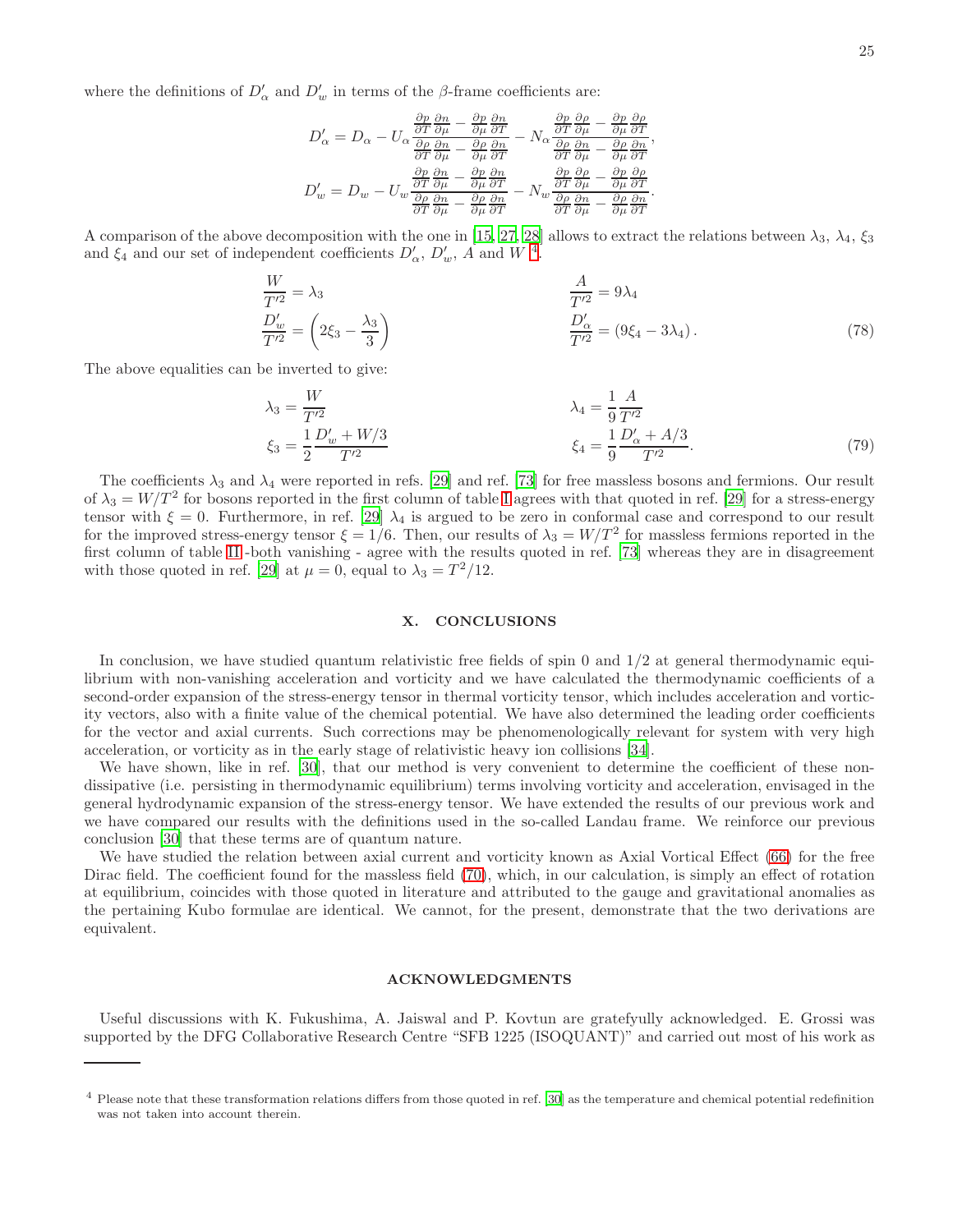a post-doctoral fellow in the University of Florence supported by the Ente Cassa di Risparmio di Firenze, grant no. 20140754. This work was partly supported by the University of Florence grant Fisica dei plasmi relativistici: teoria e applicazioni moderne.

#### <span id="page-25-0"></span>Appendix A: Landau frame

In this work we have used the so-called  $\beta$  [\[40](#page-31-29)] or thermodynamic [\[25](#page-31-12), [42\]](#page-31-30) frame, determined by the eq. [\(3\)](#page-1-3) where  $\beta$  is the four-temperature fulfilling the Killing equation [\(4\)](#page-1-1). It has been shown in ref. [\[40](#page-31-29)] that this frame does not coincide with Landau's frame, where the four-velocity  $u<sub>L</sub>$  is defined by the timelike eigenvector of the stress-energy tensor, in thermodynamic equilibrium situations where the thermal vorticity is non-vanishing. This is also apparent from the expansion of the stress-energy tensor at the second order in thermal vorticity, eq. [\(26\)](#page-6-1) that is rewritten here for the sake of clarity:

$$
T^{\mu\nu} = (\rho - \alpha^2 U_{\alpha} - w^2 U_{w}) u^{\mu} u^{\nu} - (p - \alpha^2 D_{\alpha} - w^2 D_{w}) \Delta^{\mu\nu} + A \alpha^{\mu} \alpha^{\nu} + W w^{\mu} w^{\nu} + G (u^{\mu} \gamma^{\nu} + u^{\nu} \gamma^{\mu}) + \mathcal{O}(\varpi^2).
$$

The term involving the  $\gamma$  four-vector makes the four-velocity u, defined in eq. [\(3\)](#page-1-3) no longer an eigenvector of  $T^{\mu\nu}$ , hence not the Landau frame velocity  $u_L$ . Of course, it is possible to change the frame definition and rewrite the stress-energy tensor expression [\(26\)](#page-6-1) in the new frame, e.g. the Landau frame. This entails a transformation rule for the second-order coefficients  $U_{\alpha}$ ,  $A$ , ... as well.

The transformation to the Landau frame requires the diagonalization of the energy momentum tensor and the determination of its unique time-like eigenvector  $u_L$ :

$$
u_{L\mu}T^{\mu\nu}=\rho_L u_L^\nu
$$

where  $\rho_L$  is the eigenvalue, that is the proper energy density in the Landau frame. By looking at the stress-energy tensor expression [\(26\)](#page-6-1) it can be readily realized that the eigenvector  $u<sub>L</sub>$  ought to be a linear combination of the u (the  $\beta$  frame velocity) and  $\gamma$ :

<span id="page-25-1"></span>
$$
u_{L\mu} = a u_{\mu} + b \frac{\gamma^{\mu}}{|\gamma|},\tag{A1}
$$

where  $|\gamma| \equiv \sqrt{-\gamma^2}$  and a and b two unknown constants such that  $a^2 - b^2 = 1$ . Contracting the eq. [\(26\)](#page-6-1) with  $u<sub>L</sub>$  and using  $(A1),(26)$  $(A1),(26)$  one obtains:

<span id="page-25-2"></span>
$$
u_{L\mu}T^{\mu\nu} = a\rho_L u^{\mu} + b\rho_L \frac{\gamma^{\mu}}{|\gamma|} = a(\rho - \alpha^2 U_{\alpha} - w^2 U_{w})u^{\nu} + aG\gamma^{\nu} - b(p - \alpha^2 D_{\alpha} - w^2 D_{w})\frac{\gamma^{\mu}}{|\gamma|} - bG|\gamma|u^{\nu}
$$

which implies:

$$
a\rho_{\text{eff}} - bG|\gamma| = a\rho_L,
$$
  
\n
$$
aG|\gamma| - bp_{\text{eff}} = b\rho_L,
$$
\n(A2)

where  $\rho_{\text{eff}} = \rho - \alpha^2 U_{\alpha} - w^2 U_{w}$  and  $p_{\text{eff}} = p - \alpha^2 D_{\alpha} - w^2 D_{w}$ .

One can algebraically solve the equations [\(A2\)](#page-25-2) to determine a, b,  $\rho_L$  taking the constraint  $a^2 - b^2 = 1$  into account. However, since we are dealing with an expansion of the stress-energy tensor to second order in  $\varpi$ , it is sufficient and more convenient to find an approximate solution of the equations at the same order in this parameter. This can be done by observing that the parameter b must be "small" as for  $\varpi \to 0$  one expects Landau and β frame to coincide in eq.  $(A1)$ . Therefore, from the first of  $(A2)$ , one has:

$$
\rho_L \simeq \rho_{\text{eff}}
$$

and, from the second:

$$
b \simeq \frac{G|\gamma|}{\rho_{\text{eff}} + p_{\text{eff}}} \simeq \frac{G|\gamma|}{\rho + p}
$$

where we have kept only second-order terms in  $\varpi$  keeping in mind that  $\gamma = \mathcal{O}(\varpi^2)$ . At the same order of approximation, the coefficient  $a \simeq 1$ .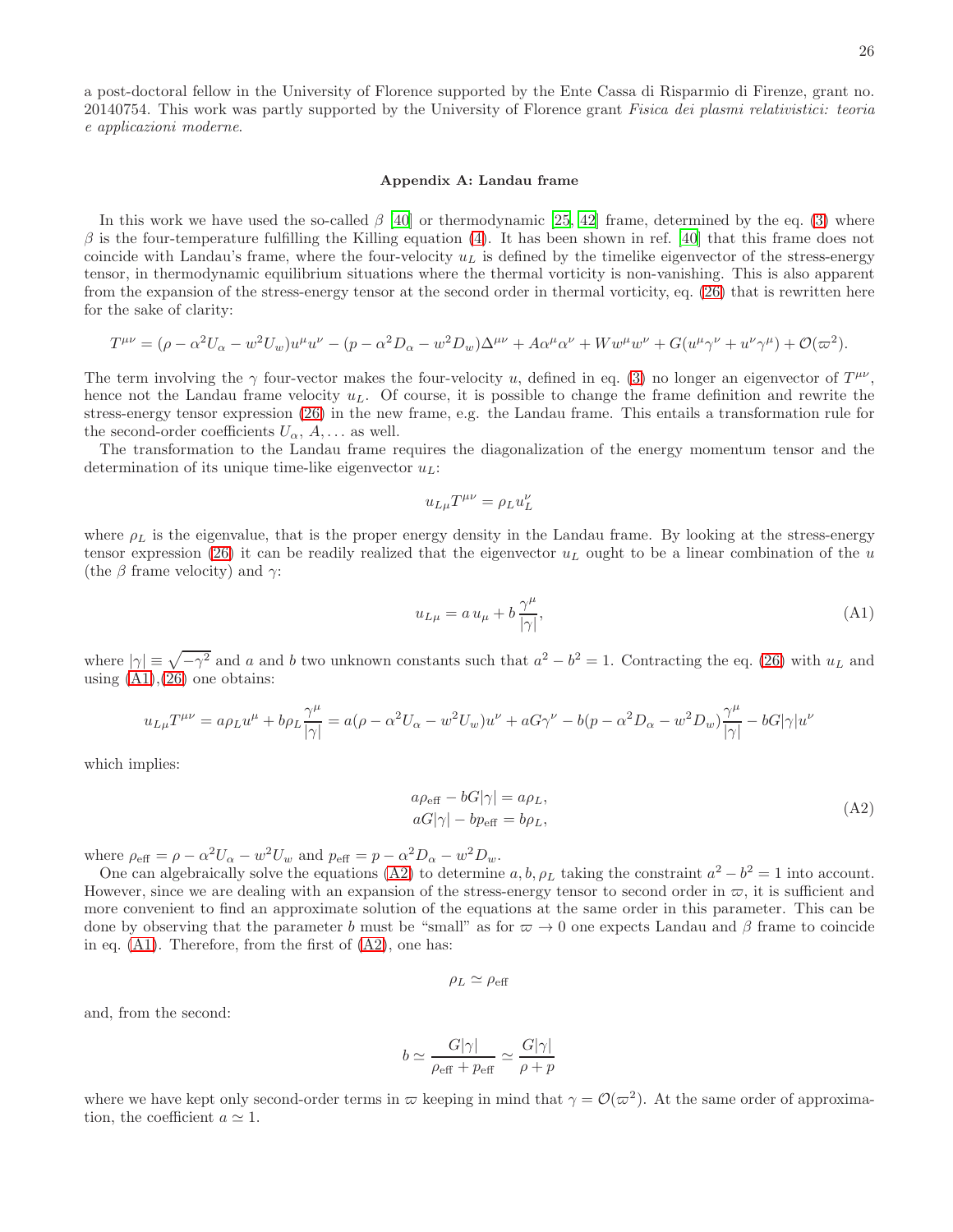The eq. [\(A1\)](#page-25-1) relating the Landau and  $\beta$  frames is thus:

<span id="page-26-5"></span><span id="page-26-4"></span><span id="page-26-2"></span>
$$
u_L = u + \frac{G}{\rho + p} \gamma + \mathcal{O}(\varpi^3)
$$
 (A3)

and the stress-energy tensor in the Landau frame at the second order in thermal vorticity reads:

$$
T^{\mu\nu} = (\rho - \alpha^2 U_\alpha - w^2 U_w) u_L^\mu u_L^\nu - (p - \alpha^2 D_\alpha - w^2 D_w) \Delta_L^{\mu\nu} + A \alpha^\mu \alpha^\nu + W w^\mu w^\nu. \tag{A4}
$$

We can also write the conserved vector current  $(56)$  in the Landau frame by using  $(A3)$ :

$$
j^{\mu}(x) = nu^{\mu} - (\alpha^{2} N_{\alpha} + w^{2} N_{w})u^{\mu} + G^{V} \gamma^{\mu}
$$
  
=  $nu_{L}^{\mu} - (\alpha^{2} N_{\alpha} + w^{2} N_{w})u_{L}^{\mu} + (G^{V} - n \frac{G}{\rho + p}) \gamma^{\mu} + \mathcal{O}(\varpi^{3}).$  (A5)

<span id="page-26-3"></span>It has become customary in the literature to include in the specification of the Landau frame a redefinition of the temperature and the chemical potential in order to avoid corrections to the equilibrium energy and charge density [\[25,](#page-31-12) [74\]](#page-32-19):

$$
\rho_L = \rho(T', \mu'), \qquad n_L = n(T', \mu'). \tag{A6}
$$

The possibility to redefine the temperature is usually advocated in out-of-equilibrium situations, and yet its application in global equilibrium situation with  $\varpi \neq 0$  is conceptually very questionable (see also discussions in refs. [\[30,](#page-31-20) [40\]](#page-31-29)) because it deprives temperature one of its key relativistic features - crucial to define equilibrium - that is being the inverse of the magnitude of a Killing vector field. If one pursues the implementation of [\(A6\)](#page-26-3) anyway,

$$
\rho(T', \mu') = \rho(T, \mu) - \alpha^2 U_{\alpha} - w^2 U_w,
$$
  
\n
$$
n(T', \mu') = n(T, \mu) - \alpha^2 N_{\alpha} - w^2 N_w,
$$
\n(A7)

where we have used the previous results, that is  $\rho_L = \rho_{\text{eff}}$  and the eq. [\(A5\)](#page-26-4). In order to find the T' and  $\mu'$  we can perform a Taylor expansion of the temperature and chemical potential in powers of  $\alpha^2$  and  $w^2$ .

<span id="page-26-1"></span><span id="page-26-0"></span>
$$
T' = T + \frac{\partial T'}{\partial \alpha^2} \alpha^2 + \frac{\partial T'}{\partial w^2} w^2,
$$
  

$$
\mu' = \mu + \frac{\partial \mu'}{\partial \alpha^2} \alpha^2 + \frac{\partial \mu'}{\partial w^2} w^2,
$$
 (A8)

which, once plugged into the [\(A7\)](#page-26-0) yield, after a Taylor expansion at the second order in  $\varpi$ :

$$
\frac{\partial \rho}{\partial T} \left( \frac{\partial T'}{\partial \alpha^2} \alpha^2 + \frac{\partial T'}{\partial w^2} w^2 \right) + \frac{\partial \rho}{\partial \mu} \left( \frac{\partial \mu'}{\partial \alpha^2} \alpha^2 + \frac{\partial \mu'}{\partial w^2} w^2 \right) = -\alpha^2 U_\alpha - w^2 U_w;
$$
  

$$
\frac{\partial n}{\partial T} \left( \frac{\partial T'}{\partial \alpha^2} \alpha^2 + \frac{\partial T'}{\partial w^2} w^2 \right) + \frac{\partial n}{\partial \mu} \left( \frac{\partial \mu'}{\partial \alpha^2} \alpha^2 + \frac{\partial \mu'}{\partial w^2} w^2 \right) = -\alpha^2 N_\alpha - w^2 N_w.
$$

Equating the coefficients of  $\alpha^2$  and  $w^2$  on both sides, we obtain the solution:

$$
\frac{\partial T'}{\partial \alpha^2} = \frac{-U_{\alpha} \frac{\partial n}{\partial \mu} + N_{\alpha} \frac{\partial \rho}{\partial \mu}}{\frac{\partial \rho}{\partial T} \frac{\partial n}{\partial \mu} - \frac{\partial \rho}{\partial \mu} \frac{\partial n}{\partial T}}, \qquad \frac{\partial T'}{\partial w^2} = \frac{-U_w \frac{\partial n}{\partial \mu} + N_w \frac{\partial \rho}{\partial \mu}}{\frac{\partial \rho}{\partial T} \frac{\partial n}{\partial \mu} - \frac{\partial \rho}{\partial \mu} \frac{\partial n}{\partial T}}, \n\frac{\partial \mu'}{\partial \alpha^2} = \frac{-N_{\alpha} \frac{\partial \rho}{\partial T} + U_{\alpha} \frac{\partial n}{\partial T}}{\frac{\partial \rho}{\partial T} \frac{\partial n}{\partial \mu} - \frac{\partial \rho}{\partial \mu} \frac{\partial n}{\partial T}}, \qquad \frac{\partial \mu'}{\partial w^2} = \frac{-N_w \frac{\partial \rho}{\partial T} + U_w \frac{\partial n}{\partial T}}{\frac{\partial \rho}{\partial T} \frac{\partial n}{\partial \mu} - \frac{\partial \rho}{\partial \mu} \frac{\partial n}{\partial T}}.
$$

We can replace these derivatives into the [\(A8\)](#page-26-1) to obtain the relation between the proper temperature and chemical potential and the new  $T'$  and  $\mu'$ . These relations allow to express all the thermodynamic functions with the new arguments. Clearly, we can neglect any term beyond the second order in  $\varpi$ . Particularly, in the stress-energy tensor expression at the second order [\(A4\)](#page-26-5), the only relevant thermodynamic function which gets modified is the one involving pressure,

$$
p(T,\mu) = p(T',\mu') - \alpha^2 \left( \frac{\partial p}{\partial T} \frac{\partial T}{\partial \alpha^2} + \frac{\partial p}{\partial \mu} \frac{\partial \mu}{\partial \alpha^2} \right) - w^2 \left( \frac{\partial p}{\partial T} \frac{\partial T}{\partial w^2} + \frac{\partial p}{\partial \mu} \frac{\partial \mu}{\partial w^2} \right);
$$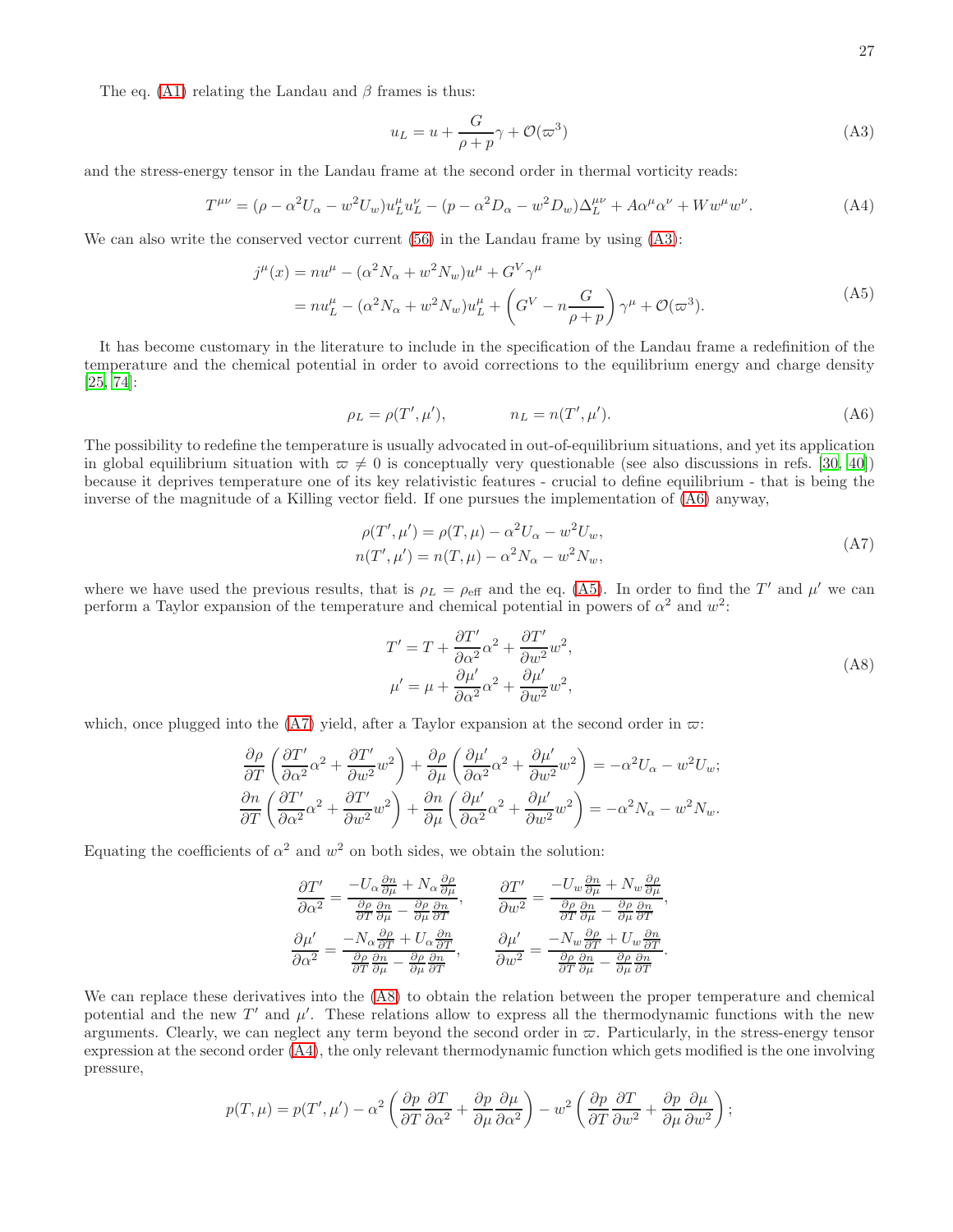so that [\(A4\)](#page-26-5) and [\(A5\)](#page-26-4) become:

$$
T^{\mu\nu} = \rho(T', \mu') u_L^{\mu} u_L^{\nu} - (p(T', \mu') - \alpha^2 D_{\alpha}' - w^2 D_{w}') \Delta_L^{\mu\nu} + A \alpha^{\mu} \alpha^{\nu} + W w^{\mu} w^{\nu} + \mathcal{O}(\varpi^3),
$$
  

$$
j^{\mu} = n u_L^{\mu} + \left(G^V - \frac{n}{\rho + p} G\right) \gamma^{\mu} + \mathcal{O}(\varpi^3),
$$

where  $D'_\alpha$  and  $D'_w$  read:

$$
D'_{\alpha} = D_{\alpha} - U_{\alpha} \frac{\frac{\partial p}{\partial T} \frac{\partial n}{\partial \mu} - \frac{\partial p}{\partial \mu} \frac{\partial n}{\partial T}}{\frac{\partial p}{\partial T} \frac{\partial n}{\partial \mu} - \frac{\partial \rho}{\partial \mu} \frac{\partial n}{\partial T}} + N_{\alpha} \frac{\frac{\partial p}{\partial T} \frac{\partial \rho}{\partial \mu} - \frac{\partial p}{\partial \mu} \frac{\partial \rho}{\partial T}}{\frac{\partial p}{\partial T} \frac{\partial n}{\partial \mu} - \frac{\partial \rho}{\partial \mu} \frac{\partial n}{\partial T}}
$$
  

$$
D'_{w} = D_{w} - U_{w} \frac{\frac{\partial p}{\partial T} \frac{\partial n}{\partial \mu} - \frac{\partial p}{\partial \mu} \frac{\partial n}{\partial T}}{\frac{\partial p}{\partial T} \frac{\partial n}{\partial \mu} - \frac{\partial p}{\partial \mu} \frac{\partial n}{\partial T}} + N_{w} \frac{\frac{\partial p}{\partial T} \frac{\partial \rho}{\partial \mu} - \frac{\partial p}{\partial \mu} \frac{\partial n}{\partial T}}{\frac{\partial p}{\partial T} \frac{\partial n}{\partial \mu} - \frac{\partial p}{\partial \mu} \frac{\partial n}{\partial T}}
$$

#### <span id="page-27-5"></span><span id="page-27-0"></span>Appendix B: Relations between coefficients

Herein we derive the relations between coefficients [\(31\)](#page-7-1) enforcing the continuity equation for the mean value of the stress-energy tensor  $T_{\mu\nu}$  at second order in the thermal vorticity  $\varpi$ 

$$
T_{\mu\nu} = (\rho - \alpha^2 U_{\alpha} - w^2 U_{w}) u_{\mu} u_{\nu} - (p - \alpha^2 D_{\alpha} - w^2 D_{w}) \Delta_{\mu\nu} + A \alpha_{\mu} \alpha_{\nu} + W w_{\mu} w_{\nu} + G(u_{\mu} \gamma_{\nu} + u_{\nu} \gamma_{\mu}).
$$
 (B1)

Firstly, we observe that scalar thermodynamic functions depend on spacetime coordinates only through the magnitude of the four-temperature  $F(|\beta|) = F(\sqrt{\beta^2(x)})$ , thus:

$$
\partial_{\nu} F(|\beta|) = \frac{\partial |\beta|}{\partial x^{\nu}} \frac{\partial F(|\beta|)}{\partial |\beta|} = \frac{1}{2|\beta|} \partial_{\nu} (\beta^{\lambda} \beta_{\lambda}) \frac{\partial F(|\beta|)}{\partial |\beta|} = \frac{1}{|\beta|} \beta^{\lambda} \partial_{\nu} \beta_{\lambda} \frac{F(|\beta|)}{\partial |\beta|} = -u^{\lambda} \varpi_{\nu \lambda} \frac{\partial F(|\beta|)}{\partial |\beta|} = -\alpha_{\nu} \frac{\partial F(|\beta|)}{\partial |\beta|} \tag{B2}
$$

where we have used the definition of  $u$  in eq. [\(3\)](#page-1-3), the eqs. [\(6\)](#page-2-4) and [\(20\)](#page-4-3).

We start by reckoning the gradients of the four-vectors  $\{u, \alpha, w, \gamma\}$  which are needed to calculate the stress-energy tensor divergence. First, we observe that, because of the Killing equation [\(4\)](#page-1-1), and using the eqs. [\(3\)](#page-1-3), [\(6\)](#page-2-4) and [\(20\)](#page-4-3):

$$
0 = \beta^{\mu}(\partial_{\mu}\beta_{\nu} + \partial_{\nu}\beta_{\mu}) = |\beta|u^{\mu}\varpi_{\nu\mu} + \frac{1}{2}\partial_{\nu}\beta^{2} = |\beta|\alpha_{\nu} + \frac{1}{2}\partial_{\nu}\beta^{2}
$$

<span id="page-27-1"></span>so that:

$$
\alpha_{\nu} = -\frac{1}{2|\beta|} \partial_{\nu} \beta^2 \tag{B3}
$$

,

<span id="page-27-4"></span>.

and, contracting with  $u$  again:

<span id="page-27-2"></span>
$$
u^{\nu}\partial_{\nu}\beta^2 = D\beta^2 = 0\tag{B4}
$$

what we already saw in section [\(IV\)](#page-4-4). This equation implies that any scalar function, whose argument are  $\beta^2$  and  $\xi$ , has a vanishing derivative along the flow, that is:

<span id="page-27-7"></span><span id="page-27-3"></span>
$$
DF(\beta^2, \xi) = 0. \tag{B5}
$$

Now, we can find the gradient of  $u$  as defined by the eq. [\(3\)](#page-1-3):

$$
\partial_{\nu} u_{\mu} = \frac{\partial_{\nu} \beta_{\mu}}{|\beta|} + \beta_{\mu} \partial_{\nu} \left(\frac{1}{|\beta|}\right) = \frac{1}{|\beta|} \left(\varpi_{\mu\nu} + \alpha_{\nu} u_{\mu}\right),\tag{B6}
$$

where we have used again the eq.  $(3)$  and the eq.  $(B3)$ . The divergence of u then is:

<span id="page-27-6"></span>
$$
\partial_{\mu}u^{\mu} = \partial_{\mu}\frac{\beta^{\mu}}{|\beta|} = 0
$$
\n(B7)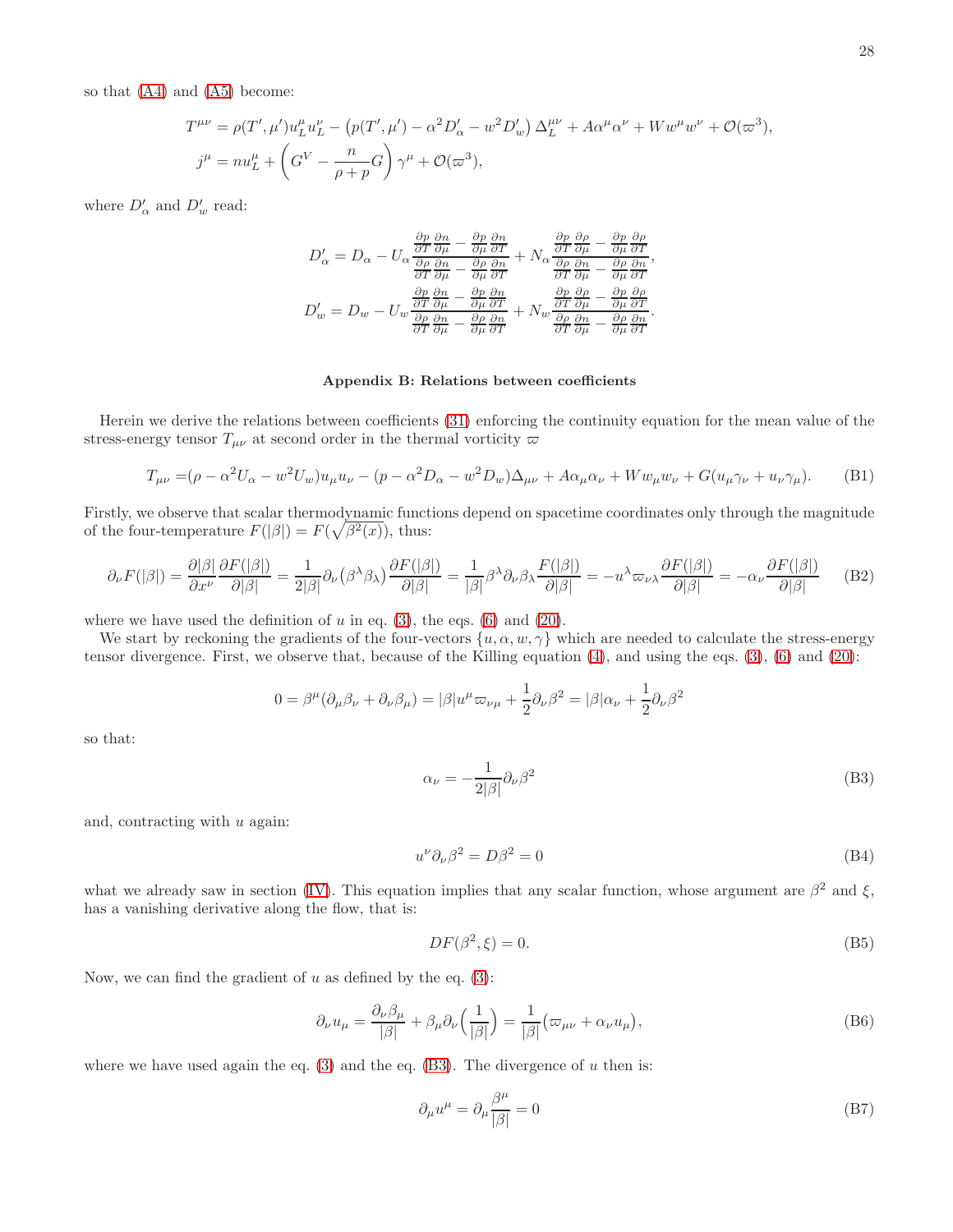<span id="page-28-5"></span>because of the Killing vector equation [\(4\)](#page-1-1), which obviously imply  $\partial_\mu\beta^\mu=0$  and the [\(B4\)](#page-27-2). Instead the derivative along its direction is

<span id="page-28-0"></span>
$$
u_{\rho}\partial^{\rho}u_{\mu} = \frac{u_{\rho}}{|\beta|} \left(\varpi^{\rho}_{\mu} + \alpha^{\rho}u_{\beta}\right) = \frac{\varpi_{\mu\rho}u^{\rho}}{|\beta|} = \frac{\alpha_{\mu}}{|\beta|}.
$$
 (B8)

Then, let us calculate the derivative of  $\alpha$ , keeping in mind that  $\varpi$  is constant:

$$
\partial_{\mu}\alpha_{\nu} = \varpi_{\nu\rho}\partial_{\mu}u^{\rho} = \frac{\varpi_{\nu\rho}}{|\beta|}(\varpi^{\rho}_{\mu} + \alpha_{\mu}u^{\rho}) = \frac{1}{|\beta|}(\varpi_{\nu\rho}\varpi^{\rho}_{\mu} + \alpha_{\mu}\alpha_{\nu});
$$
\n(B9)

using the thermal vorticity decomposition [\(19\)](#page-4-1) and the Levi-Civita tensor properties we can express the previous formula in terms of the tetrad vectors

<span id="page-28-3"></span>
$$
\partial_{\mu}\alpha_{\nu} = \frac{1}{|\beta|} \left( -w_{\mu}w_{\nu} + \gamma_{\mu}u_{\nu} - u_{\mu}\gamma_{\nu} - (w^2 + \alpha^2)u_{\mu}u_{\nu} + g_{\mu\nu}w^2 \right),
$$
\n(B10)

whence we obtain the divergence:

<span id="page-28-1"></span>
$$
\partial \cdot \alpha = \frac{1}{|\beta|} (w^2 - (w^2 + \alpha^2) + 4w^2) = \frac{1}{|\beta|} (2w^2 - \alpha^2),
$$

as well as the gradient of  $\alpha^2$ :

$$
\partial_{\mu}\alpha^{2} = 2\alpha^{\nu}\partial_{\mu}\alpha_{\nu} = \frac{2}{|\beta|}(-\alpha \cdot w w_{\mu} + w^{2}\alpha_{\mu})
$$
\n(B11)

taking into account that  $\alpha \cdot u = \alpha \cdot \gamma = 0$ .

Likewise, we can calculate the derivative of w by using its definition  $(20)$  and the  $(B6)$ :

<span id="page-28-4"></span>
$$
\partial_{\mu}w_{\nu} = -\frac{1}{2}\epsilon_{\nu\rho\sigma\lambda}\varpi^{\rho\sigma}\partial_{\mu}u^{\lambda} = -\frac{1}{2|\beta|}\epsilon_{\nu\rho\sigma\lambda}\varpi^{\rho\sigma}\varpi^{\lambda}_{\mu} + \frac{\alpha_{\mu}w_{\nu}}{|\beta|}.
$$

Replacing the eq. [\(19\)](#page-4-1) in the first term of the right hand side and using the properties of the Levi-Civita tensor, it can be shown that:

$$
\partial_{\mu} w_{\nu} = \frac{1}{|\beta|} \left( -g_{\mu\nu} \alpha \cdot w + \alpha_{\mu} w_{\nu} \right) \tag{B12}
$$

so that its divergence is

$$
\partial_{\mu}w^{\mu} = -\frac{3}{|\beta|}(w \cdot \alpha) \tag{B13}
$$

and the gradient of  $w^2$ :

<span id="page-28-6"></span><span id="page-28-2"></span>
$$
\partial_{\mu}w^{2} = 2w^{\nu}\partial_{\mu}w_{\nu} = \frac{2}{|\beta|}(-\alpha \cdot w w_{\mu} + w^{2}\alpha_{\mu}) = \partial_{\mu}\alpha^{2}.
$$
 (B14)

In order to calculate the derivative of the last relevant vector field  $\gamma$  [\(21\)](#page-5-2), one can first show that, by using  $\Delta_{\lambda\mu} = g_{\lambda\mu} - u_{\lambda}u_{\mu}$  and [\(19\)](#page-4-1), it can be expressed as:

$$
\gamma^{\mu} = \alpha^{\rho} \varpi_{\rho\lambda} \Delta^{\lambda\mu} = (\alpha \cdot \varpi)^{\mu} - \varpi_{\rho\lambda} \alpha^{\rho} u^{\lambda} u^{\mu} = (\alpha \cdot \varpi)^{\mu} - (\alpha_{\rho} u_{\lambda} - \alpha_{\lambda} u_{\rho}) \alpha^{\rho} u^{\lambda} u^{\mu} = (\alpha \cdot \varpi)^{\mu} - \alpha^2 u^{\mu}
$$

so that its divergence vanishes

$$
\partial_{\mu}\gamma^{\mu} = \partial_{\mu}\left[ (\alpha \cdot \varpi)^{\mu} - \alpha^{2} u^{\mu} \right] = \varpi^{\rho \mu} \partial_{\mu} \alpha_{\rho} = \frac{1}{|\beta|} \underbrace{\varpi^{\rho \mu}}_{\text{Antisym}} \left( \underbrace{\varpi_{\rho \lambda} \varpi^{\lambda}_{\mu}}_{\text{Sym}} + \underbrace{\alpha_{\mu} \alpha_{\rho}}_{\text{Sym}} \right) = 0,
$$

where we have used the eq. [\(B9\)](#page-28-0). Another useful relation involving  $\gamma$  is the contraction:

$$
\gamma^{\rho}\varpi_{\rho\kappa} = \epsilon^{\rho\mu\nu\sigma}w_{\mu}\alpha_{\nu}u_{\sigma}\varpi_{\rho\kappa} = \epsilon^{\rho\mu\nu\sigma}\epsilon_{\rho\kappa\lambda\tau}w^{\lambda}u^{\tau}w_{\mu}\alpha_{\nu}u_{\sigma} + \epsilon^{\rho\mu\nu\sigma}\alpha_{\rho}u_{\kappa}w_{\mu}\alpha_{\nu}u_{\sigma} - \epsilon^{\rho\mu\nu\sigma}\alpha_{\kappa}u_{\rho}w_{\mu}\alpha_{\nu}u_{\sigma},
$$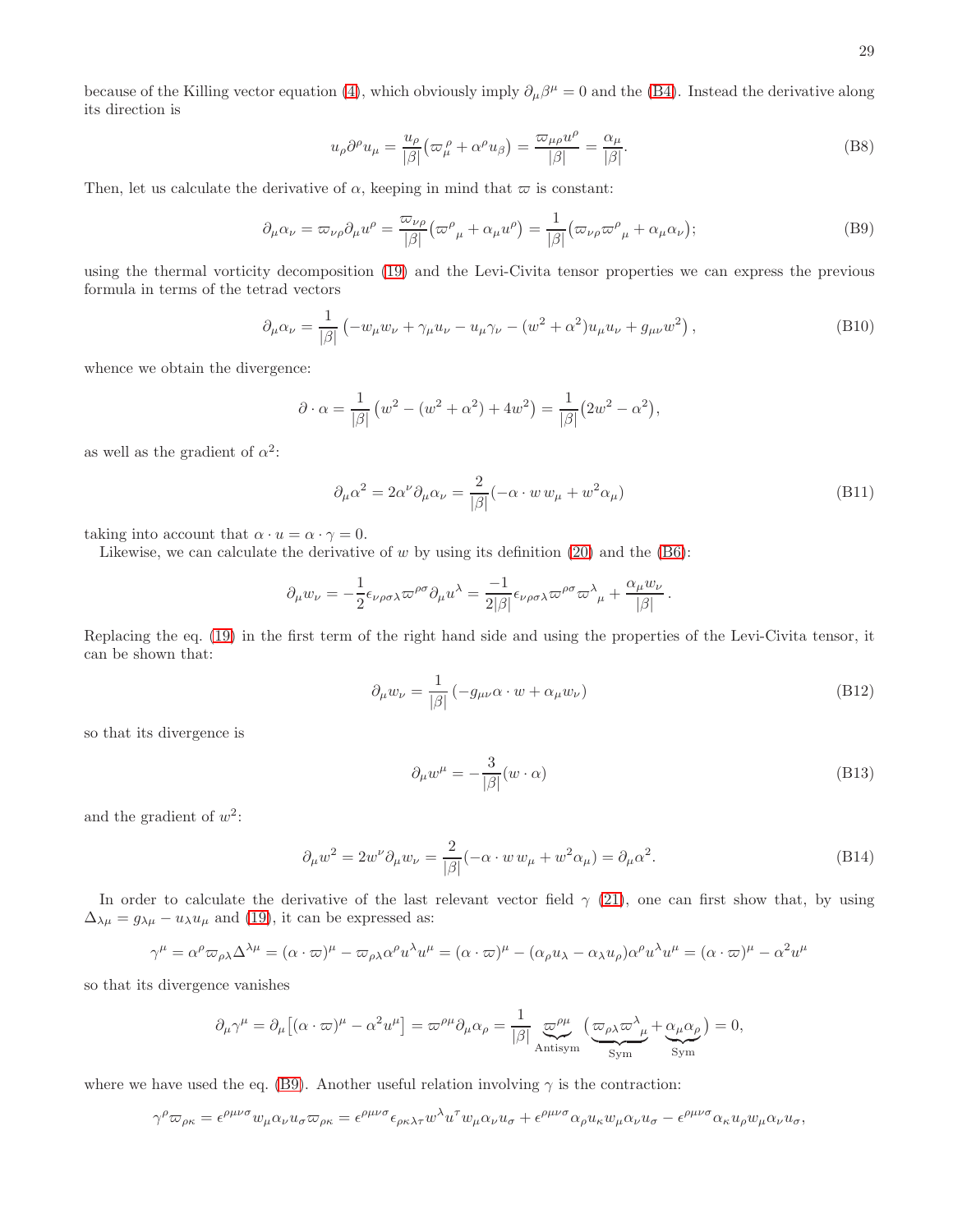where we have used the decomposition [\(19\)](#page-4-1). Then, because of the Levi-Civita tensor properties we find:

<span id="page-29-1"></span>
$$
\gamma^{\rho} \varpi_{\rho \kappa} = w^2 \alpha_{\kappa} - (\alpha \cdot w) w_{\kappa}.
$$
\n(B15)

We also need the derivative of the transverse projector  $\Delta$ :

$$
\partial_{\mu}\Delta_{\rho\sigma} = \partial_{\mu}\left(g_{\rho\sigma} - u_{\rho}u_{\sigma}\right) = -u_{\sigma}\partial_{\mu}u_{\rho} - u_{\rho}\partial_{\mu}u_{\sigma}
$$

<span id="page-29-0"></span>whence:

$$
\partial^{\rho} \Delta_{\rho \sigma} = -u_{\sigma} \partial^{\rho} u_{\rho} - u_{\rho} \partial^{\rho} u_{\sigma} = -\frac{\alpha_{\sigma}}{|\beta|}.
$$
\n(B16)

Finally, we observe that

<span id="page-29-3"></span><span id="page-29-2"></span>
$$
D\alpha^2 = Dw^2 = 0
$$

as they are scalar functions.

To calculate the divergence of the stress-energy tensor we need to work out some intermediate relations involving the derivatives of the four-vectors  $u, \alpha, w, \gamma$ . The first relation can be obtained by using the [\(B16\)](#page-29-0) and [\(B11\)](#page-28-1):

$$
\partial^{\mu} \left( \alpha^{2} \Delta_{\mu \nu} \right) = \alpha^{2} \partial^{\mu} \Delta_{\mu \nu} + \Delta_{\mu \nu} \partial^{\mu} \alpha^{2} = -\frac{\alpha^{2}}{|\beta|} \alpha_{\nu} + \partial_{\nu} \alpha^{2} = \frac{1}{|\beta|} \left( (2w^{2} - \alpha^{2}) \alpha_{\nu} - 2(\alpha \cdot w) w_{\nu} \right). \tag{B17}
$$

The second by using the [\(B16\)](#page-29-0) and [\(B14\)](#page-28-2):

$$
\partial^{\mu} \left( w^{2} \Delta_{\mu \nu} \right) = \Delta_{\mu \nu} \partial^{\mu} w^{2} + w^{2} \partial^{\mu} \Delta_{\mu \nu} = \frac{2}{|\beta|} \left( w^{2} \alpha_{\nu} - (\alpha \cdot w) w_{\nu} \right) - \frac{w^{2} \alpha_{\nu}}{|\beta|} = \frac{1}{|\beta|} \left( w^{2} \alpha_{\nu} - 2(\alpha \cdot w) w_{\nu} \right). \tag{B18}
$$

Moreover with [\(B10\)](#page-28-3) and orthogonality properties:

$$
\alpha_{\mu}\partial^{\mu}\alpha_{\nu} = \frac{\alpha_{\mu}}{|\beta|} \left( -w^{\mu}w_{\nu} + \gamma^{\mu}u_{\nu} - u^{\mu}\gamma_{\nu} - (w^2 + \alpha^2)u^{\mu}u_{\nu} + g^{\mu}_{\nu}w^2 \right) = \frac{w^2\alpha_{\nu} - (\alpha \cdot w)w_{\nu}}{|\beta|};
$$
\n(B19)

and, using [\(B12\)](#page-28-4):

<span id="page-29-5"></span><span id="page-29-4"></span>
$$
w_{\mu}\partial^{\mu}w_{\nu} = \frac{w_{\mu}}{|\beta|}(-g^{\mu}_{\ \nu}(\alpha \cdot w) + \alpha^{\mu}w_{\nu}) = \frac{1}{|\beta|}(-w_{\nu}(\alpha \cdot w) + (\alpha \cdot w)w_{\nu}) = 0.
$$
 (B20)

Futhermore, taking advantage of [\(B6\)](#page-27-3) and [\(B15\)](#page-29-1):

<span id="page-29-6"></span>
$$
\gamma_{\mu}\partial^{\mu}u_{\nu} = \frac{\gamma_{\mu}}{|\beta|}(\varpi_{\nu}^{\mu} + \alpha^{\mu}u_{\nu}) = -\frac{\gamma^{\rho}\varpi_{\rho\nu}}{|\beta|} = \frac{(\alpha \cdot w)w_{\nu} - w^{2}\alpha_{\nu}}{|\beta|}.
$$
\n(B21)

The last needed relation involves the gradients of  $\gamma$  in eq. [\(21\)](#page-5-2). By expanding its definition and using the previous eqs. [\(B6](#page-27-3)[,B10](#page-28-3)[,B12\)](#page-28-4):

<span id="page-29-7"></span>
$$
u_{\mu}\partial^{\mu}\gamma_{\nu} = \epsilon_{\nu\rho\sigma\tau}u_{\mu}\partial^{\mu}(w^{\rho}\alpha^{\sigma}u^{\tau})
$$
  
\n
$$
= \epsilon_{\nu\rho\sigma\tau}u_{\mu}(\partial^{\mu}w^{\rho})\alpha^{\sigma}u^{\tau} + \epsilon_{\nu\rho\sigma\tau}u_{\mu}w^{\rho}(\partial^{\mu}\alpha^{\sigma})u^{\tau} + \epsilon_{\nu\rho\sigma\tau}u_{\mu}w^{\rho}\alpha^{\sigma}\partial^{\mu}u^{\tau}
$$
  
\n
$$
= -\epsilon_{\nu\rho\sigma\tau}u_{\rho}\alpha^{\sigma}u^{\tau} - \epsilon_{\nu\rho\sigma\tau}w^{\rho}(\gamma^{\sigma} - \alpha^{2}u^{\sigma})u^{\tau} + \epsilon_{\nu\rho\sigma\tau}w^{\rho}\alpha^{\sigma}\alpha^{\tau}
$$
  
\n
$$
= -\epsilon_{\nu\rho\sigma\tau}w^{\rho}\gamma^{\sigma}u^{\tau} = -\epsilon_{\nu\rho\sigma\tau}\epsilon^{\sigma\kappa\lambda\pi}w^{\rho}u^{\tau}w_{\kappa}u_{\pi} = \frac{1}{|\beta|}(w_{\nu}(\alpha \cdot w) - \alpha_{\nu}w^{2} - \alpha_{\nu}\alpha^{2}),
$$
\n(B22)

where the known contractions of Levi-Civita tensor have been employed in the last equality.

We are now in a position to enforce the continuity equation  $\partial^{\mu}T_{\mu\nu} = 0$ , to the expression of the stress energy tensor [\(B1\)](#page-27-4). The first term involving energy density gives rise to:

<span id="page-29-8"></span>
$$
\partial^{\mu}(\rho u_{\mu}u_{\nu}) = u_{\mu}(\partial^{\mu}\rho)u_{\nu} + \rho u_{\nu}\partial^{\mu}u_{\mu} + \rho u_{\mu}\partial^{\mu}u_{\nu} = \rho \frac{\alpha_{\nu}}{|\beta|}
$$
(B23)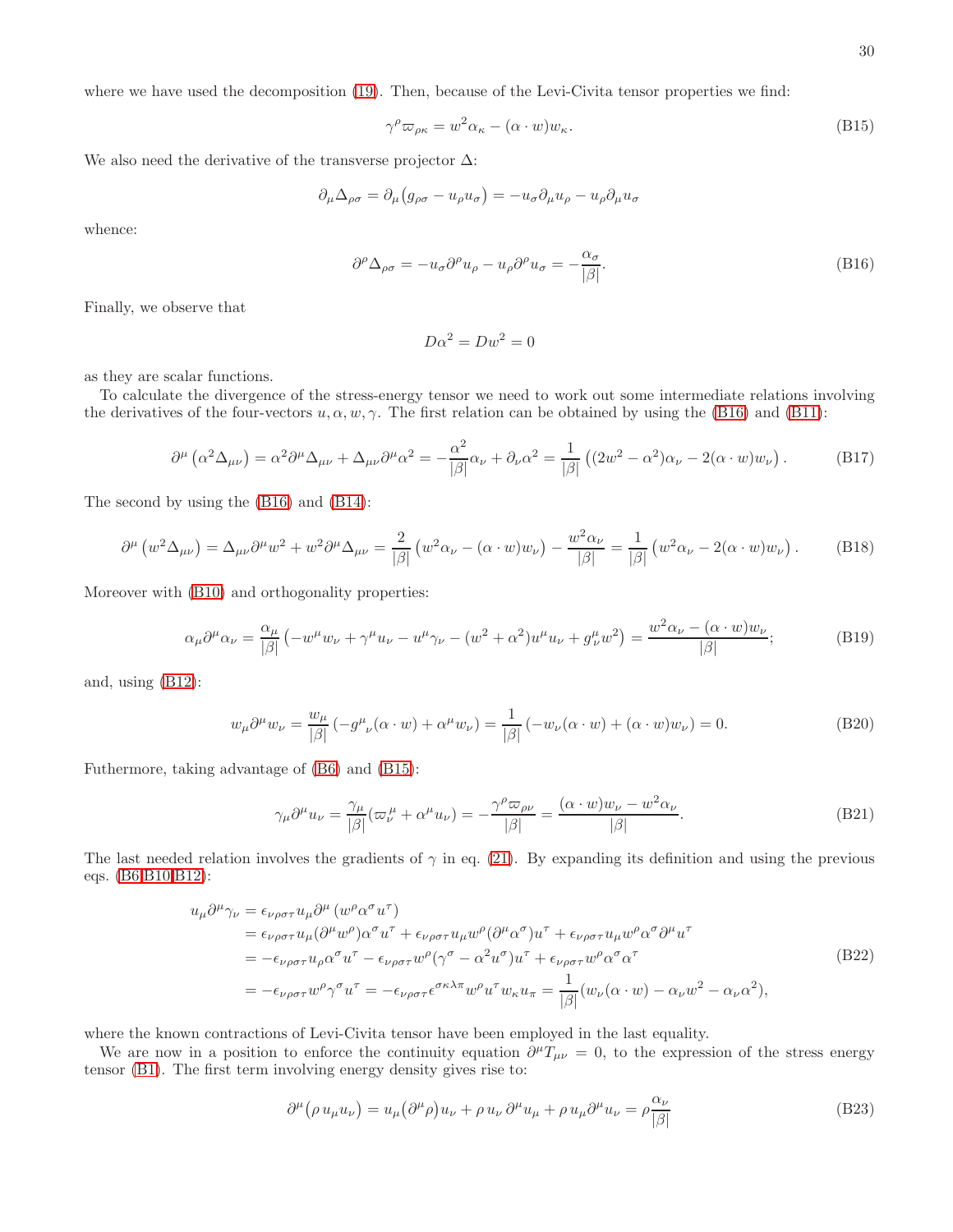using eqs. [\(B2\)](#page-27-5), [\(B7\)](#page-27-6) and [\(B8\)](#page-28-5). Then, keeping in mind the [\(B5\)](#page-27-7) which implies that  $DU_{\alpha} = DU_w = \ldots = 0$  for all coefficients, and using [\(B2\)](#page-27-5), [\(B7\)](#page-27-6), [\(B8\)](#page-28-5), as well as  $D\alpha^2 = Dw^2 = 0$ :

$$
\partial^{\mu} \left( U_{\alpha} \alpha^2 u_{\mu} u_{\nu} \right) = D U_{\alpha} \alpha^2 u_{\nu} + U_{\alpha} \left[ \alpha^2 u_{\nu} \partial^{\mu} u_{\mu} + u_{\nu} D \alpha^2 + \alpha^2 u_{\mu} \partial^{\mu} u_{\nu} \right] = U_{\alpha} \frac{\alpha^2 \alpha_{\nu}}{|\beta|};
$$
\n(B24)

$$
\partial^{\mu} \left( U_w w^2 u_{\mu} u_{\nu} \right) = D U_w w^2 u_{\nu} + U_w \left[ w^2 u_{\nu} \partial^{\mu} u_{\mu} + u_{\nu} D w^2 + w^2 u_{\mu} \partial^{\mu} u_{\nu} \right] = U_w \frac{w^2 \alpha_{\nu}}{|\beta|}.
$$
 (B25)

Now, using eqs. [\(B2\)](#page-27-5) and [\(B16\)](#page-29-0):

$$
\partial^{\mu} (p \Delta_{\mu\nu}) = \Delta_{\mu\nu} \partial^{\mu} p + p \partial^{\mu} \Delta_{\mu\nu} = -\left(p + |\beta| \frac{\partial p}{\partial |\beta|}\right) \frac{\alpha_{\nu}}{|\beta|};\tag{B26}
$$

and, thanks to eqs. [\(B2\)](#page-27-5) and [\(B17\)](#page-29-2):

$$
\partial^{\mu} (D_{\alpha} \alpha^{2} \Delta_{\mu \nu}) = \Delta_{\mu \nu} \alpha^{2} \partial^{\mu} D_{\alpha} + D_{\alpha} \partial^{\mu} (\alpha^{2} \Delta_{\mu \nu}) = -\left( |\beta| \frac{\partial D_{\alpha}}{\partial |\beta|} + D_{\alpha} \right) \frac{\alpha^{2} \alpha_{\nu}}{|\beta|} + 2D_{\alpha} \frac{w^{2} \alpha_{\nu}}{|\beta|} - 2D_{\alpha} \frac{(\alpha \cdot w) w_{\nu}}{|\beta|}; \quad (B27)
$$

likewise, because of [\(B2\)](#page-27-5) and [\(B18\)](#page-29-3):

$$
\partial^{\mu} \left( D_{w} w^{2} \Delta_{\mu \nu} \right) = w^{2} \Delta_{\mu \nu} \partial^{\mu} D_{w} + D_{w} \partial^{\mu} \left( w^{2} \Delta_{\mu \nu} \right) = \left( D_{w} - |\beta| \frac{\partial D_{w}}{\partial |\beta|} \right) \frac{w^{2} \alpha_{\nu}}{|\beta|} - 2D_{w} \frac{(\alpha \cdot w) w_{\nu}}{|\beta|}. \tag{B28}
$$

Furthermore, using [\(B2\)](#page-27-5), [\(B7\)](#page-27-6) and [\(B19\)](#page-29-4):

$$
\partial^{\mu} (A \alpha_{\mu} \alpha_{\nu}) = \alpha_{\mu} \alpha_{\nu} (\partial^{\mu} A) + A \alpha_{\nu} \partial^{\mu} \alpha_{\mu} + A \alpha_{\mu} \partial^{\mu} \alpha_{\nu} = -(|\beta| \frac{\partial A}{\partial |\beta|} + A) \frac{\alpha^2 \alpha_{\nu}}{|\beta|} + 3A \frac{w^2 \alpha_{\nu}}{|\beta|} - A \frac{(\alpha \cdot w) \alpha_{\nu}}{|\beta|}
$$
(B29)

and, similarly, by means of [\(B2\)](#page-27-5), [\(B13\)](#page-28-6) and [\(B20\)](#page-29-5):

$$
\partial^{\mu} \left( W w_{\mu} w_{\nu} \right) = (\partial^{\mu} W) w_{\mu} w_{\nu} + W w_{\nu} \partial^{\mu} w_{\mu} + W w_{\mu} \partial^{\mu} w_{\nu} = -\left( |\beta| \frac{\partial W}{\partial |\beta|} + 3W \right) \frac{(\alpha \cdot w) w_{\nu}}{|\beta|}.
$$
 (B30)

Finally, using again [\(B2\)](#page-27-5) and the relations [\(B21\)](#page-29-6) and [\(B22\)](#page-29-7) we can determine the term involving the gradients of  $\gamma$ :

$$
\partial^{\mu} \left[ G(u_{\mu} \gamma_{\nu} + u_{\nu} \gamma_{\mu}) \right] = (u_{\mu} \gamma_{\nu} + u_{\nu} \gamma_{\mu}) \partial^{\mu} G + G u_{\mu} \partial^{\mu} \gamma_{\nu} + G \gamma_{\mu} \partial^{\mu} u_{\nu} = 2G \frac{(\alpha \cdot w) w_{\nu}}{|\beta|} - 2G \frac{w^2 \alpha_{\nu}}{|\beta|}. \tag{B31}
$$

The divergence of the stress-energy tensor is obtained by summing all right-hand sides of the eqs. [\(B23-](#page-29-8)[B31\)](#page-30-0). As it can be readily checked, the resulting expression involves the sum of terms multiplying  $\alpha_{\nu}$ ,  $\alpha^2 \alpha_{\nu}$ ,  $w^2 \alpha_{\nu}$  and  $(\alpha \cdot w)w_{\nu}$ . As the divergence should vanish independently of the vectors w and  $\alpha$ , which have as many degrees of freedom as the thermal vorticity (that is 6), the conclusion is that each coefficient of the above combinations must be zero. As a result, four equations are obtained. The coefficient of  $\alpha_{\nu}$  gives rise to:

<span id="page-30-0"></span>
$$
\rho + p + |\beta| \frac{\partial p}{\partial |\beta|} \Big|_{\zeta} = 0,
$$

which is but the well known thermodynamic relation between energy density and pressure. The other three coefficients yield three conditions on the second-order coefficients:

$$
U_{\alpha} = -|\beta| \frac{\partial}{\partial |\beta|} (D_{\alpha} + A) - (D_{\alpha} + A);
$$
  
\n
$$
U_{\alpha} = -|\beta| \frac{\partial}{\partial D_{\alpha}} D_{\alpha} + (2D_{\alpha} + D_{\alpha} + 3A) - 2G.
$$
 (B32)

$$
U_w = -|\beta| \frac{\partial}{\partial |\beta|} D_w + (2D_\alpha + D_w + 3A) - 2G; \tag{B32}
$$

<span id="page-30-2"></span><span id="page-30-1"></span>and:

$$
2G = 2(D_{\alpha} + D_w) + A + |\beta| \frac{\partial}{\partial |\beta|} W + 3W.
$$
 (B33)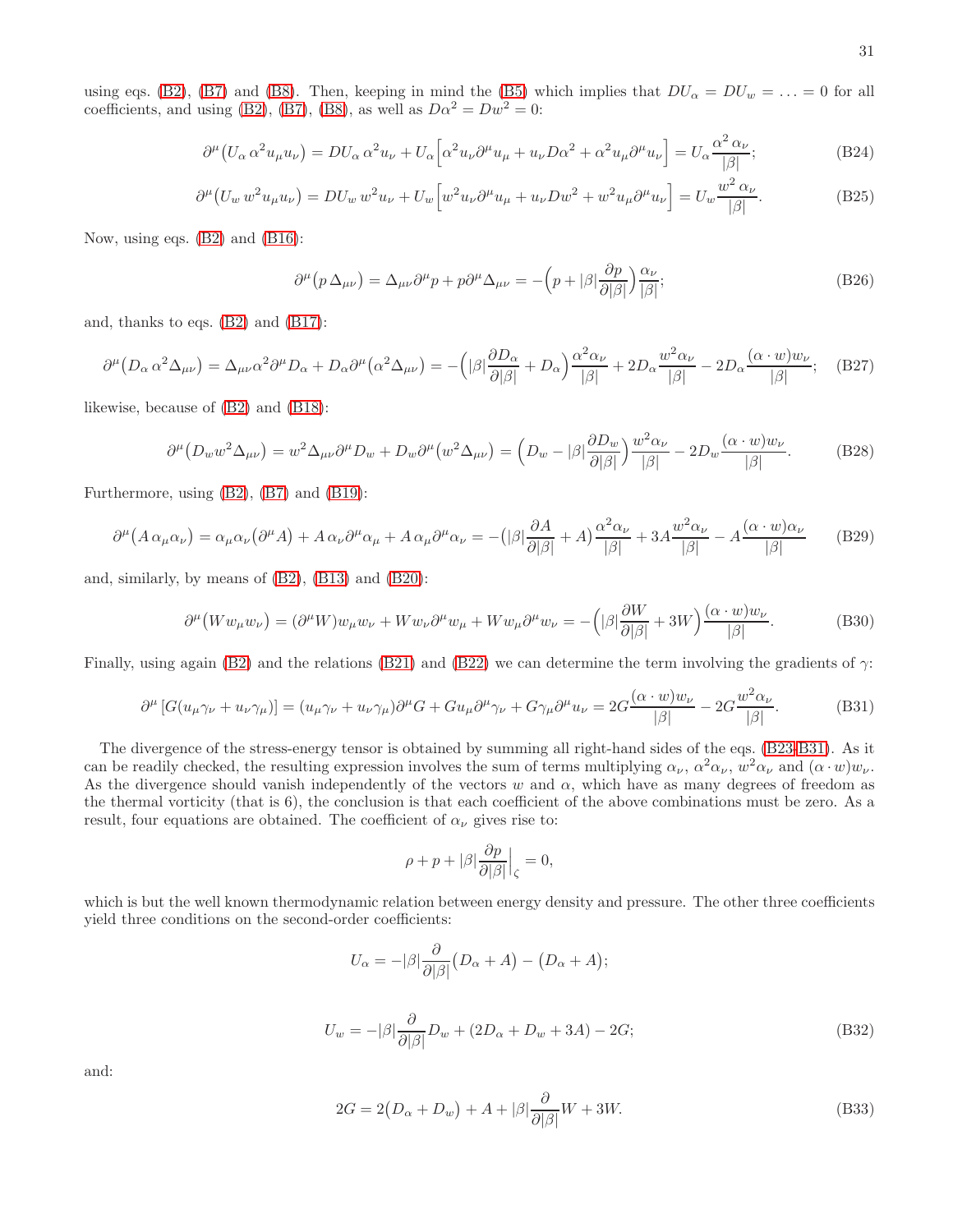$$
U_w = -|\beta| \frac{\partial}{\partial |\beta|} (D_w + W) - D_w + 2A - 3W,
$$

which completes the proof of the relations in eq.  $(31)$ .

- <span id="page-31-0"></span>[1] R. Baier, P. Romatschke and U. A. Wiedemann, Phys. Rev. C 73 (2006) 064903.
- [2] P. Huovinen and P. V. Ruuskanen, Ann. Rev. Nucl. Part. Sci. 56 (2006) 163.
- [3] W. Florkowksi, Phenomenology of Ultra-Relativistic heavy ion collisions, World Scientific (2010).
- [4] C. Gale, S. Jeon and B. Schenke, Int. J. Mod. Phys. A 28 (2013) 1340011.
- [5] U. Heinz and R. Snellings, Ann. Rev. Nucl. Part. Sci. 63 (2013) 123.
- <span id="page-31-1"></span>[6] R. Derradi de Souza, T. Koide and T. Kodama, Prog. Part. Nucl. Phys. 86 (2016) 35.
- <span id="page-31-2"></span>[7] A. Muronga, Phys. Rev. C 76 (2007) 014910.
- [8] K. Tsumura, T. Kunihiro and K. Ohnishi, [Phys. Lett. B 646 (2007) 134] Erratum: Phys. Lett. B 656 (2007) 274.
- [9] B. Betz, D. Henkel and D. H. Rischke, Prog. Part. Nucl. Phys. 62 (2009) 556.
- <span id="page-31-16"></span>[10] M. A. York and G. D. Moore, Phys. Rev. D 79 (2009) 054011.
- [11] A. Monnai and T. Hirano, Nucl. Phys. A 847 (2010) 283.
- [12] G. S. Denicol, H. Niemi, E. Molnar and D. H. Rischke, Phys. Rev. D 85 (2012) 114047 [Erratum-ibid. D 91 (2015) 039902].
- [13] P. Van and T. S. Biro, Phys. Lett. B 709 (2012) 106.
- <span id="page-31-3"></span>[14] A. Jaiswal, R. S. Bhalerao and S. Pal, Phys. Lett. B 720 (2013) 347.
- <span id="page-31-4"></span>[15] R. Baier, P. Romatschke, D. T. Son, A. O. Starinets and M. A. Stephanov, JHEP 0804 (2008) 100.
- <span id="page-31-17"></span>[16] S. Bhattacharyya, V. E. Hubeny, S. Minwalla and M. Rangamani, JHEP 0802 (2008) 045.
- [17] M. Natsuume and T. Okamura, Phys. Rev. D 77 (2008) 066014 Erratum: [Phys. Rev. D 78 (2008) 089902].
- <span id="page-31-5"></span>[18] V. E. Hubeny, S. Minwalla and M. Rangamani, arXiv:1107.5780 [hep-th].
- <span id="page-31-6"></span>[19] T. Koide, G. S. Denicol, P. Mota and T. Kodama, Phys. Rev. C 75 (2007) 034909.
- <span id="page-31-7"></span>[20] M. Fukuma and Y. Sakatani, Phys. Rev. E 84 (2011) 026316.
- <span id="page-31-8"></span>[21] T. Koide and T. Kodama, Phys. Rev. E 78 (2008) 051107.
- <span id="page-31-9"></span>[22] Y. Minami and Y. Hidaka, Phys. Rev. E 87 (2013) 023007.
- <span id="page-31-10"></span>[23] T. Hayata, Y. Hidaka, M. Hongo and T. Noumi, Phys. Rev. D 92 (2015) 065008.
- <span id="page-31-11"></span>[24] N. Banerjee, J. Bhattacharya, S. Bhattacharyya, S. Jain, S. Minwalla and T. Sharma, JHEP 1209 (2012) 046.
- <span id="page-31-12"></span>[25] K. Jensen, M. Kaminski, P. Kovtun, R. Meyer, A. Ritz and A. Yarom, Phys. Rev. Lett. 109 (2012) 101601.
- <span id="page-31-13"></span>[26] P. Romatschke, Eur. Phys. J. C 77 (2017) 21.
- <span id="page-31-14"></span>[27] P. Romatschke, Class. Quant. Grav. 27 (2010) 025006.
- <span id="page-31-15"></span>[28] G. D. Moore and K. A. Sohrabi, Phys. Rev. Lett. **106** (2011) 122302.
- <span id="page-31-18"></span>[29] G. D. Moore and K. A. Sohrabi, JHEP 1211 (2012) 148.
- <span id="page-31-20"></span>[30] F. Becattini and E. Grossi, Phys. Rev. D **92** (2015) 045037.
- <span id="page-31-19"></span>[31] R. Panerai, Phys. Rev. D 93 (2016) no.10, 104021.
- <span id="page-31-21"></span>[32] L. Landau, L. Lifshitz, Statistical Physics, Pergamon Press (1980).
- <span id="page-31-22"></span>[33] A. Vilenkin, Phys. Rev. D **21** (1980) 2260.
- <span id="page-31-23"></span>[34] L. Adamczyk et al. [STAR Collaboration], arXiv:1701.06657 [nucl-ex].
- <span id="page-31-24"></span>[35] S. Bhattacharyya, JHEP **1207** (2012) 104.
- <span id="page-31-25"></span>[36] D. N. Zubarev, A. V. Prozorkevich, S. A. Smolyanskii, Theoret. and Math. Phys. 40 (1979) 821.
- [37] Ch. G. Van Weert, Ann. Phys. **140** (1982) 133.
- <span id="page-31-26"></span>[38] H. A. Weldon, Phys. Rev. D 26 (1982) 1394.
- <span id="page-31-27"></span>[39] F. Becattini, Phys. Rev. Lett. 108 (2012) 244502.
- <span id="page-31-29"></span>[40] F. Becattini, L. Bucciantini, E. Grossi and L. Tinti, Eur. Phys. J. C 75 (2015) no.5, 191
- <span id="page-31-28"></span>[41] M. Hongo, arXiv:1611.07074 [hep-th].
- <span id="page-31-30"></span>[42] P. Ván and T. S. Biró, Proceedings of the 12th Joint European Thermodynamics Conference, Cartolibreria SNOOPY, 2013, ed. M. Pilotelli and G. P. Beretta, p546–551
- <span id="page-31-31"></span>[43] V. E. Ambrus and E. Winstanley, Phys. Rev. D 93 (2016) 104014.
- <span id="page-31-32"></span>[44] M. N. Chernodub and S. Gongyo, JHEP **1701** (2017) 136.
- <span id="page-31-33"></span>[45] C. G. Callan, Jr., S. R. Coleman and R. Jackiw, Ann. Phys. 59 (1970) 42.
- <span id="page-31-34"></span>[46] J. I. Kapusta and C. Gale, "Finite-temperature field theory: Principles and applications," Cambridge University Press (2006).
- <span id="page-31-35"></span>[47] M. Laine and A. Vuorinen, Lect. Notes Phys. 925 (2016) pp.1.
- <span id="page-31-36"></span>[48] N. P. Landsman and C. G. van Weert, Phys. Rept. 145 (1987) 141.
- <span id="page-31-37"></span>[49] F. Becattini and F. Piccinini, Annals Phys. 323 (2008) 2452.
- <span id="page-31-38"></span>[50] D. E. Kharzeev, J. Liao, S. A. Voloshin and G. Wang, Prog. Part. Nucl. Phys. 88 (2016) 1.
- <span id="page-31-39"></span>[51] T. Kalaydzhyan, Phys. Rev. D 89 (2014) 105012.
- <span id="page-31-40"></span>[52] A. Vilenkin, Phys. Rev. D **20** (1979) 1807.